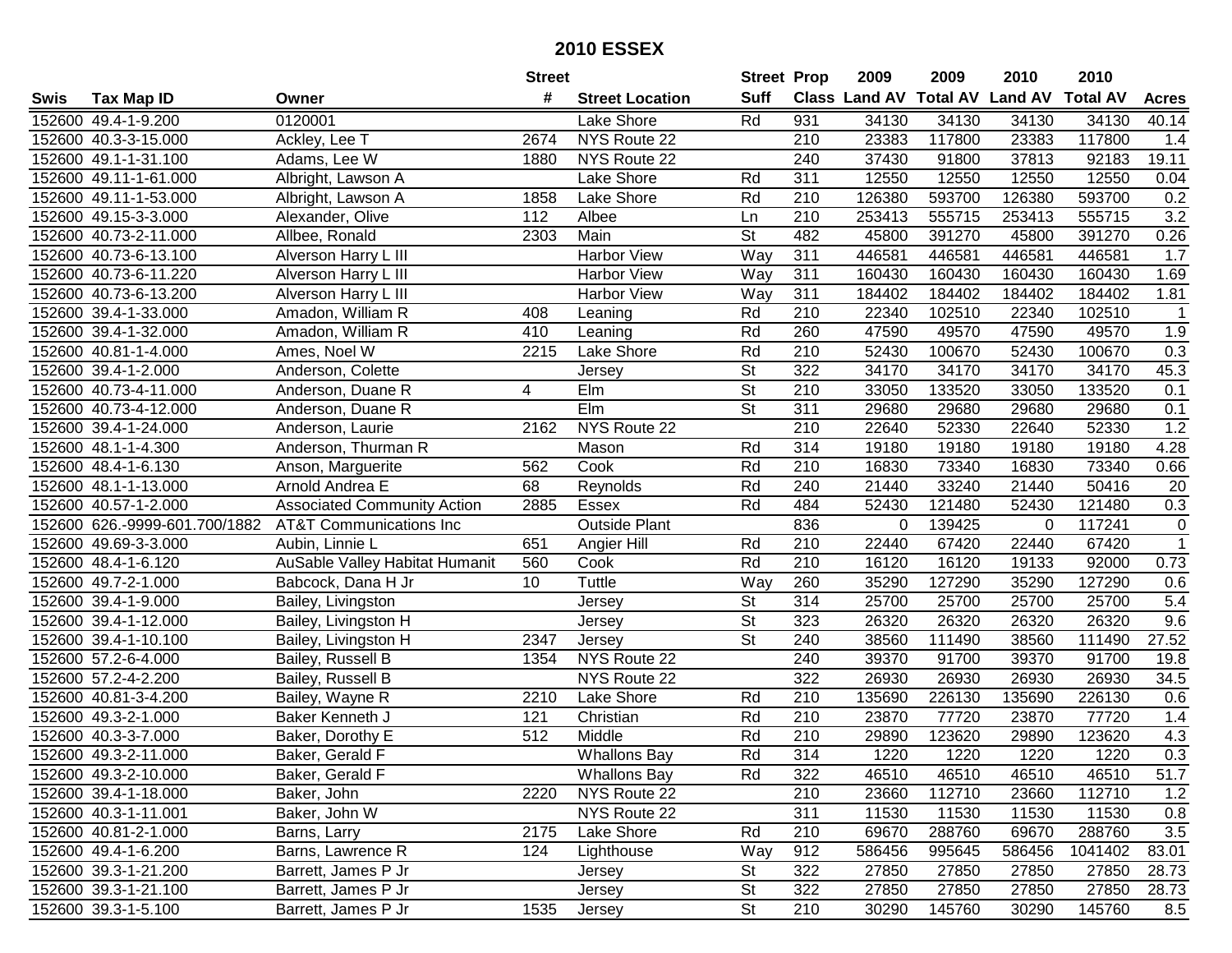|      |                               |                                  | <b>Street</b>   |                        | <b>Street Prop</b>       |                  | 2009   | 2009   | 2010                           | 2010            |                   |
|------|-------------------------------|----------------------------------|-----------------|------------------------|--------------------------|------------------|--------|--------|--------------------------------|-----------------|-------------------|
| Swis | <b>Tax Map ID</b>             | Owner                            | #               | <b>Street Location</b> | <b>Suff</b>              |                  |        |        | Class Land AV Total AV Land AV | <b>Total AV</b> | <b>Acres</b>      |
|      | 152600 48.1-1-10.000          | Barrett, James P Jr              |                 | Mason                  | Rd                       | 322              | 18460  | 18460  | 18460                          | 18460           | 30                |
|      | 152600 39.3-1-26.000          | Barton, Elton                    |                 | Jersey                 | <b>St</b>                | 910              | 27340  | 27340  | 27340                          | 27340           | 14.5              |
|      | 152600 40.73-3-26.000         | Battle, Johnny C                 |                 | Orchard                | Ln                       | 312              | 3260   | 11530  | 3260                           | 11530           | 0.01              |
|      | 152600 40.73-3-27.000         | Battle, Johnny C                 | 11              | Orchard                | Ln                       | 210              | 34990  | 180130 | 34990                          | 180130          | 0.11              |
|      | 152600 49.11-1-3.000          | Bayne, Rev Bruce                 | 102             | Ridge                  | Way                      | 260              | 37230  | 205030 | 37230                          | 205030          | 0.6               |
|      | 152600 49.11-1-2.000          | Bayne, Reverend BGC              |                 | Ridge                  | Way                      | 311              | 71910  | 71910  | 71910                          | 71910           | 1.4               |
|      | 152600 626.-9999-713.000/1881 | <b>BCE Nexxia Corporation</b>    |                 | 888888 Outside Plant   |                          | 836              | 0      | 143868 | 0                              | 136353          | $\mathbf 0$       |
|      | 152600 49.15-3-11.000         | Bechta, Donald J                 | 149             | Albee                  | Ln                       | 210              | 224330 | 565000 | 224330                         | 565000          | 1.3               |
|      | 152600 40.73-2-8.000          | Beers, Bradford                  | 2309            | Main                   | $\overline{\mathsf{St}}$ | 482              | 13260  | 176050 | 13260                          | 176050          | 0.04              |
|      | 152600 40.73-2-3.000          | Beers, Bradford                  |                 | Main                   | $\overline{\mathsf{St}}$ | 311              | 310    | 310    | 310                            | 310             | 0.1               |
|      | 152600 49.69-2-1.000          | Benway Eugene                    | 889             | <b>Whallons Bay</b>    | Rd                       | 210              | 19584  | 64200  | 19584                          | 64200           | 0.83              |
|      | 152600 48.4-1-8.120           | Benway, Danny A                  | 395             | Cook                   | Rd                       | 240              | 32130  | 39580  | 29006                          | 36456           | 20                |
|      | 152600 40.3-3-19.000          | Benway, Gerald E                 | 126             | School                 | $\overline{\mathsf{St}}$ | 280              | 33760  | 110770 | 33760                          | 110770          | $\,6\,$           |
|      | 152600 49.1-1-37.200          | Benway, Jeffrey J                | 1855            | NYS Route 22           |                          | 433              | 39980  | 81290  | 39980                          | 81290           | 2.87              |
|      | 152600 49.1-1-37.120          | Benway, Jeffrey J                | 1849            | NYS Route 22           |                          | 210              | 25400  | 126100 | 25400                          | 146750          | 2.29              |
|      | 152600 39.4-1-34.000          | Benway, Thomas R                 | 400             | Leaning                | Rd                       | 270              | 23050  | 31520  | 23050                          | 31520           | 1.1               |
|      | 152600 49.15-2-1.000          | Berlin, Joy M                    | 73              | Albee                  | Ln                       | 210              | 241940 | 387600 | 241940                         | 387600          | 0.58              |
|      | 152600 40.73-1-8.000          | <b>Bernard Ethel</b>             | $\overline{35}$ | Elm                    | $\overline{\mathsf{St}}$ | 210              | 52430  | 204310 | 52430                          | 204310          | 0.3               |
|      | 152600 40.3-1-10.003          | Bigelow, Dale A                  |                 | NYS Route 22           |                          | 105              | 88030  | 88130  | 88030                          | 88130           | 75.3              |
|      | 152600 39.4-1-26.000          | Bigelow, Dale A                  |                 | NYS Route 22           |                          | 105              | 34170  | 34170  | 34170                          | 34170           | 28.5              |
|      | 152600 49.1-1-1.000           | Bigelow, Dale A                  | 2098            | NYS Route 22           |                          | 112              | 216650 | 788460 | 216650                         | 788460          | 146.7             |
|      | 152600 49.1-1-2.000           | Bigelow, Dale A                  |                 | NYS Route 22           |                          | 105              | 104140 | 104140 | 104140                         | 104140          | 77.2              |
|      | 152600 48.2-1-2.200           | Bigelow, Donald R                | 718             | <b>Brookfield</b>      | Rd                       | 270              | 26930  | 45080  | 26930                          | 45080           | $\sqrt{3}$        |
|      | 152600 48.2-1-8.000           | Bigelow, Fay P                   | 339             | Leaning                | Rd                       | 210              | 22850  | 114750 | 22850                          | 114750          | 1.2               |
|      | 152600 48.1-1-17.000          | Bigelow, Keith L                 |                 | Mason                  | Rd                       | 322              | 24480  | 24480  | 24480                          | 24480           | 40                |
|      | 152600 48.2-1-7.000           | Bigelow, Ronald V                | 357             | Leaning                | Rd                       | 210              | 22540  | 97410  | 22540                          | 97410           | $\mathbf{1}$      |
|      | 152600 40.3-3-11.000          | Bliss, Lawrence M                | 2496            | NYS Route 22           |                          | 210              | 13770  | 87820  | 13770                          | 87820           | 0.4               |
|      | 152600 49.69-1-12.000         | Bockman, Mary                    | 14              | Willett                | Ln                       | 210              | 31210  | 86700  | 31210                          | 86700           | 0.5               |
|      | 152600 40.73-5-9.000          | Boisen, Bruce A                  | 2263            | Lake Shore             | Rd                       | $\overline{210}$ | 52430  | 279880 | 52430                          | 279880          | 0.3               |
|      | 152600 49.11-1-35.000         | Boucher, Thomas                  | 38              | <b>Burt</b>            | Way                      | 260              | 46610  | 157560 | 46610                          | 157560          | 1.5               |
|      | 152600 49.11-1-34.200         | Boucher, Thomas O Jr             |                 | <b>Burt</b>            | Way                      | 311              | 31720  | 31720  | 31720                          | 31720           | 0.47              |
|      | 152600 48.3-1-22.200          | Boyle, Nancy                     | 150             | Alden                  | Rd                       | 210              | 39780  | 99450  | 39780                          | 99450           | 8.7               |
|      | 152600 49.11-1-39.000         | Brady, Peter C                   | $\overline{17}$ | Derby                  | $\overline{Way}$         | 260              | 35390  | 179500 | 35390                          | 179500          | 0.6               |
|      | 152600 40.3-2-6.000           | <b>Braidlea Farms Ltd Prtshp</b> |                 | <b>Block House</b>     | Rd                       | 321              | 92110  | 92110  | 92110                          | 92110           | 86                |
|      | 152600 57.1-2-6.000           | Brant, Ellis E Jr                |                 | County Route 10        |                          | 105              | 52940  | 52940  | 52940                          | 52940           | 59                |
|      | 152600 49.11-1-42.000         | Brewster, Benjamin Y Jr          | 13              | Derby                  | Way                      | 260              | 23300  | 114732 | 23300                          | 114732          | 0.38              |
|      | 152600 49.11-1-41.000         | Brewster, Benjamin Y Jr          |                 | Derby                  | Way                      | 311              | 161160 | 161160 | 161160                         | 161160          | 0.75              |
|      | 152600 48.1-1-26.000          | Bridge, Anthony J Jr             |                 | Daniels                | Rd                       | 910              | 44470  | 53350  | 44470                          | 53350           | 50                |
|      | 152600 49.1-1-19.220          | Bridge, Laura                    |                 | Middle                 | Rd                       | 105              | 28150  | 28150  | 28150                          | 28150           | 52.32             |
|      | 152600 49.1-1-18.000          | Bridge, Scott W                  | 166             | Middle                 | Rd                       | 240              | 106510 | 279367 | 106510                         | 279367          | 69                |
|      | 152600 39.4-1-40.002          | Bridge, Steven A                 | 2324            | Jersey                 | <b>St</b>                | 210              | 7850   | 116480 | 7850                           | 116480          | 0.33              |
|      | 152600 48.3-1-10.200          | Briggs, George                   | 77              | Alden                  | Rd                       | 210              | 24990  | 78700  | 24990                          | 108312          | $\overline{2.16}$ |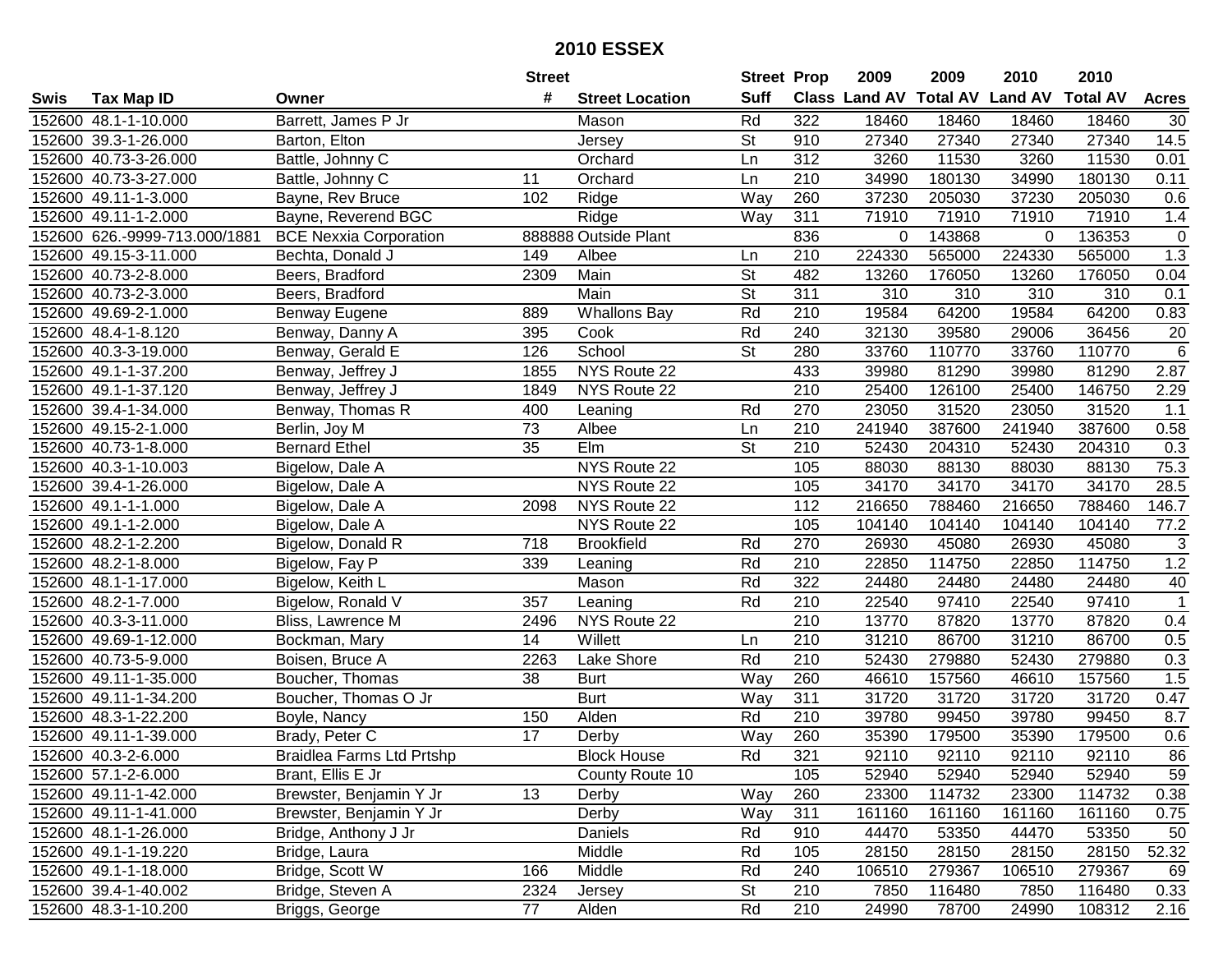|      |                               |                                  | <b>Street</b>   |                        | <b>Street Prop</b>       |                  | 2009   | 2009   | 2010                           | 2010            |              |
|------|-------------------------------|----------------------------------|-----------------|------------------------|--------------------------|------------------|--------|--------|--------------------------------|-----------------|--------------|
| Swis | <b>Tax Map ID</b>             | Owner                            | #               | <b>Street Location</b> | <b>Suff</b>              |                  |        |        | Class Land AV Total AV Land AV | <b>Total AV</b> | <b>Acres</b> |
|      | 152600 49.1-1-27.300          | Brink, Frederick                 | 236             | Christian              | Rd                       | 260              | 54880  | 84860  | 52462                          | 82442           | 30.56        |
|      | 152600 39.4-1-5.220           | Brody, Stuart                    | 2217            | Jersey                 | <b>St</b>                | 240              | 79660  | 158710 | 79660                          | 158710          | 64.7         |
|      | 152600 48.3-1-6.000           | Bronson, Scott D                 | 168             | <b>Brookfield</b>      | Rd                       | 210              | 17950  | 43138  | 17950                          | 43138           | 1.4          |
|      | 152600 48.1-1-19.000          | <b>Brookfield Cemetery</b>       | 203             | Reynolds               | Rd                       | 695              | 3880   | 3880   | 3880                           | 3880            | 0.86         |
|      | 152600 39.3-1-28.000          | Brown, Betty J                   | 66              | Spear                  | Rd                       | 270              | 12550  | 29990  | 12550                          | 29990           | 0.3          |
|      | 152600 40.73-1-7.000          | Brown, Sarah H                   | 39              | EIm                    | $\overline{\mathsf{St}}$ | 210              | 52430  | 179010 | 52430                          | 179010          | 0.3          |
|      | 152600 39.3-1-25.100          | Bruce, David W                   | 307             | Daniels                | Rd                       | 240              | 72320  | 159770 | 72320                          | 159770          | 92.47        |
|      | 152600 40.57-3-5.200          | Buch, Jere R                     | 2854            | Essex                  | Rd                       | 210              | 269480 | 421870 | 269480                         | 421870          | 1.1          |
|      | 152600 48.2-1-16.000          | Budd, Ann F                      | $\overline{77}$ | Leaning                | Rd                       | $\overline{210}$ | 26110  | 165340 | 26110                          | 165340          | 2.6          |
|      | 152600 40.73-5-6.000          | Burke Bryan J                    | 306             | School                 | $\overline{\mathsf{St}}$ | 210              | 33050  | 120160 | 33050                          | 165850          | 0.4          |
|      | 152600 40.73-5-7.000          | Burke Bryan J                    |                 | School                 | $\overline{\mathsf{St}}$ | 311              | 32950  | 32950  | 32950                          | 32950           | 0.1          |
|      | 152600 49.69-2-3.000          | Burke, Timothy J                 | 892             | <b>Whallons Bay</b>    | Rd                       | 210              | 24480  | 193600 | 24480                          | 193600          | 2.9          |
|      | 152600 40.73-4-7.000          | Burley, Robert A                 |                 | Main                   | $\overline{\mathsf{St}}$ | 311              | 47120  | 47120  | 47120                          | 47120           | 0.3          |
|      | 152600 40.73-4-9.000          | Burley, Robert A                 | 2273            | Main                   | $\overline{\mathsf{St}}$ | 210              | 54260  | 275200 | 54260                          | 275200          | 0.7          |
|      | 152600 40.73-6-6.100          | Burley, Robert A                 | 2270            | Main                   | $\overline{\mathsf{St}}$ | 570              | 107920 | 219820 | 107920                         | 219820          | 0.3          |
|      | 152600 39.4-1-1.000           | Cardarelli, Lori                 |                 | Jersey                 | $\overline{\mathsf{St}}$ | 910              | 110160 | 110160 | 110160                         | 110160          | 143.9        |
|      | 152600 40.73-1-5.000          | Carrick, Thomas E                | 2726            | NYS Route 22           |                          | $\overline{210}$ | 34170  | 148720 | 34170                          | 148720          | 0.14         |
|      | 152600 49.1-1-9.000           | Carson Linda L                   | 28              | School                 | <b>St</b>                | 210              | 12550  | 72110  | 12550                          | 72110           | 0.3          |
|      | 152600 40.73-4-13.000         | <b>Castlerock Properties Ltd</b> | 10              | Elm                    | <b>St</b>                | 210              | 32950  | 100670 | 32950                          | 100670          | 0.1          |
|      | 152600 49.1-1-38.000          | <b>Central Cemetery</b>          | 1865            | NYS Route 22           |                          | 695              | 3880   | 3880   | 3880                           | 3880            | $\sqrt{2}$   |
|      | 152600 40.73-2-12.000         | Champlain National Bank          | 2297            | Main                   | <b>St</b>                | 418              | 56100  | 504190 | 56100                          | 365000          | 0.4          |
|      | 152600 39.3-1-22.120          | Chartrand, O Joseph Jr           |                 | Jersey                 | <b>St</b>                | 314              | 37430  | 37430  | 37430                          | 37430           | 11           |
|      | 152600 626.-9999-608.900/1881 | Chazy & Westport Tel Co          |                 | <b>Outside Plant</b>   |                          | 836              | 0      | 20568  | 0                              | 21209           | $\mathbf 0$  |
|      | 152600 39.3-1-24.000          | Christian, Donald M              | 325             | Daniels                | Rd                       | 210              | 24070  | 113320 | 24070                          | 113320          | 1.6          |
|      | 152600 48.3-1-7.000           | Christian, Michael               | 157             | <b>Brookfield</b>      | Rd                       | 280              | 95880  | 279880 | 95880                          | 279880          | 92.61        |
|      | 152600 48.4-1-1.000           | Christian, Michael               |                 | <b>Brookfield</b>      | Rd                       | 314              | 15710  | 15710  | 15710                          | 15710           | 9            |
|      | 152600 48.4-1-22.000          | Clark-Healy, Donna L             | 327             | Walker                 | Rd                       | 240              | 109040 | 213890 | 109040                         | 213890          | 157.7        |
|      | 152600 40.3-1-7.100           | Clark, Darwin                    | 2323            | NYS Route 22           |                          | 311              | 13870  | 13870  | 13870                          | 13870           | 0.48         |
|      | 152600 39.4-1-48.000          | Clark, Marion L                  | 1913            | Jersey                 | <b>St</b>                | 240              | 31930  | 59980  | 32551                          | 61684           | 11.4         |
|      | 152600 48.1-1-16.000          | Clifford, Jeremy HP              | 141             | Reynolds               | Rd                       | 240              | 19890  | 31930  | 24878                          | 36918           | 12           |
|      | 152600 49.15-1-5.000          | Coffin, Linda L                  | 1793            | <b>Lake Shore</b>      | Rd                       | $\overline{210}$ | 178704 | 314854 | 178704                         | 314854          | 1.5          |
|      | 152600 48.4-1-18.000          | Coleman, James R                 | 693             | Walker                 | Rd                       | 240              | 42740  | 176150 | 42740                          | 176150          | 31.9         |
|      | 152600 40.73-4-3.000          | Comeau, Louis P                  | 2291            | Main                   | $\overline{\mathsf{St}}$ | $\overline{210}$ | 52430  | 234330 | 52430                          | 234330          | 0.3          |
|      | 152600 39.4-1-4.000           | Conway, James J                  |                 | Jersey                 | $\overline{\mathsf{St}}$ | 910              | 17850  | 17850  | 17850                          | 17850           | 25.2         |
|      | 152600 49.4-1-8.000           | Cookson, Kim A                   | 151             | Grog Harbor            | Way                      | 912              | 919678 | 989278 | 919678                         | 989278          | 101          |
|      | 152600 48.76-1-2.000          | Coonrod, Emmett J III            | 577             | Cook                   | Rd                       | 210              | 18970  | 128930 | 18970                          | 128930          | 0.8          |
|      | 152600 48.2-1-20.000          | Coonrod, Marjorie                |                 | Cook                   | Rd                       | 910              | 2650   | 2650   | 2650                           | 2650            | 4.1          |
|      | 152600 49.1-1-36.000          | Coonrod, Marjorie                | 1829            | NYS Route 22           |                          | 210              | 13570  | 109750 | 13570                          | 109750          | 0.38         |
|      | 152600 49.1-1-37.110          | Coonrod, Marjorie                | 1835            | NYS Route 22           |                          | 240              | 37940  | 117440 | 37940                          | 117440          | 18.4         |
|      | 152600 40.73-5-3.200          | Cordasco, Joseph                 | 10 <sup>°</sup> | Ross                   | Way                      | 210              | 60280  | 325380 | 60280                          | 325380          | 0.65         |
|      | 152600 57.2-3-7.200           | Cornell, Edward                  |                 | Sayre                  | Rd                       | 912              | 79100  | 79100  | 79100                          | 79100           | 89.7         |
|      | 152600 57.2-3-7.100           | Cornell, Edward H                | 154             | Sayre                  | Rd                       | 240              | 61197  | 241197 | 61197                          | 241197          | 52.5         |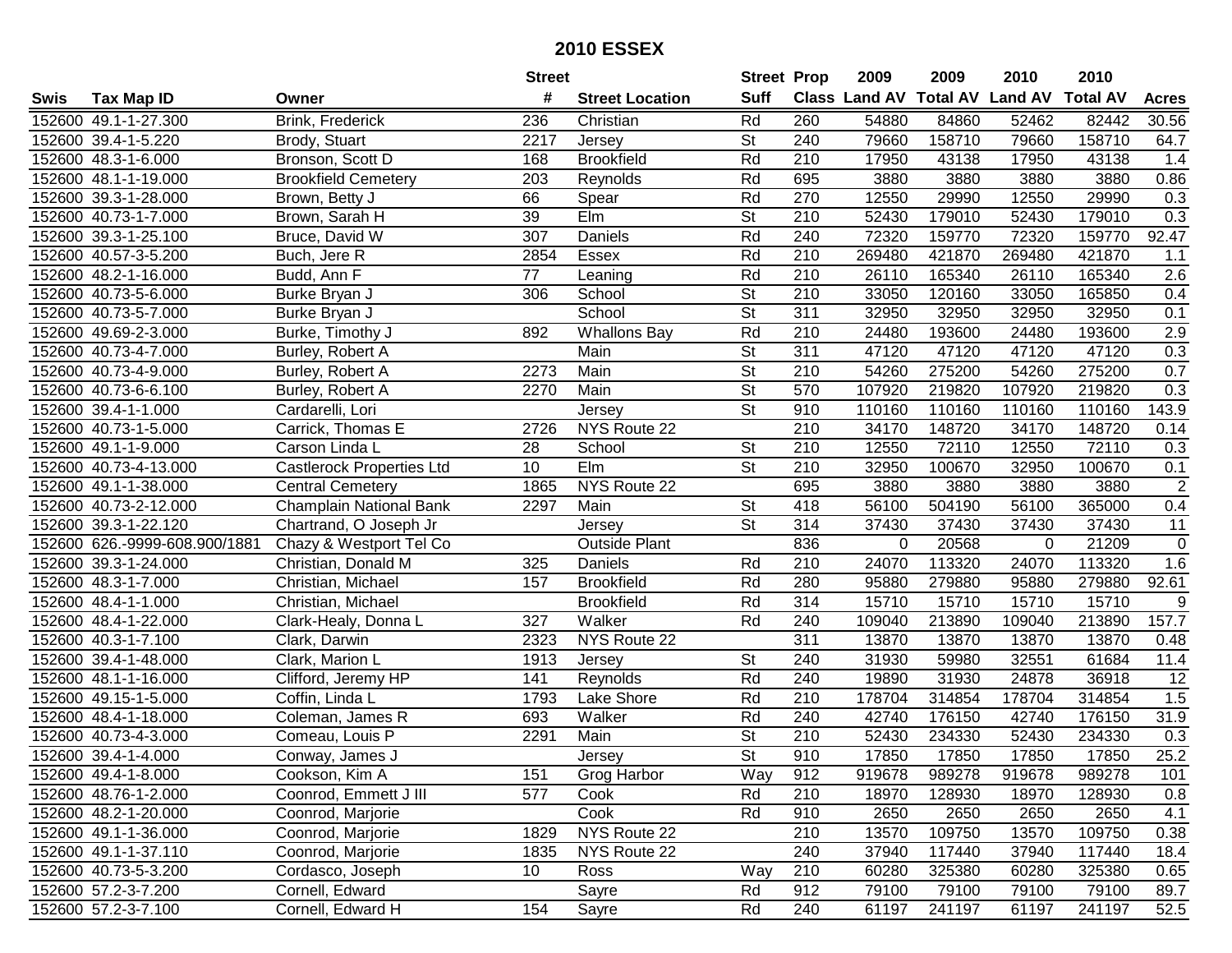|      |                       |                            | <b>Street</b>  |                        | <b>Street Prop</b>       |                  | 2009                          | 2009    | 2010           | 2010            |                |
|------|-----------------------|----------------------------|----------------|------------------------|--------------------------|------------------|-------------------------------|---------|----------------|-----------------|----------------|
| Swis | <b>Tax Map ID</b>     | Owner                      | #              | <b>Street Location</b> | <b>Suff</b>              |                  | <b>Class Land AV Total AV</b> |         | <b>Land AV</b> | <b>Total AV</b> | <b>Acres</b>   |
|      | 152600 49.3-1-3.000   | Coste, Helen S             | 9              | Gladd                  | Ln                       | 271              | 18970                         | 64460   | 18970          | 64460           | 0.8            |
|      | 152600 49.11-1-57.000 | Couchey, Sid H             | 1845           | Lake Shore             | Rd                       | 210              | 196180                        | 281930  | 196180         | 281930          | 3.4            |
|      | 152600 49.7-4-11.000  | <b>Covert Family Trust</b> | 1972           | Lake Shore             | Rd                       | 260              | 248540                        | 322400  | 248540         | 322400          | 0.8            |
|      | 152600 49.11-1-23.000 | Crater Club Inc            |                | Lake Shore             | Rd                       | 311              | 80070                         | 80070   | 80070          | 80070           | 0.2            |
|      | 152600 49.7-4-6.000   | Crater Club Inc            |                | Lake Shore             | Rd                       | 311              | 91090                         | 91090   | 91090          | 91090           | 0.2            |
|      | 152600 49.11-1-29.000 | Crater Club Inc            | 1926           | Lake Shore             | Rd                       | 312              | 222770                        | 243170  | 222770         | 243170          | 1.1            |
|      | 152600 49.11-1-44.001 | Crater Club Inc            |                | Lake Shore             | Rd                       | 311              | 71500                         | 71500   | 71500          | 71500           | 0.23           |
|      | 152600 49.11-1-5.110  | Crater Club Inc            | 9              | Rock                   | Way                      | 583              | 256430                        | 563350  | 256430         | 563350          | 65.13          |
|      | 152600 48.2-1-25.100  | Cross, Katherine S         |                | <b>Brookfield</b>      | Rd                       | 910              | 16730                         | 16730   | 16730          | 16730           | 33.3           |
|      | 152600 40.57-3-11.000 | Cross, Katherine S         | 2830           | Essex                  | Rd                       | 210              | 290500                        | 439300  | 290500         | 439300          | 1.95           |
|      | 152600 49.3-1-2.000   | Crowningshield, Polly      | 8              | Tyrrell                | St                       | 210              | 30090                         | 137800  | 30090          | 137800          | 4.4            |
|      | 152600 40.3-1-5.000   | Cumm, Calvin A             | 2313           | NYS Route 22           |                          | 240              | 44880                         | 194720  | 44880          | 194720          | 11             |
|      | 152600 40.65-2-6.000  | Cunnion, Stephen O         | 2731           | NYS Route 22           |                          | 210              | 60380                         | 363120  | 60380          | 363120          | 0.6            |
|      | 152600 40.73-3-2.000  | Dalton, Herbert F Jr       | 2310           | Main                   | <b>St</b>                | 483              | 36306                         | 240700  | 36306          | 240700          | 0.1            |
|      | 152600 40.73-3-18.000 | Dalton, Herbert F Jr       | $\overline{2}$ | Beggs Point            | $\overline{\mathsf{St}}$ | 210              | 52430                         | 305590  | 52430          | 335900          | 0.3            |
|      | 152600 40.73-3-15.000 | Dalton, John C             | 3              | <b>Beggs Point</b>     | $\overline{\mathsf{St}}$ | 210              | 36108                         | 230800  | 36108          | 230800          | 0.12           |
|      | 152600 48.76-1-12.000 | DArgento, Ellen            | 834            | Walker                 | Rd                       | 210              | 26010                         | 188090  | 26010          | 188090          | $\sqrt{3}$     |
|      | 152600 49.11-1-13.000 | Dashiells, Roberta         | 11             | Clubhouse              | Way                      | 210              | 44980                         | 352100  | 44980          | 352100          | $\mathbf{1}$   |
|      | 152600 48.3-1-21.200  | Davis, Chapin E            |                | Sayre                  | Rd                       | 322              | 39580                         | 39580   | 39580          | 39580           | 20.2           |
|      | 152600 48.3-1-21.100  | Davis, Chapin E            |                | Sayre                  | Rd                       | 105              | 48650                         | 63650   | 48650          | 63650           | 33.9           |
|      | 152600 40.65-1-3.000  | Davis, George G Jr         | 2783           | Essex                  | Rd                       | 240              | 371562                        | 1195700 | 371562         | 1195700         | 31.16          |
|      | 152600 40.81-3-6.000  | DeLaughter, Maureen E      | 2204           | Lake Shore             | Rd                       | 210              | 248980                        | 367100  | 378692         | 490565          | $\overline{2}$ |
|      | 152600 40.73-5-5.000  | Demar, Raymond E           | 3              | Ross                   | Way                      | 210              | 61100                         | 206650  | 61100          | 206650          | 0.81           |
|      | 152600 48.2-1-28.000  | Dennin, Gregory M          | 656            | <b>Brookfield</b>      | Rd                       | 311              | 26520                         | 26520   | 26520          | 26520           | 2.8            |
|      | 152600 40.73-6-10.000 | Deso, William              | 2254           | Lake Shore             | Rd                       | 220              | 65890                         | 220520  | 65890          | 220520          | 0.5            |
|      | 152600 40.3-3-4.000   | DeWolff, Catherine A       | 2451           | NYS Route 22           |                          | 210              | 26420                         | 105820  | 26420          | 105820          | 2.9            |
|      | 152600 49.11-1-30.000 | Diamond, Douglas           | 71             | <b>Burt</b>            | Way                      | 280              | 42740                         | 226770  | 42740          | 226770          | 0.9            |
|      | 152600 39.3-1-2.110   | Dickerson, Darren          |                | Daniels                | Rd                       | 105              | 19690                         | 19790   | 19690          | 19790           | 44.93          |
|      | 152600 39.3-1-1.000   | Dickerson, Duane           |                | Daniels                | Rd                       | 105              | 1940                          | 1940    | 1940           | 1940            | 1.46           |
|      | 152600 39.3-1-2.120   | Dickerson, Gregg S         |                | Daniels                | Rd                       | 314              | 3260                          | 3260    | 3260           | 3260            | 6.57           |
|      | 152600 49.3-2-2.200   | DiClemente, James          | 155            | Christian              | Rd                       | $\overline{210}$ | 25190                         | 55180   | 25190          | 55180           | 4.2            |
|      | 152600 48.4-1-13.100  | Dimisa, Jane E             | 1569           | NYS Route 22           |                          | $\overline{210}$ | 10510                         | 51820   | 10510          | 51820           | 0.4            |
|      | 152600 49.7-4-7.000   | Dolan, Andrew P            | 2030           | Lake Shore             | Rd                       | $\overline{210}$ | 204000                        | 403900  | 204000         | 403900          | 0.5            |
|      | 152600 39.4-1-13.000  | Donnan, Aileen             |                | Jersey                 | $\overline{\mathsf{St}}$ | 321              | 6830                          | 6830    | 6830           | 6830            | 8.5            |
|      | 152600 39.4-1-44.121  | Dougal, Nancy L            | 2120           | Jersey                 | <b>St</b>                | 240              | 31520                         | 85370   | 31300          | 85070           | 13             |
|      | 152600 49.3-2-15.000  | Douglas, Mark              | 1647           | Lake Shore             | Rd                       | 312              | 14480                         | 14590   | 14480          | 14590           | 0.6            |
|      | 152600 49.3-2-16.000  | Douglas, Mark              | 1641           | Lake Shore             | Rd                       | 260              | 12650                         | 54770   | 12650          | 54770           | 0.3            |
|      | 152600 39.4-1-16.000  | Doyle, Donald A            | 2208           | NYS Route 22           |                          | 210              | 20710                         | 107300  | 20710          | 107300          | 0.9            |
|      | 152600 39.4-1-15.000  | Doyle, Donald A            |                | Jersey                 | <b>St</b>                | 312              | 15200                         | 37030   | 15200          | 37030           | 0.4            |
|      | 152600 39.4-1-22.000  | Doyle, Gary                | 2184           | NYS Route 22           |                          | 270              | 25600                         | 50590   | 25600          | 50590           | 2.3            |
|      | 152600 40.65-3-5.200  | Doyle, John                | 2750           | Essex                  | Rd                       | 482              | 33760                         | 246940  | 33760          | 246940          | 0.13           |
|      | 152600 49.15-1-4.000  | Doyle, John H              | 1800           | Lake Shore             | Rd                       | 260              | 53350                         | 117910  | 53350          | 117910          | 0.15           |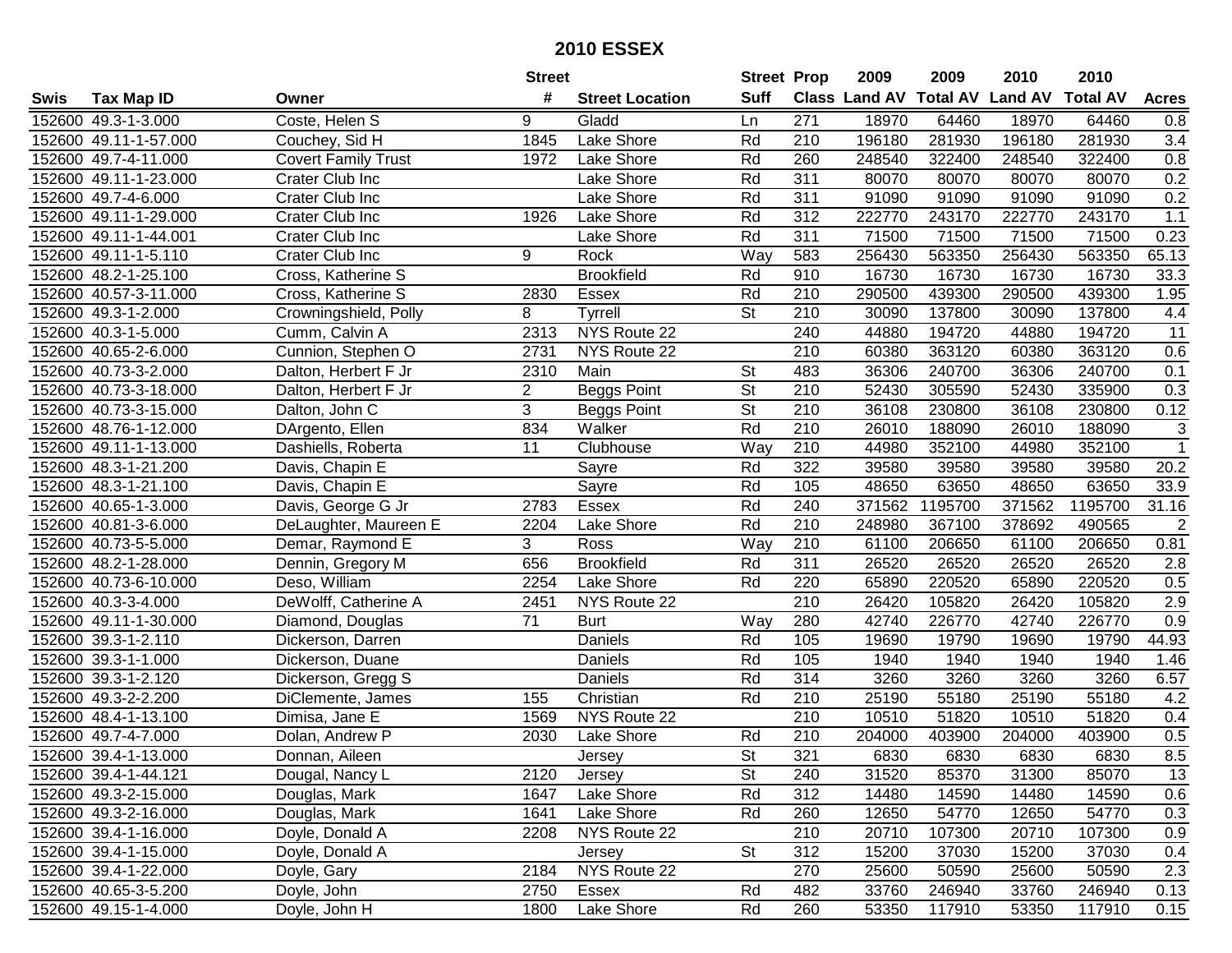|      |                       |                              | <b>Street</b> |                        | <b>Street Prop</b>       |                  | 2009          | 2009            | 2010           | 2010            |                |
|------|-----------------------|------------------------------|---------------|------------------------|--------------------------|------------------|---------------|-----------------|----------------|-----------------|----------------|
| Swis | <b>Tax Map ID</b>     | Owner                        | #             | <b>Street Location</b> | <b>Suff</b>              |                  | Class Land AV | <b>Total AV</b> | <b>Land AV</b> | <b>Total AV</b> | <b>Acres</b>   |
|      | 152600 48.76-1-14.000 | Doyle, John H                | 833           | Walker                 | Rd                       | 484              | 23900         | 197370          | 23900          | 197370          | 1.97           |
|      | 152600 40.3-1-1.200   | Draper, Mary T               |               | NYS Route 22           |                          | 322              | 65280         | 65280           | 65280          | 65280           | 66.7           |
|      | 152600 40.73-5-11.000 | Drennan, Christopher         | 2259          | Lake Shore             | Rd                       | 220              | 52430         | 222870          | 52430          | 222870          | 0.3            |
|      | 152600 49.15-1-7.000  | Drollette, Pamela L          | 1454          | <b>Whallons Bay</b>    | Rd                       | 210              | 19070         | 147590          | 19070          | 147590          | 0.7            |
|      | 152600 40.3-2-8.200   | Drummond, FW Jr              | 2835          | Essex                  | Rd                       | 210              | 69560         | 258060          | 69560          | 258060          | 3.5            |
|      | 152600 40.81-3-1.000  | Duca, Thomas F               | 2224          | <b>Lake Shore</b>      | Rd                       | 210              | 113020        | 279680          | 113020         | 279680          | 0.7            |
|      | 152600 40.65-2-5.000  | Ducolon, Colin               | 2729          | NYS Route 22           |                          | 210              | 56100         | 124440          | 56100          | 124440          | 0.4            |
|      | 152600 40.81-3-8.000  | Duley, Verda                 |               | Lake Shore             | Rd                       | 311              | 107100        | 107100          | 107100         | 107100          | $\mathbf 1$    |
|      | 152600 40.73-3-6.200  | Durant, John F               |               | Main                   | $\overline{\mathsf{St}}$ | $\overline{311}$ | 100           | 100             | 100            | 100             | 0.03           |
|      | 152600 40.73-3-5.000  | Durant, John F Jr            | 2304          | Main                   | $\overline{\mathsf{St}}$ | 483              | 32950         | 191150          | 32950          | 191150          | 0.1            |
|      | 152600 40.73-2-2.000  | Eakins, Jan M                | 2736          | NYS Route 22           |                          | 210              | 55200         | 309780          | 55200          | 309780          | 0.4            |
|      | 152600 40.73-6-2.000  | East, Frank P                | 8             | Orchard                | Ln                       | 210              | 36010         | 137900          | 36010          | 137900          | 0.2            |
|      | 152600 49.1-1-24.200  | Ecclesine, Maureen U         |               | Christian              | Rd                       | 120              | 46720         | 46720           | 46720          | 46720           | 36.86          |
|      | 152600 49.1-1-25.000  | Ecclesine, Maureen U         | 409           | Christian              | Rd                       | 210              | 19180         | 318950          | 19180          | 318950          | 0.76           |
|      | 152600 49.69-1-6.000  | Eddy Foundation              | 878           | Whallons Bay           | Rd                       | 484              | 16010         | 29990           | 16010          | 29990           | 0.2            |
|      | 152600 49.69-1-7.000  | <b>Eddy Foundation</b>       | 874           | <b>Whallons Bay</b>    | Rd                       | 449              | 15100         | 25300           | 15100          | 25300           | 0.2            |
|      | 152600 48.1-1-23.100  | <b>Eddy Foundation</b>       |               | <b>Brookfield</b>      | Rd                       | 910              | 62020         | 62020           | 62020          | 62020           | 72.4           |
|      | 152600 48.2-1-5.000   | Eddy Foundation              |               | Jersey                 | $\overline{\mathsf{St}}$ | 912              | 26400         | 26400           | 26400          | 26400           | 45             |
|      | 152600 39.4-1-38.000  | <b>Eddy Foundation</b>       |               | Leaning                | Rd                       | 311              | 16520         | 16520           | 16520          | 16520           | 1.2            |
|      | 152600 48.2-1-22.000  | <b>Eddy Foundation</b>       |               | Cook                   | Rd                       | 322              | 23360         | 23360           | 23360          | 23360           | 21.12          |
|      | 152600 48.4-1-5.000   | Eddy Foundation              |               | <b>Brookfield</b>      | Rd                       | 910              | 52120         | 52120           | 52120          | 52120           | 100            |
|      | 152600 48.1-1-8.222   | <b>Eddy Foundation</b>       |               | Daniels                | Rd                       | 910              | 38510         | 38510           | 38510          | 38510           | 41.78          |
|      | 152600 48.4-1-20.110  | <b>Eddy Foundation</b>       |               | Walker                 | Rd                       | 321              | 186970        | 186970          | 186970         | 186970          | 315            |
|      | 152600 48.2-1-21.000  | <b>Eddy Foundation</b>       |               | Cook                   | Rd                       | 322              | 22606         | 22606           | 22606          | 22606           | 33             |
|      | 152600 48.4-1-20.132  | <b>Eddy Foundation</b>       |               | Walker                 | Rd                       | 321              | 23770         | 23770           | 23770          | 23770           | 40             |
|      | 152600 48.2-1-27.000  | <b>Eddy Foundation</b>       |               | <b>Brookfield</b>      | Rd                       | 322              | 29680         | 29680           | 29680          | 29680           | 16             |
|      | 152600 48.4-1-6.200   | <b>Eddy Foundation</b>       |               | Cook                   | Rd                       | 322              | 63240         | 63240           | 63240          | 63240           | 140            |
|      | 152600 48.4-1-7.000   | Eddy Foundation              | 331           | Cook                   | Rd                       | 140              | 176360        | 362510          | 176360         | 362510          | 213            |
|      | 152600 48.4-1-8.110   | <b>Eddy Foundation</b>       |               | Cook                   | Rd                       | 322              | 36310         | 36310           | 36310          | 36310           | 44.91          |
|      | 152600 48.1-1-24.000  | Eddy Foundation              | 493           | <b>Brookfield</b>      | Rd                       | 240              | 97000         | 170340          | 97000          | 170340          | 99.5           |
|      | 152600 48.2-1-18.000  | <b>Eddy Foundation</b>       |               | <b>Brookfield</b>      | Rd                       | 910              | 61700         | 61700           | 61700          | 61700           | 136.8          |
|      | 152600 48.2-1-6.220   | Eddy Foundation              |               | Leaning                | Rd                       | 912              |               |                 | 133960         | 133960          | 394            |
|      | 152600 48.2-1-13.000  | <b>Eddy Foundation</b>       |               | Cook                   | Rd                       | 910              | 25700         | 25700           | 25700          | 25700           | 42             |
|      | 152600 48.4-1-6.110   | <b>Eddy Foundation</b>       |               | Walker                 | Rd                       | 105              | 124540        | 124540          | 124540         | 124540 169.45   |                |
|      | 152600 48.2-1-12.100  | <b>Eddy Foundation</b>       |               | Cook                   | Rd                       | 105              | 27540         | 27540           | 27540          | 27540           | 45.23          |
|      | 152600 39.4-1-42.000  | Ehrhart, William             | 2208          | Jersey                 | <b>St</b>                | 210              | 27440         | 189820          | 27440          | 189820          | 3.2            |
|      | 152600 49.7-3-1.000   | Ellis, Barry R               | 4             | Tuttle                 | Way                      | 260              | 45190         | 131070          | 45190          | 131070          | 1.1            |
|      | 152600 40.73-4-5.000  | <b>Emmet Carter LLC</b>      | 2279          | Main                   | <b>St</b>                | 210              | 35900         | 301610          | 35900          | 301610          | 0.2            |
|      | 152600 40.3-3-10.002  | Esposito, Joseph A           | 2488          | NYS Route 22           |                          | 484              | 40800         | 149630          | 40800          | 149630          | 2.9            |
|      | 152600 57.2-6-3.000   | Esposito, Patrick A          | 449           | Angier Hill            | Rd                       | 240              | 147590        | 521120          | 147590         | 521120          | 93.8           |
|      | 152600 58.1-2-3.000   | Esposito, Patrick A          |               | Angier Hill            | Rd                       | 105              | 150550        | 150550          | 150550         | 150550          | 144.7          |
|      | 152600 40.57-1-1.000  | <b>Essex Catholic Church</b> | 2891          | Essex                  | Rd                       | 620              | 56920         | 265000          | 56920          | 265000          | $\overline{1}$ |
|      |                       |                              |               |                        |                          |                  |               |                 |                |                 |                |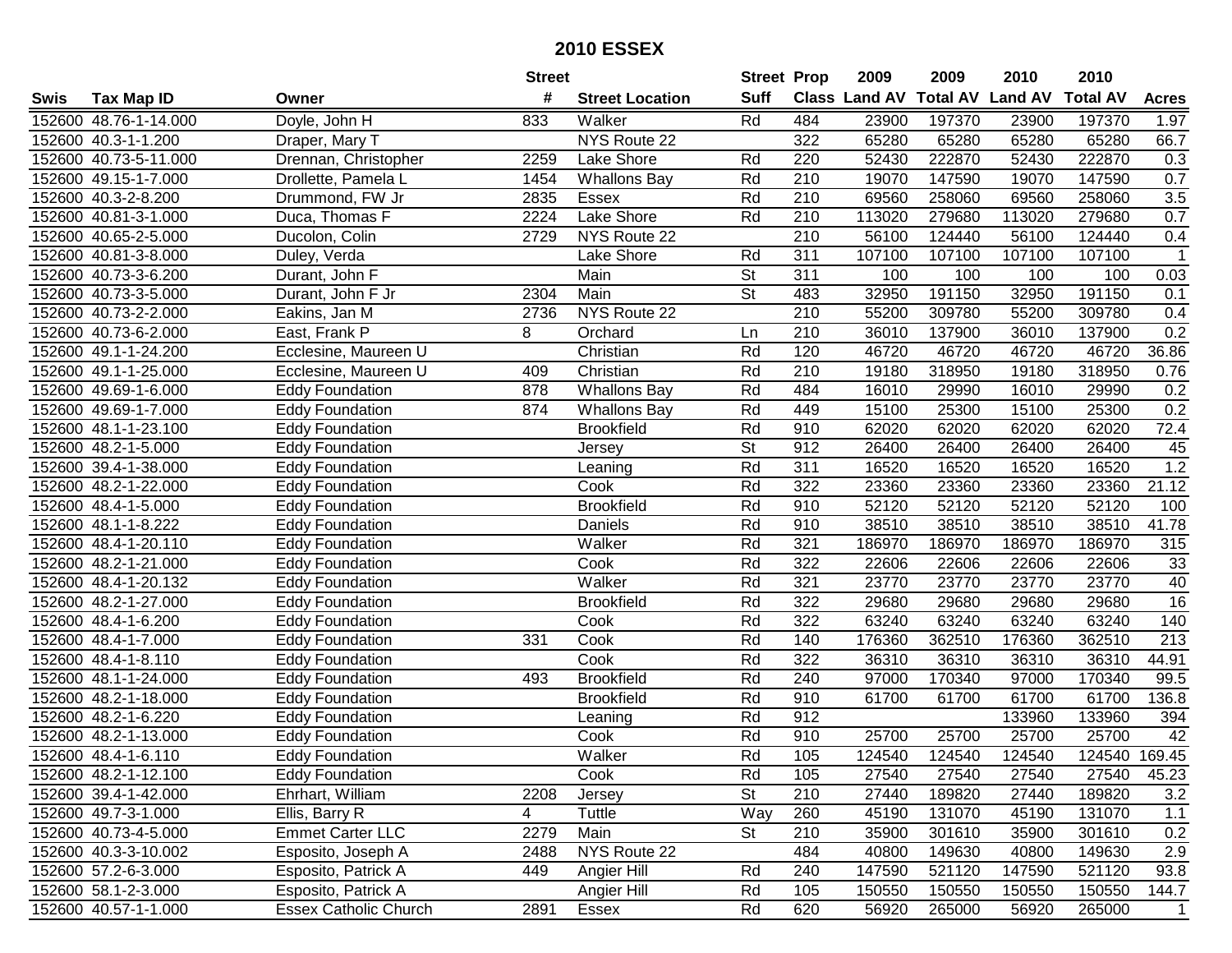|      |                       |                                     | <b>Street</b>  |                        | <b>Street Prop</b>       |                  | 2009   | 2009   | 2010                           | 2010            |                  |
|------|-----------------------|-------------------------------------|----------------|------------------------|--------------------------|------------------|--------|--------|--------------------------------|-----------------|------------------|
| Swis | <b>Tax Map ID</b>     | Owner                               | #              | <b>Street Location</b> | Suff                     |                  |        |        | Class Land AV Total AV Land AV | <b>Total AV</b> | <b>Acres</b>     |
|      | 152600 40.3-3-16.000  | <b>Essex Cemetery</b>               | 2698           | NYS Route 22           |                          | 695              | 4390   | 4390   | 4390                           | 4390            |                  |
|      | 152600 40.65-2-9.100  | Essex Comm Heritage Org Inc         | 2757           | Essex                  | Rd                       | 330              | 20500  | 20500  | 20500                          | 20500           | 0.72             |
|      | 152600 40.73-1-6.000  | Essex Comm Heritage Org Inc         | 2728           | NYS Route 22           |                          | 483              | 31310  | 198390 | 31310                          | 198390          | 0.13             |
|      | 152600 48.2-1-19.000  | <b>Essex County</b>                 |                | Cook                   | Rd                       | 942              | 152690 | 152690 | 152690                         | 152690          | 150              |
|      | 152600 49.69-1-3.001  | <b>Essex Fire Dist 2</b>            |                | <b>Whallons Bay</b>    | Rd                       | 330              | 1220   | 1220   | 1220                           | 1220            | 0.03             |
|      | 152600 40.3-2-13.120  | Essex Fire District #1              | 2659           | NYS Route 22           |                          | 662              | 31820  | 589560 | 31820                          | 589560          | 8.33             |
|      | 152600 40.73-6-8.000  | Essex One LLC                       | 2264           | Lake Shore             | Rd                       | 421              | 389130 | 606390 | 389130                         | 606390          | 0.6              |
|      | 152600 40.73-7-1.100  | <b>Essex One LLC</b>                |                | Lake Shore             | Rd                       | 315              | 13460  | 13460  | 13460                          | 13460           | 3.5              |
|      | 152600 40.65-2-12.000 | <b>Essex Presbyterian Church</b>    | 2743           | NYS Route 22           |                          | 620              | 33250  | 287540 | 33250                          | 287540          | 0.2              |
|      | 152600 40.73-3-4.000  | <b>Essex Presbyterian Parsonage</b> | 2306           | Main                   | St                       | 210              | 36010  | 212470 | 36010                          | 212470          | 0.2              |
|      | 152600 40.73-4-1.000  | Essex St Johns Church               | 4              | Church                 | $\overline{\mathsf{St}}$ | 620              | 33250  | 257350 | 33250                          | 257350          | 0.2              |
|      | 152600 40.73-4-2.000  | Essex St Johns Parsonage            | 10             | Church                 | St                       | 210              | 30500  | 246330 | 30500                          | 246330          | 0.1              |
|      | 152600 49.1-1-6.000   | Estrada, Torri                      | 349            | Middle                 | Rd                       | 120              | 40188  | 193688 | 40188                          | 193688          | $\overline{72}$  |
|      | 152600 40.81-1-5.000  | Estus, Cynthia                      | 2211           | Lake Shore             | Rd                       | 210              | 52530  | 155650 | 52530                          | 155650          | 0.4              |
|      | 152600 40.73-8-3.000  | Estus, Mark L                       | 283            | School                 | $\overline{\mathsf{St}}$ | 210              |        |        | 61100                          | 194620          | 0.7              |
|      | 152600 40.73-3-25.000 | Evans, Susan P                      | 13             | Orchard                | Ln                       | 210              | 39580  | 197980 | 39580                          | 197980          | 0.2              |
|      | 152600 40.73-3-23.000 | Evans, Wayne                        |                | Beggs Point            | $\overline{\mathsf{St}}$ | $\overline{311}$ | 29680  | 29680  | 29680                          | 29680           | 0.1              |
|      | 152600 48.2-1-26.000  | Faruolo, Andrius                    |                | <b>Brookfield</b>      | Rd                       | 322              | 72620  | 72620  | 72620                          | 72620           | 85.58            |
|      | 152600 49.15-1-20.110 | Fay, Douglas                        | 1665           | Lake Shore             | Rd                       | 210              | 27950  | 55390  | 27950                          | 55390           | 3.44             |
|      | 152600 48.1-1-4.100   | Feeley, Michael A                   | 237            | Daniels                | Rd                       | 210              | 25170  | 61270  | 25170                          | 143100          | 2.2              |
|      | 152600 57.2-3-4.000   | Feinbloom, Stephen E                | 60             | Ferris                 | Ln                       | 210              | 25092  | 278750 | 25092                          | 278750          | $\overline{2.2}$ |
|      | 152600 57.2-3-2.000   | Feinbloom, Stephen E                |                | Ferris                 | Ln                       | 312              | 36006  | 74906  | 36006                          | 74906           | 37.42            |
|      | 152600 40.57-3-4.000  | Ferguson, Donald J                  | 2868           | <b>Essex</b>           | Rd                       | 210              | 206750 | 442480 | 206750                         | 442480          | $\overline{2}$   |
|      | 152600 39.3-4-3.000   | Fiegl, Jason                        | 1740           | Jersey                 | St                       | 210              | 29520  | 37600  | 29520                          | 121200          | 7.33             |
|      | 152600 49.11-1-56.000 | Fine-Lease, Mariko D                | 1849           | Lake Shore             | Rd                       | 270              | 157180 | 169930 | 157180                         | 169930          | 1.26             |
|      | 152600 49.4-1-1.000   | Fine-Lease, Mariko D                |                | Lake Shore             | Rd                       | 314              | 12040  | 12040  | 12040                          | 12040           | 5.3              |
|      | 152600 40.73-6-12.000 | Fine-Lease, Mariko D                | 2234           | Lake Shore             | Rd                       | 210              | 55180  | 175440 | 55180                          | 175440          | 0.3              |
|      | 152600 49.3-2-20.100  | Fine, Anthony S                     |                | Cross                  | Rd                       | 322              | 27280  | 27280  | 23058                          | 23058           | 27               |
|      | 152600 49.3-2-20.200  | Fine, Anthony S                     |                | Cross                  | Rd                       | 322              | 31625  | 31625  | 31625                          | 31625           | 13.27            |
|      | 152600 49.3-2-21.000  | Fine, Paul EM                       | 1298           | <b>Whallons Bay</b>    | Rd                       | 240              | 43554  | 125664 | 43554                          | 125664          | 30.81            |
|      | 152600 49.3-2-20.500  | Fine, Rose M                        |                | Cross                  | Rd                       | 322              | 26700  | 26700  | 26700                          | 26700           | 10.26            |
|      | 152600 40.73-3-16.000 | Fine, Rose M                        | 2300           | Main                   | $\overline{\mathsf{St}}$ | 210              | 35900  | 253270 | 35900                          | 253270          | 0.2              |
|      | 152600 40.57-3-3.000  | Finkentey, Elke                     | 2874           | Essex                  | Rd                       | 260              | 449720 | 487760 | 449720                         | 487760          | $\overline{8}$   |
|      | 152600 39.3-1-19.002  | Finucane, William                   |                | Jersey                 | $\overline{\mathsf{St}}$ | 322              | 35600  | 35600  | 35600                          | 35600           | $\overline{50}$  |
|      | 152600 39.3-1-9.202   | Finucane, William M                 | 1637           | Jersey                 | <b>St</b>                | 210              | 29990  | 267650 | 29990                          | 267650          | 4.3              |
|      | 152600 39.3-1-9.110   | Finucane, William M                 |                | Jersey                 | <b>St</b>                | 322              | 18970  | 18970  | 18970                          | 18970           | 16.4             |
|      | 152600 39.3-1-10.112  | Finucane, William M                 |                | Spear                  | Rd                       | 322              | 19480  | 19480  | 19480                          | 19480           | 20.4             |
|      | 152600 40.3-2-2.212   | Fletcher, Stephen R                 | 39             | <b>Block House</b>     | Rd                       | 280              | 33860  | 472160 | 33860                          | 472160          | 5.74             |
|      | 152600 40.3-2-2.222   | Fletcher, Stephen R                 |                | <b>Block House</b>     | Rd                       | 322              | 27740  | 27740  | 27740                          | 27740           | 11.07            |
|      | 152600 39.4-1-23.000  | <b>Foothills Baptist Church</b>     | 2172           | NYS Route 22           |                          | 620              | 34480  | 249590 | 34480                          | 249590          | 2.1              |
|      | 152600 49.15-1-13.000 | Fortune, John B                     | 30             | Albee                  | Ln                       | 210              | 320312 | 545700 | 320312                         | 545700          | 3                |
|      | 152600 40.73-3-14.000 | Fortune, John B                     | $\overline{7}$ | <b>Beggs Point</b>     | $\overline{\mathsf{St}}$ | 210              | 56200  | 271120 | 56200                          | 271120          | 0.4              |
|      |                       |                                     |                |                        |                          |                  |        |        |                                |                 |                  |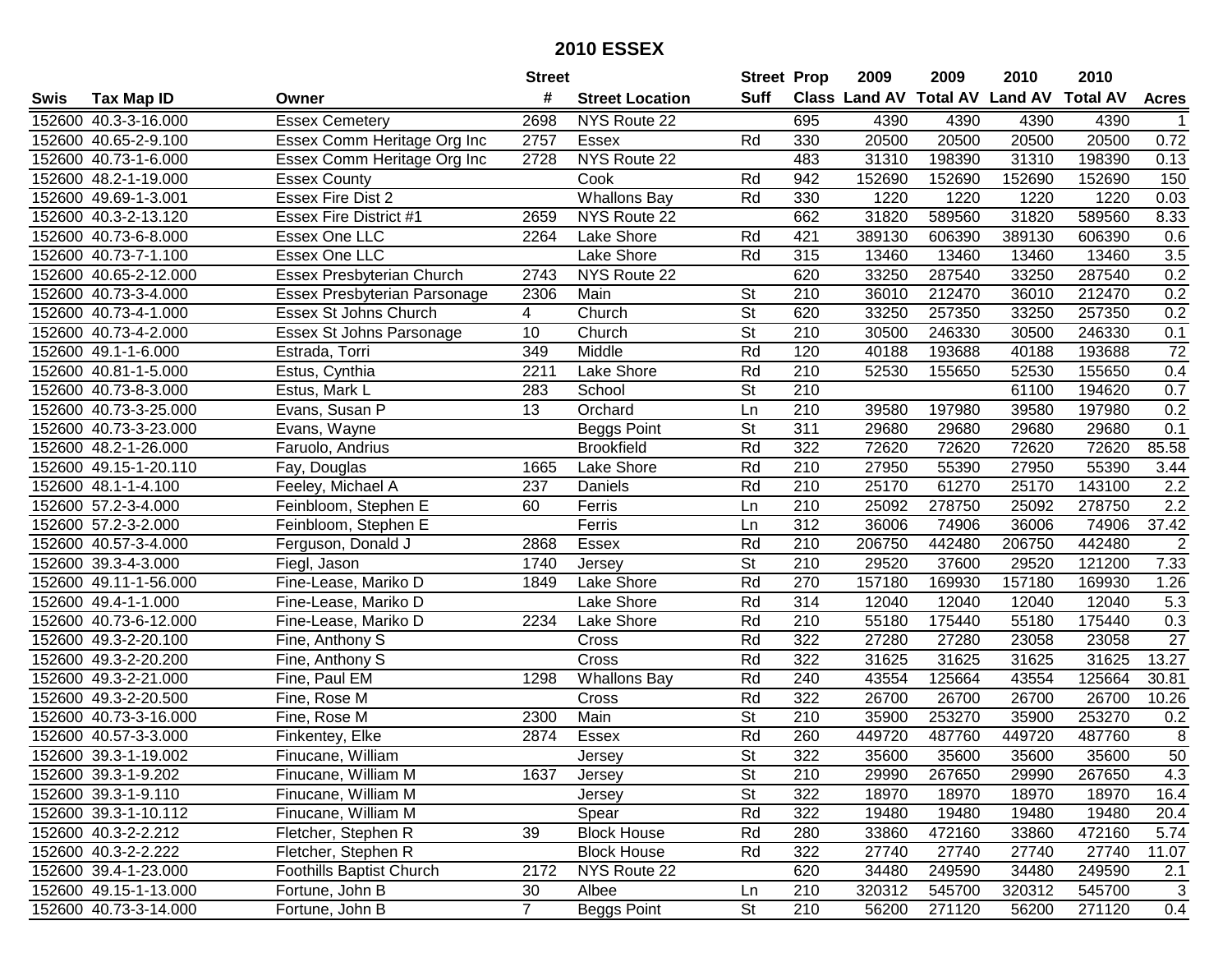|      |                       |                          | <b>Street</b> |                        | <b>Street Prop</b>       |                  | 2009          | 2009            | 2010           | 2010            |                 |
|------|-----------------------|--------------------------|---------------|------------------------|--------------------------|------------------|---------------|-----------------|----------------|-----------------|-----------------|
| Swis | <b>Tax Map ID</b>     | Owner                    | #             | <b>Street Location</b> | <b>Suff</b>              |                  | Class Land AV | <b>Total AV</b> | <b>Land AV</b> | <b>Total AV</b> | <b>Acres</b>    |
|      | 152600 40.73-3-28.000 | Fortune, John B          | 9             | Orchard                | Ln                       | 210              | 34580         | 226340          | 34580          | 226340          | 0.1             |
|      | 152600 39.3-1-12.000  | French, Bradley          |               | Jersey                 | <b>St</b>                | 314              | 410           | 410             | 410            | 410             | 0.2             |
|      | 152600 39.3-4-6.000   | French, Bradley          |               | Jersey                 | <b>St</b>                | 910              | 25810         | 25810           | 25810          | 25810           | 25              |
|      | 152600 39.3-1-13.100  | French, Bradley          | 1723          | Jersey                 | $\overline{\mathsf{St}}$ | 240              | 70990         | 117810          | 118900         | 155000          | 128.5           |
|      | 152600 49.15-1-36.000 | French, Edward B         | 1695          | Lake Shore             | Rd                       | 210              | 13970         | 124000          | 13970          | 124000          | 0.4             |
|      | 152600 48.1-1-4.200   | French, Michael          | 268           | Daniels                | Rd                       | 314              | 19480         | 19480           | 19480          | 19480           | 5.9             |
|      | 152600 39.3-1-13.200  | French, Michael R        | 1717          | Jersey                 | <b>St</b>                | 210              | 16630         | 36820           | 16630          | 37930           | 0.84            |
|      | 152600 40.81-3-10.000 | Fullington, Kevin E      | 2162          | <b>Lake Shore</b>      | Rd                       | 260              | 141270        | 237660          | 141270         | 237660          | 0.25            |
|      | 152600 40.81-3-9.000  | Fullington, Kevin E      | 2164          | Lake Shore             | Rd                       | $\overline{210}$ | 137900        | 307020          | 137900         | 307020          | 0.3             |
|      | 152600 40.3-3-20.002  | Gardner, Edward J Jr     | 57            | School                 | $\overline{\mathsf{St}}$ | 210              | 26270         | 129000          | 26270          | 129000          | 7.4             |
|      | 152600 39.4-1-46.000  | Gardner, Emily           |               | Jersey                 | $\overline{\mathsf{St}}$ | 322              | 41922         | 41922           | 41922          | 41922           | 49.5            |
|      | 152600 40.3-3-17.110  | Gardner, Tina            | 274           | School                 | <b>St</b>                | 240              | 33150         | 111590          | 36689          | 115129          | 13              |
|      | 152600 40.3-3-17.140  | Gardner, Tina            |               | School                 | $\overline{\mathsf{St}}$ | 322              | 43250         | 43250           | 21362          | 21362           | $\overline{22}$ |
|      | 152600 39.3-4-5.000   | Garvey, Bryan            | 1770          | Jersey                 | $\overline{\mathsf{St}}$ | 210              | 20710         | 134790          | 20710          | 134790          | 0.9             |
|      | 152600 49.11-1-34.100 | <b>Ginn Living Trust</b> | 25            | Derby                  | Way                      | 210              | 36310         | 301000          | 36310          | 301000          | 0.68            |
|      | 152600 49.7-4-8.000   | Glenn, Morris F          | 1970          | Lake Shore             | Rd                       | 260              | 153820        | 367400          | 153820         | 367400          | 0.3             |
|      | 152600 40.65-2-1.000  | Glynn, James R           | 2717          | NYS Route 22           |                          | 210              | 35900         | 99040           | 35900          | 99040           | 0.2             |
|      | 152600 40.73-2-10.100 | Goetz, Helen L           | 2305          | Main                   | <b>St</b>                | 210              | 41000         | 290390          | 41000          | 290390          | 0.23            |
|      | 152600 48.1-1-11.000  | Goff, Norma              |               | Mason                  | Rd                       | 910              | 20090         | 20090           | 20090          | 20090           | 27.3            |
|      | 152600 40.3-2-8.120   | Goff, Norma              |               | Essex                  | Rd                       | 321              | 38250         | 38250           | 38250          | 38250           | 31.9            |
|      | 152600 48.2-1-23.000  | Goff, Norma              |               | <b>Brookfield</b>      | Rd                       | 322              | 59980         | 59980           | 59980          | 59980           | 78.5            |
|      | 152600 40.73-3-20.000 | Goff, Norma              | 10            | <b>Beggs Point</b>     | <b>St</b>                | 210              | 36010         | 182990          | 36010          | 182990          | 0.2             |
|      | 152600 48.76-1-3.000  | Goff, Norma              |               | NYS Route 22           |                          | 311              | 1530          | 1530            | 1530           | 1530            | 0.8             |
|      | 152600 40.73-3-31.000 | Goff, Todd M             | 2286          | Main                   | <b>St</b>                | 210              | 52220         | 270610          | 52220          | 270610          | 0.3             |
|      | 152600 48.1-1-3.000   | Govier, Andrew           | 191           | Daniels                | Rd                       | 210              | 32740         | 128930          | 32740          | 128930          | 5.5             |
|      | 152600 48.2-1-6.210   | Graves, James            | 319           | Leaning                | Rd                       | 105              |               |                 | 84305          | 104600          | 108.2           |
|      | 152600 49.11-1-47.000 | Gray, Paul H             | 40            | Lila                   | Way                      | 210              | 49570         | 221370          | 49570          | 221370          | 2.4             |
|      | 152600 40.73-5-17.000 | Gryk, Wayne D            | 2227          | Lake Shore             | Rd                       | 210              | 56610         | 211490          | 56610          | 211490          | 0.41            |
|      | 152600 49.1-1-19.100  | Guettel, Adam            |               | Middle                 | Rd                       | 105              | 23460         | 23460           | 23460          | 23460           | 7.3             |
|      | 152600 49.1-1-20.100  | Guettel, Adam            |               | Middle                 | Rd                       | 105              | 166160        | 166160          | 166160         | 166160          | 134.9           |
|      | 152600 40.11-1-1.000  | Gullo, Mary K            |               | NYS Route 22           |                          | 311              | 379030        | 379030          | 379030         | 379030          | 6.3             |
|      | 152600 40.57-3-13.000 | Gullo, Mary K            |               | Essex                  | Rd                       | 311              | 310           | 310             | 310            | 310             | 0.1             |
|      | 152600 40.57-3-6.000  | Gullo, Mary K            | 2852          | Essex                  | Rd                       | $\overline{210}$ | 63140         | 378420          | 63140          | 378420          | 1.5             |
|      | 152600 40.57-3-7.000  | Gullo, Mary K            |               | Essex                  | Rd                       | 311              | 59980         | 59980           | 59980          | 59980           | 0.6             |
|      | 152600 40.57-2-1.000  | Gullo, Mary K            | 2847          | Essex                  | Rd                       | 210              | 62530         | 200740          | 62530          | 200740          | 1.3             |
|      | 152600 40.3-2-8.111   | Gullo, Mary K            | 2857          | Essex                  | Rd                       | 485              | 65146         | 129410          | 65146          | 129410          | 1.33            |
|      | 152600 40.73-3-21.000 | Gussman, William H       | 14            | <b>Beggs Point</b>     | <b>St</b>                | 210              | 47530         | 207880          | 47530          | 207880          | 0.3             |
|      | 152600 57.2-5-1.000   | Gustas, Carol E          |               | NYS Route 22           |                          | 105              | 10477         | 10477           | 10477          | 10477           | 41.84           |
|      | 152600 49.3-2-13.100  | Hain, Alison A           | 1352          | <b>Whallons Bay</b>    | Rd                       | 240              | 55690         | 475730          | 55690          | 475730          | 40              |
|      | 152600 57.1-2-10.100  | Hainer, George           |               | Loukes                 | Ln                       | 312              | 53960         | 62320           | 53960          | 62320           | 60              |
|      | 152600 57.1-2-8.000   | Hainer, George           |               | Loukes                 | Ln                       | 105              | 18770         | 18770           | 18770          | 18770           | 17.8            |
|      | 152600 57.1-2-10.200  | Hainer, George F         |               | Loukes                 | Ln                       | 321              | 24170         | 24170           | 24170          | 24170           | 26.84           |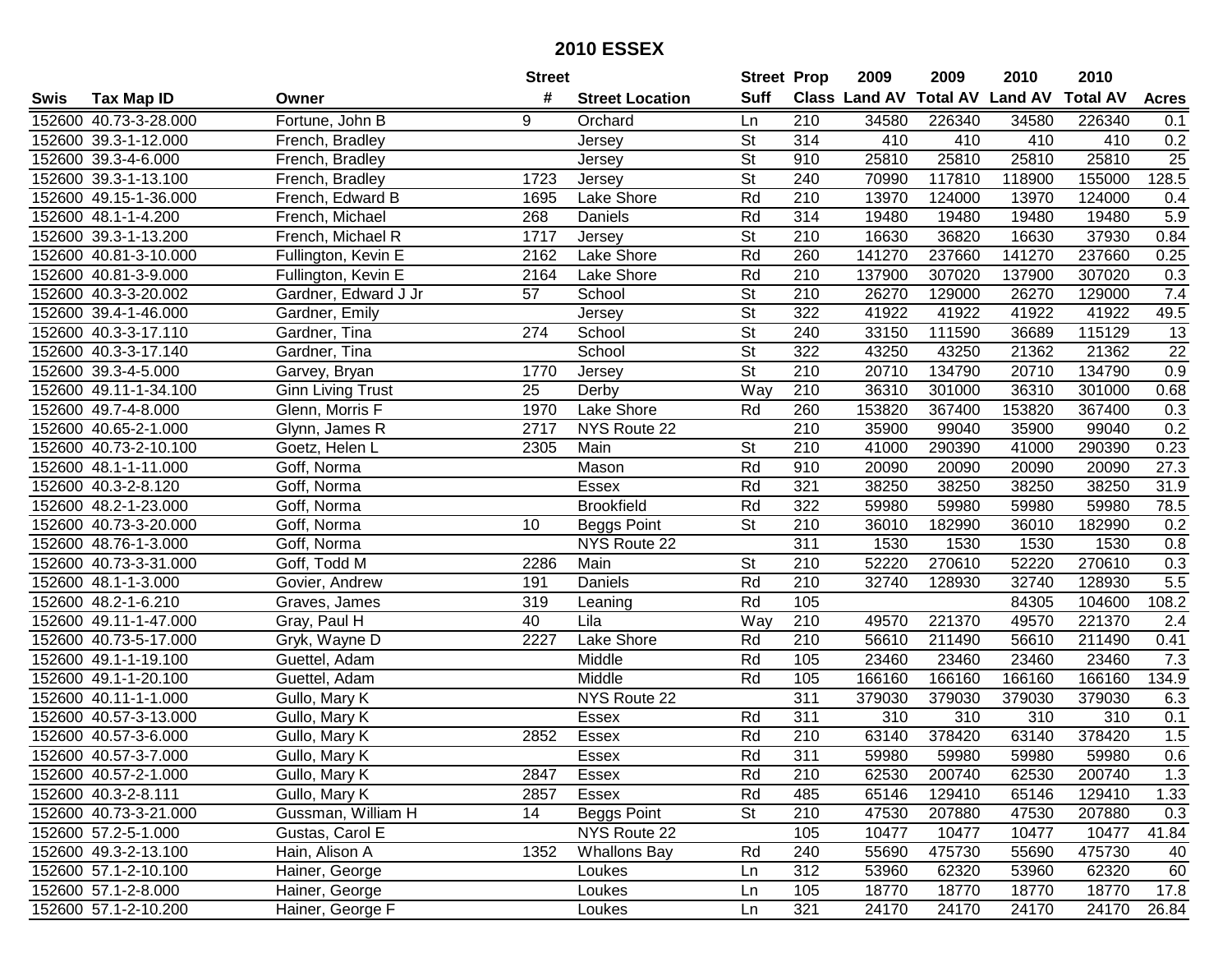| #<br><b>Suff</b><br><b>Total AV</b><br><b>Land AV</b><br>Class Land AV<br><b>Total AV</b><br><b>Tax Map ID</b><br><b>Street Location</b><br><b>Acres</b><br>Swis<br>Owner<br>152600 57.1-2-9.000<br>Hainer, George F<br>82<br>210<br>24480<br>179830<br>24480<br>179830<br>Loukes<br>1.8<br>Ln<br>Way<br>152600 49.11-1-16.000<br>43<br>Ridge<br>280<br>45080<br>183290<br>45080<br>183290<br>Hall, Anne L<br>$\mathbf{1}$<br>152600 40.73-5-15.000<br>Hall, Mark R<br>2241<br>Lake Shore<br>Rd<br>210<br>59976<br>193816<br>54402<br>196087<br>0.35<br>Halpin, Evelyn T<br>Way<br>45290<br>116890<br>1.1<br>152600 49.11-1-31.000<br>59<br><b>Burt</b><br>260<br>116890<br>45290<br>152600 40.65-4-1.000<br><b>Essex</b><br>Rd<br>315<br>2960<br>2960<br>2960<br>0.18<br>Halpin, Jack<br>2960<br>2752<br>168710<br>168710<br>750010<br>152600 40.65-3-4.002<br>Halpin, Jack<br>Essex<br>Rd<br>421<br>750010<br>0.79<br>Essex<br>Rd<br>210<br>67010<br>286210<br>67010<br>0.2<br>152600 40.65-3-3.000<br>Halpin, Jack<br>2754<br>286210<br>Way<br><b>Burt</b><br>311<br>7650<br>7650<br>7650<br>7650<br>0.34<br>152600 49.11-1-34.300<br>Halpin, Jack H<br>2272<br>$\overline{\mathsf{St}}$<br>570<br>317630<br>317630<br>152600 40.73-6-6.202<br>Main<br>508980<br>508980<br>0.56<br><b>Hamilton Barry</b><br>Rd<br>315<br>152600 40.73-7-1.200<br>Lake Shore<br>4490<br>4490<br>4490<br>Hamilton, Barry<br>4490<br>$\mathbf 1$<br>$\overline{\mathsf{St}}$<br>152600 40.3-3-22.100<br>57320<br>57320<br>57320<br>57320<br>57.92<br>School<br>105<br>Hamilton, Barry<br><b>St</b><br>152600 40.73-4-8.000<br>Main<br>483<br>32950<br>75480<br>32950<br>75480<br>Hamilton, Barry<br>2269<br>0.1<br>Rd<br>$\overline{2.3}$<br>280<br>25700<br>127700<br>25700<br>129210<br>152600 48.3-1-13.000<br>Hance, David J<br>268<br>Sayre<br>$\overline{7}$<br>152600 40.73-3-29.000<br>Orchard<br>Ln<br>210<br>34680<br>167380<br>34680<br>185000<br>0.1<br>Hanes, Steven D<br>Rd<br>312<br>94<br>152600 48.2-1-11.102<br>98740<br>148670<br>98740<br>148670<br>Hanna, Joseph F<br>Leaning<br>Rd<br>47<br>152600 48.2-1-11.200<br>240<br>63750<br>307430<br>63750<br>307430<br>Hanna, Joseph F<br>121<br>Leaning<br>Rd<br>9.4<br>210<br>152600 39.3-1-23.000<br>387<br>41310<br>206650<br>41310<br>206650<br>Harsh, Robert A<br>Mason<br>Rd<br>314<br>152600 48.1-1-1.200<br>Daniels<br>100<br>100<br>100<br>100<br>0.4<br>Harsh, Robert A<br>Rd<br>1.4<br>152600 49.1-1-8.000<br>Middle<br>210<br>23358<br>234583<br>23358<br>234583<br>Hart, Henry G<br>409<br>152600 48.2-1-25.200<br>Hart, Shawn R<br>486<br><b>Brookfield</b><br>Rd<br>210<br>26520<br>37430<br>26520<br>37430<br>2.79<br><b>St</b><br>240<br>29680<br>131580<br>37323<br>15<br>152600 39.4-1-8.000<br>2307<br>172500<br>Hastings, Jeffrey A<br>Jersey<br>Rd<br>227970<br>152600 58.1-2-4.000<br>Hathaway, Ethel P<br>542<br>210<br>35090<br>227970<br>35090<br>6.66<br>Angier Hill<br>Rd<br>240<br>121584<br>327480<br>101.25<br>152600 48.2-1-10.200<br>187<br>327480<br>121584<br>Hayes, Austen<br>Leaning<br>152600 49.11-1-24.000<br>11<br>Way<br>260<br>34580<br>90980<br>34580<br>90980<br>Hayes, Elizabeth S<br>Pearson<br>0.5<br>280<br>NYS Route 22<br>61350<br>150090<br>128700<br>0.9<br>152600 40.3-3-14.000<br>Hayes, Scott E<br>2670<br>20700<br>17<br>Rd<br>270<br>31720<br>31720<br>5.1<br>152600 48.1-1-8.100<br>60680<br>52040<br>Haynes, Donna<br>Reynolds<br>Middle<br>Rd<br>240<br>691950<br>691950<br>152600 49.1-1-17.200<br>Hearn, George C<br>118<br>65890<br>65890<br>49.3<br>Old Oak<br>33460<br>152600 49.11-1-10.000<br>Heavey, Elizabeth R<br>6<br>Way<br>210<br>191960<br>33460<br>191960<br>0.52<br>311<br>152600 49.11-1-9.000<br>Old Oak<br>17950<br>17950<br>Heavey, Elizabeth R<br>Way<br>17950<br>17950<br>0.2<br>$\overline{311}$<br>8870<br>152600 49.11-1-8.000<br>Heavey, Elizabeth R<br>Old Oak<br>Way<br>8870<br>8870<br>8870<br>0.1<br>152600 49.11-1-6.200<br>$\overline{311}$<br>44980<br>44980<br>Heavey, Elizabeth R<br><b>Burt</b><br>Way<br>44980<br>44980<br>$\overline{1}$<br>152600 49.4-2-1.000<br>Way<br>140150<br>140150<br>140150<br>140150<br>1.3<br>Heurich, Gary F<br>311<br>Lighthouse<br>152600 49.4-1-5.000<br>314<br>Way<br>9020<br>9020<br>9020<br>9020<br>0.61<br>Heurich, Gary F<br>Lighthouse<br>Rd<br>$\overline{3.7}$<br>152600 49.15-1-14.000<br>Lake Shore<br>314<br>8360<br>8360<br>8360<br>8360<br>Heurich, Gary F<br>152600 49.4-1-9.100<br>Heurich, Gary F<br>Lighthouse<br>Way<br>322<br>28700<br>28700<br>28700<br>28700<br>31.14<br>152600 49.4-1-3.000<br>Heurich, Gary F<br>Way<br>260<br>536420<br>686680<br>536420<br>686680<br>6.6<br>175<br>Lighthouse<br>12<br>258750<br>519480<br>258750<br>1.2<br>152600 49.15-3-14.000<br>Heurich, Gary F<br>Spire<br>Way<br>210<br>519480<br>152600 49.4-1-2.100<br>Heurich, Gary F<br>56<br>112<br>792130<br>1089800<br>1089800<br>352.1<br>Ln<br>792130<br>Albee<br><b>Hickory Hill Essex LLC</b><br>NYS Route 22<br>240<br>152600 40.3-3-13.110<br>232635<br>874000 219.68<br><b>St</b><br>210<br>32840<br>152600 40.73-5-8.000<br>Hill, Wallace<br>312<br>School<br>168610<br>32840<br>168610<br>0.1<br>210<br>152600 49.7-1-1.000<br>Hoadley, Franklin R III<br>85<br>Wildacres<br>48140<br>158300<br>48140<br>158300<br>$\overline{c}$<br>Way<br>$\mathbf{3}$<br>St<br>210<br>152600 40.73-2-16.000 |  |               | <b>Street</b> |        | <b>Street Prop</b> | 2009  | 2009   | 2010  | 2010   |     |
|---------------------------------------------------------------------------------------------------------------------------------------------------------------------------------------------------------------------------------------------------------------------------------------------------------------------------------------------------------------------------------------------------------------------------------------------------------------------------------------------------------------------------------------------------------------------------------------------------------------------------------------------------------------------------------------------------------------------------------------------------------------------------------------------------------------------------------------------------------------------------------------------------------------------------------------------------------------------------------------------------------------------------------------------------------------------------------------------------------------------------------------------------------------------------------------------------------------------------------------------------------------------------------------------------------------------------------------------------------------------------------------------------------------------------------------------------------------------------------------------------------------------------------------------------------------------------------------------------------------------------------------------------------------------------------------------------------------------------------------------------------------------------------------------------------------------------------------------------------------------------------------------------------------------------------------------------------------------------------------------------------------------------------------------------------------------------------------------------------------------------------------------------------------------------------------------------------------------------------------------------------------------------------------------------------------------------------------------------------------------------------------------------------------------------------------------------------------------------------------------------------------------------------------------------------------------------------------------------------------------------------------------------------------------------------------------------------------------------------------------------------------------------------------------------------------------------------------------------------------------------------------------------------------------------------------------------------------------------------------------------------------------------------------------------------------------------------------------------------------------------------------------------------------------------------------------------------------------------------------------------------------------------------------------------------------------------------------------------------------------------------------------------------------------------------------------------------------------------------------------------------------------------------------------------------------------------------------------------------------------------------------------------------------------------------------------------------------------------------------------------------------------------------------------------------------------------------------------------------------------------------------------------------------------------------------------------------------------------------------------------------------------------------------------------------------------------------------------------------------------------------------------------------------------------------------------------------------------------------------------------------------------------------------------------------------------------------------------------------------------------------------------------------------------------------------------------------------------------------------------------------------------------------------------------------------------------------------------------------------------------------------------------------------------------------------------------------------------------------------------------------------------------------------------------------------------------------------------------------------------------------------------------------------------------------------------------------------------------------------------------------------------------------------------------------------------------------------------------------------------------------------------------------------------------------------------------------------------------------------------------------------------------------------------------------------------------------------------------------------------------------------------------|--|---------------|---------------|--------|--------------------|-------|--------|-------|--------|-----|
|                                                                                                                                                                                                                                                                                                                                                                                                                                                                                                                                                                                                                                                                                                                                                                                                                                                                                                                                                                                                                                                                                                                                                                                                                                                                                                                                                                                                                                                                                                                                                                                                                                                                                                                                                                                                                                                                                                                                                                                                                                                                                                                                                                                                                                                                                                                                                                                                                                                                                                                                                                                                                                                                                                                                                                                                                                                                                                                                                                                                                                                                                                                                                                                                                                                                                                                                                                                                                                                                                                                                                                                                                                                                                                                                                                                                                                                                                                                                                                                                                                                                                                                                                                                                                                                                                                                                                                                                                                                                                                                                                                                                                                                                                                                                                                                                                                                                                                                                                                                                                                                                                                                                                                                                                                                                                                                                                                                                   |  |               |               |        |                    |       |        |       |        |     |
|                                                                                                                                                                                                                                                                                                                                                                                                                                                                                                                                                                                                                                                                                                                                                                                                                                                                                                                                                                                                                                                                                                                                                                                                                                                                                                                                                                                                                                                                                                                                                                                                                                                                                                                                                                                                                                                                                                                                                                                                                                                                                                                                                                                                                                                                                                                                                                                                                                                                                                                                                                                                                                                                                                                                                                                                                                                                                                                                                                                                                                                                                                                                                                                                                                                                                                                                                                                                                                                                                                                                                                                                                                                                                                                                                                                                                                                                                                                                                                                                                                                                                                                                                                                                                                                                                                                                                                                                                                                                                                                                                                                                                                                                                                                                                                                                                                                                                                                                                                                                                                                                                                                                                                                                                                                                                                                                                                                                   |  |               |               |        |                    |       |        |       |        |     |
|                                                                                                                                                                                                                                                                                                                                                                                                                                                                                                                                                                                                                                                                                                                                                                                                                                                                                                                                                                                                                                                                                                                                                                                                                                                                                                                                                                                                                                                                                                                                                                                                                                                                                                                                                                                                                                                                                                                                                                                                                                                                                                                                                                                                                                                                                                                                                                                                                                                                                                                                                                                                                                                                                                                                                                                                                                                                                                                                                                                                                                                                                                                                                                                                                                                                                                                                                                                                                                                                                                                                                                                                                                                                                                                                                                                                                                                                                                                                                                                                                                                                                                                                                                                                                                                                                                                                                                                                                                                                                                                                                                                                                                                                                                                                                                                                                                                                                                                                                                                                                                                                                                                                                                                                                                                                                                                                                                                                   |  |               |               |        |                    |       |        |       |        |     |
|                                                                                                                                                                                                                                                                                                                                                                                                                                                                                                                                                                                                                                                                                                                                                                                                                                                                                                                                                                                                                                                                                                                                                                                                                                                                                                                                                                                                                                                                                                                                                                                                                                                                                                                                                                                                                                                                                                                                                                                                                                                                                                                                                                                                                                                                                                                                                                                                                                                                                                                                                                                                                                                                                                                                                                                                                                                                                                                                                                                                                                                                                                                                                                                                                                                                                                                                                                                                                                                                                                                                                                                                                                                                                                                                                                                                                                                                                                                                                                                                                                                                                                                                                                                                                                                                                                                                                                                                                                                                                                                                                                                                                                                                                                                                                                                                                                                                                                                                                                                                                                                                                                                                                                                                                                                                                                                                                                                                   |  |               |               |        |                    |       |        |       |        |     |
|                                                                                                                                                                                                                                                                                                                                                                                                                                                                                                                                                                                                                                                                                                                                                                                                                                                                                                                                                                                                                                                                                                                                                                                                                                                                                                                                                                                                                                                                                                                                                                                                                                                                                                                                                                                                                                                                                                                                                                                                                                                                                                                                                                                                                                                                                                                                                                                                                                                                                                                                                                                                                                                                                                                                                                                                                                                                                                                                                                                                                                                                                                                                                                                                                                                                                                                                                                                                                                                                                                                                                                                                                                                                                                                                                                                                                                                                                                                                                                                                                                                                                                                                                                                                                                                                                                                                                                                                                                                                                                                                                                                                                                                                                                                                                                                                                                                                                                                                                                                                                                                                                                                                                                                                                                                                                                                                                                                                   |  |               |               |        |                    |       |        |       |        |     |
|                                                                                                                                                                                                                                                                                                                                                                                                                                                                                                                                                                                                                                                                                                                                                                                                                                                                                                                                                                                                                                                                                                                                                                                                                                                                                                                                                                                                                                                                                                                                                                                                                                                                                                                                                                                                                                                                                                                                                                                                                                                                                                                                                                                                                                                                                                                                                                                                                                                                                                                                                                                                                                                                                                                                                                                                                                                                                                                                                                                                                                                                                                                                                                                                                                                                                                                                                                                                                                                                                                                                                                                                                                                                                                                                                                                                                                                                                                                                                                                                                                                                                                                                                                                                                                                                                                                                                                                                                                                                                                                                                                                                                                                                                                                                                                                                                                                                                                                                                                                                                                                                                                                                                                                                                                                                                                                                                                                                   |  |               |               |        |                    |       |        |       |        |     |
|                                                                                                                                                                                                                                                                                                                                                                                                                                                                                                                                                                                                                                                                                                                                                                                                                                                                                                                                                                                                                                                                                                                                                                                                                                                                                                                                                                                                                                                                                                                                                                                                                                                                                                                                                                                                                                                                                                                                                                                                                                                                                                                                                                                                                                                                                                                                                                                                                                                                                                                                                                                                                                                                                                                                                                                                                                                                                                                                                                                                                                                                                                                                                                                                                                                                                                                                                                                                                                                                                                                                                                                                                                                                                                                                                                                                                                                                                                                                                                                                                                                                                                                                                                                                                                                                                                                                                                                                                                                                                                                                                                                                                                                                                                                                                                                                                                                                                                                                                                                                                                                                                                                                                                                                                                                                                                                                                                                                   |  |               |               |        |                    |       |        |       |        |     |
|                                                                                                                                                                                                                                                                                                                                                                                                                                                                                                                                                                                                                                                                                                                                                                                                                                                                                                                                                                                                                                                                                                                                                                                                                                                                                                                                                                                                                                                                                                                                                                                                                                                                                                                                                                                                                                                                                                                                                                                                                                                                                                                                                                                                                                                                                                                                                                                                                                                                                                                                                                                                                                                                                                                                                                                                                                                                                                                                                                                                                                                                                                                                                                                                                                                                                                                                                                                                                                                                                                                                                                                                                                                                                                                                                                                                                                                                                                                                                                                                                                                                                                                                                                                                                                                                                                                                                                                                                                                                                                                                                                                                                                                                                                                                                                                                                                                                                                                                                                                                                                                                                                                                                                                                                                                                                                                                                                                                   |  |               |               |        |                    |       |        |       |        |     |
|                                                                                                                                                                                                                                                                                                                                                                                                                                                                                                                                                                                                                                                                                                                                                                                                                                                                                                                                                                                                                                                                                                                                                                                                                                                                                                                                                                                                                                                                                                                                                                                                                                                                                                                                                                                                                                                                                                                                                                                                                                                                                                                                                                                                                                                                                                                                                                                                                                                                                                                                                                                                                                                                                                                                                                                                                                                                                                                                                                                                                                                                                                                                                                                                                                                                                                                                                                                                                                                                                                                                                                                                                                                                                                                                                                                                                                                                                                                                                                                                                                                                                                                                                                                                                                                                                                                                                                                                                                                                                                                                                                                                                                                                                                                                                                                                                                                                                                                                                                                                                                                                                                                                                                                                                                                                                                                                                                                                   |  |               |               |        |                    |       |        |       |        |     |
|                                                                                                                                                                                                                                                                                                                                                                                                                                                                                                                                                                                                                                                                                                                                                                                                                                                                                                                                                                                                                                                                                                                                                                                                                                                                                                                                                                                                                                                                                                                                                                                                                                                                                                                                                                                                                                                                                                                                                                                                                                                                                                                                                                                                                                                                                                                                                                                                                                                                                                                                                                                                                                                                                                                                                                                                                                                                                                                                                                                                                                                                                                                                                                                                                                                                                                                                                                                                                                                                                                                                                                                                                                                                                                                                                                                                                                                                                                                                                                                                                                                                                                                                                                                                                                                                                                                                                                                                                                                                                                                                                                                                                                                                                                                                                                                                                                                                                                                                                                                                                                                                                                                                                                                                                                                                                                                                                                                                   |  |               |               |        |                    |       |        |       |        |     |
|                                                                                                                                                                                                                                                                                                                                                                                                                                                                                                                                                                                                                                                                                                                                                                                                                                                                                                                                                                                                                                                                                                                                                                                                                                                                                                                                                                                                                                                                                                                                                                                                                                                                                                                                                                                                                                                                                                                                                                                                                                                                                                                                                                                                                                                                                                                                                                                                                                                                                                                                                                                                                                                                                                                                                                                                                                                                                                                                                                                                                                                                                                                                                                                                                                                                                                                                                                                                                                                                                                                                                                                                                                                                                                                                                                                                                                                                                                                                                                                                                                                                                                                                                                                                                                                                                                                                                                                                                                                                                                                                                                                                                                                                                                                                                                                                                                                                                                                                                                                                                                                                                                                                                                                                                                                                                                                                                                                                   |  |               |               |        |                    |       |        |       |        |     |
|                                                                                                                                                                                                                                                                                                                                                                                                                                                                                                                                                                                                                                                                                                                                                                                                                                                                                                                                                                                                                                                                                                                                                                                                                                                                                                                                                                                                                                                                                                                                                                                                                                                                                                                                                                                                                                                                                                                                                                                                                                                                                                                                                                                                                                                                                                                                                                                                                                                                                                                                                                                                                                                                                                                                                                                                                                                                                                                                                                                                                                                                                                                                                                                                                                                                                                                                                                                                                                                                                                                                                                                                                                                                                                                                                                                                                                                                                                                                                                                                                                                                                                                                                                                                                                                                                                                                                                                                                                                                                                                                                                                                                                                                                                                                                                                                                                                                                                                                                                                                                                                                                                                                                                                                                                                                                                                                                                                                   |  |               |               |        |                    |       |        |       |        |     |
|                                                                                                                                                                                                                                                                                                                                                                                                                                                                                                                                                                                                                                                                                                                                                                                                                                                                                                                                                                                                                                                                                                                                                                                                                                                                                                                                                                                                                                                                                                                                                                                                                                                                                                                                                                                                                                                                                                                                                                                                                                                                                                                                                                                                                                                                                                                                                                                                                                                                                                                                                                                                                                                                                                                                                                                                                                                                                                                                                                                                                                                                                                                                                                                                                                                                                                                                                                                                                                                                                                                                                                                                                                                                                                                                                                                                                                                                                                                                                                                                                                                                                                                                                                                                                                                                                                                                                                                                                                                                                                                                                                                                                                                                                                                                                                                                                                                                                                                                                                                                                                                                                                                                                                                                                                                                                                                                                                                                   |  |               |               |        |                    |       |        |       |        |     |
|                                                                                                                                                                                                                                                                                                                                                                                                                                                                                                                                                                                                                                                                                                                                                                                                                                                                                                                                                                                                                                                                                                                                                                                                                                                                                                                                                                                                                                                                                                                                                                                                                                                                                                                                                                                                                                                                                                                                                                                                                                                                                                                                                                                                                                                                                                                                                                                                                                                                                                                                                                                                                                                                                                                                                                                                                                                                                                                                                                                                                                                                                                                                                                                                                                                                                                                                                                                                                                                                                                                                                                                                                                                                                                                                                                                                                                                                                                                                                                                                                                                                                                                                                                                                                                                                                                                                                                                                                                                                                                                                                                                                                                                                                                                                                                                                                                                                                                                                                                                                                                                                                                                                                                                                                                                                                                                                                                                                   |  |               |               |        |                    |       |        |       |        |     |
|                                                                                                                                                                                                                                                                                                                                                                                                                                                                                                                                                                                                                                                                                                                                                                                                                                                                                                                                                                                                                                                                                                                                                                                                                                                                                                                                                                                                                                                                                                                                                                                                                                                                                                                                                                                                                                                                                                                                                                                                                                                                                                                                                                                                                                                                                                                                                                                                                                                                                                                                                                                                                                                                                                                                                                                                                                                                                                                                                                                                                                                                                                                                                                                                                                                                                                                                                                                                                                                                                                                                                                                                                                                                                                                                                                                                                                                                                                                                                                                                                                                                                                                                                                                                                                                                                                                                                                                                                                                                                                                                                                                                                                                                                                                                                                                                                                                                                                                                                                                                                                                                                                                                                                                                                                                                                                                                                                                                   |  |               |               |        |                    |       |        |       |        |     |
|                                                                                                                                                                                                                                                                                                                                                                                                                                                                                                                                                                                                                                                                                                                                                                                                                                                                                                                                                                                                                                                                                                                                                                                                                                                                                                                                                                                                                                                                                                                                                                                                                                                                                                                                                                                                                                                                                                                                                                                                                                                                                                                                                                                                                                                                                                                                                                                                                                                                                                                                                                                                                                                                                                                                                                                                                                                                                                                                                                                                                                                                                                                                                                                                                                                                                                                                                                                                                                                                                                                                                                                                                                                                                                                                                                                                                                                                                                                                                                                                                                                                                                                                                                                                                                                                                                                                                                                                                                                                                                                                                                                                                                                                                                                                                                                                                                                                                                                                                                                                                                                                                                                                                                                                                                                                                                                                                                                                   |  |               |               |        |                    |       |        |       |        |     |
|                                                                                                                                                                                                                                                                                                                                                                                                                                                                                                                                                                                                                                                                                                                                                                                                                                                                                                                                                                                                                                                                                                                                                                                                                                                                                                                                                                                                                                                                                                                                                                                                                                                                                                                                                                                                                                                                                                                                                                                                                                                                                                                                                                                                                                                                                                                                                                                                                                                                                                                                                                                                                                                                                                                                                                                                                                                                                                                                                                                                                                                                                                                                                                                                                                                                                                                                                                                                                                                                                                                                                                                                                                                                                                                                                                                                                                                                                                                                                                                                                                                                                                                                                                                                                                                                                                                                                                                                                                                                                                                                                                                                                                                                                                                                                                                                                                                                                                                                                                                                                                                                                                                                                                                                                                                                                                                                                                                                   |  |               |               |        |                    |       |        |       |        |     |
|                                                                                                                                                                                                                                                                                                                                                                                                                                                                                                                                                                                                                                                                                                                                                                                                                                                                                                                                                                                                                                                                                                                                                                                                                                                                                                                                                                                                                                                                                                                                                                                                                                                                                                                                                                                                                                                                                                                                                                                                                                                                                                                                                                                                                                                                                                                                                                                                                                                                                                                                                                                                                                                                                                                                                                                                                                                                                                                                                                                                                                                                                                                                                                                                                                                                                                                                                                                                                                                                                                                                                                                                                                                                                                                                                                                                                                                                                                                                                                                                                                                                                                                                                                                                                                                                                                                                                                                                                                                                                                                                                                                                                                                                                                                                                                                                                                                                                                                                                                                                                                                                                                                                                                                                                                                                                                                                                                                                   |  |               |               |        |                    |       |        |       |        |     |
|                                                                                                                                                                                                                                                                                                                                                                                                                                                                                                                                                                                                                                                                                                                                                                                                                                                                                                                                                                                                                                                                                                                                                                                                                                                                                                                                                                                                                                                                                                                                                                                                                                                                                                                                                                                                                                                                                                                                                                                                                                                                                                                                                                                                                                                                                                                                                                                                                                                                                                                                                                                                                                                                                                                                                                                                                                                                                                                                                                                                                                                                                                                                                                                                                                                                                                                                                                                                                                                                                                                                                                                                                                                                                                                                                                                                                                                                                                                                                                                                                                                                                                                                                                                                                                                                                                                                                                                                                                                                                                                                                                                                                                                                                                                                                                                                                                                                                                                                                                                                                                                                                                                                                                                                                                                                                                                                                                                                   |  |               |               |        |                    |       |        |       |        |     |
|                                                                                                                                                                                                                                                                                                                                                                                                                                                                                                                                                                                                                                                                                                                                                                                                                                                                                                                                                                                                                                                                                                                                                                                                                                                                                                                                                                                                                                                                                                                                                                                                                                                                                                                                                                                                                                                                                                                                                                                                                                                                                                                                                                                                                                                                                                                                                                                                                                                                                                                                                                                                                                                                                                                                                                                                                                                                                                                                                                                                                                                                                                                                                                                                                                                                                                                                                                                                                                                                                                                                                                                                                                                                                                                                                                                                                                                                                                                                                                                                                                                                                                                                                                                                                                                                                                                                                                                                                                                                                                                                                                                                                                                                                                                                                                                                                                                                                                                                                                                                                                                                                                                                                                                                                                                                                                                                                                                                   |  |               |               |        |                    |       |        |       |        |     |
|                                                                                                                                                                                                                                                                                                                                                                                                                                                                                                                                                                                                                                                                                                                                                                                                                                                                                                                                                                                                                                                                                                                                                                                                                                                                                                                                                                                                                                                                                                                                                                                                                                                                                                                                                                                                                                                                                                                                                                                                                                                                                                                                                                                                                                                                                                                                                                                                                                                                                                                                                                                                                                                                                                                                                                                                                                                                                                                                                                                                                                                                                                                                                                                                                                                                                                                                                                                                                                                                                                                                                                                                                                                                                                                                                                                                                                                                                                                                                                                                                                                                                                                                                                                                                                                                                                                                                                                                                                                                                                                                                                                                                                                                                                                                                                                                                                                                                                                                                                                                                                                                                                                                                                                                                                                                                                                                                                                                   |  |               |               |        |                    |       |        |       |        |     |
|                                                                                                                                                                                                                                                                                                                                                                                                                                                                                                                                                                                                                                                                                                                                                                                                                                                                                                                                                                                                                                                                                                                                                                                                                                                                                                                                                                                                                                                                                                                                                                                                                                                                                                                                                                                                                                                                                                                                                                                                                                                                                                                                                                                                                                                                                                                                                                                                                                                                                                                                                                                                                                                                                                                                                                                                                                                                                                                                                                                                                                                                                                                                                                                                                                                                                                                                                                                                                                                                                                                                                                                                                                                                                                                                                                                                                                                                                                                                                                                                                                                                                                                                                                                                                                                                                                                                                                                                                                                                                                                                                                                                                                                                                                                                                                                                                                                                                                                                                                                                                                                                                                                                                                                                                                                                                                                                                                                                   |  |               |               |        |                    |       |        |       |        |     |
|                                                                                                                                                                                                                                                                                                                                                                                                                                                                                                                                                                                                                                                                                                                                                                                                                                                                                                                                                                                                                                                                                                                                                                                                                                                                                                                                                                                                                                                                                                                                                                                                                                                                                                                                                                                                                                                                                                                                                                                                                                                                                                                                                                                                                                                                                                                                                                                                                                                                                                                                                                                                                                                                                                                                                                                                                                                                                                                                                                                                                                                                                                                                                                                                                                                                                                                                                                                                                                                                                                                                                                                                                                                                                                                                                                                                                                                                                                                                                                                                                                                                                                                                                                                                                                                                                                                                                                                                                                                                                                                                                                                                                                                                                                                                                                                                                                                                                                                                                                                                                                                                                                                                                                                                                                                                                                                                                                                                   |  |               |               |        |                    |       |        |       |        |     |
|                                                                                                                                                                                                                                                                                                                                                                                                                                                                                                                                                                                                                                                                                                                                                                                                                                                                                                                                                                                                                                                                                                                                                                                                                                                                                                                                                                                                                                                                                                                                                                                                                                                                                                                                                                                                                                                                                                                                                                                                                                                                                                                                                                                                                                                                                                                                                                                                                                                                                                                                                                                                                                                                                                                                                                                                                                                                                                                                                                                                                                                                                                                                                                                                                                                                                                                                                                                                                                                                                                                                                                                                                                                                                                                                                                                                                                                                                                                                                                                                                                                                                                                                                                                                                                                                                                                                                                                                                                                                                                                                                                                                                                                                                                                                                                                                                                                                                                                                                                                                                                                                                                                                                                                                                                                                                                                                                                                                   |  |               |               |        |                    |       |        |       |        |     |
|                                                                                                                                                                                                                                                                                                                                                                                                                                                                                                                                                                                                                                                                                                                                                                                                                                                                                                                                                                                                                                                                                                                                                                                                                                                                                                                                                                                                                                                                                                                                                                                                                                                                                                                                                                                                                                                                                                                                                                                                                                                                                                                                                                                                                                                                                                                                                                                                                                                                                                                                                                                                                                                                                                                                                                                                                                                                                                                                                                                                                                                                                                                                                                                                                                                                                                                                                                                                                                                                                                                                                                                                                                                                                                                                                                                                                                                                                                                                                                                                                                                                                                                                                                                                                                                                                                                                                                                                                                                                                                                                                                                                                                                                                                                                                                                                                                                                                                                                                                                                                                                                                                                                                                                                                                                                                                                                                                                                   |  |               |               |        |                    |       |        |       |        |     |
|                                                                                                                                                                                                                                                                                                                                                                                                                                                                                                                                                                                                                                                                                                                                                                                                                                                                                                                                                                                                                                                                                                                                                                                                                                                                                                                                                                                                                                                                                                                                                                                                                                                                                                                                                                                                                                                                                                                                                                                                                                                                                                                                                                                                                                                                                                                                                                                                                                                                                                                                                                                                                                                                                                                                                                                                                                                                                                                                                                                                                                                                                                                                                                                                                                                                                                                                                                                                                                                                                                                                                                                                                                                                                                                                                                                                                                                                                                                                                                                                                                                                                                                                                                                                                                                                                                                                                                                                                                                                                                                                                                                                                                                                                                                                                                                                                                                                                                                                                                                                                                                                                                                                                                                                                                                                                                                                                                                                   |  |               |               |        |                    |       |        |       |        |     |
|                                                                                                                                                                                                                                                                                                                                                                                                                                                                                                                                                                                                                                                                                                                                                                                                                                                                                                                                                                                                                                                                                                                                                                                                                                                                                                                                                                                                                                                                                                                                                                                                                                                                                                                                                                                                                                                                                                                                                                                                                                                                                                                                                                                                                                                                                                                                                                                                                                                                                                                                                                                                                                                                                                                                                                                                                                                                                                                                                                                                                                                                                                                                                                                                                                                                                                                                                                                                                                                                                                                                                                                                                                                                                                                                                                                                                                                                                                                                                                                                                                                                                                                                                                                                                                                                                                                                                                                                                                                                                                                                                                                                                                                                                                                                                                                                                                                                                                                                                                                                                                                                                                                                                                                                                                                                                                                                                                                                   |  |               |               |        |                    |       |        |       |        |     |
|                                                                                                                                                                                                                                                                                                                                                                                                                                                                                                                                                                                                                                                                                                                                                                                                                                                                                                                                                                                                                                                                                                                                                                                                                                                                                                                                                                                                                                                                                                                                                                                                                                                                                                                                                                                                                                                                                                                                                                                                                                                                                                                                                                                                                                                                                                                                                                                                                                                                                                                                                                                                                                                                                                                                                                                                                                                                                                                                                                                                                                                                                                                                                                                                                                                                                                                                                                                                                                                                                                                                                                                                                                                                                                                                                                                                                                                                                                                                                                                                                                                                                                                                                                                                                                                                                                                                                                                                                                                                                                                                                                                                                                                                                                                                                                                                                                                                                                                                                                                                                                                                                                                                                                                                                                                                                                                                                                                                   |  |               |               |        |                    |       |        |       |        |     |
|                                                                                                                                                                                                                                                                                                                                                                                                                                                                                                                                                                                                                                                                                                                                                                                                                                                                                                                                                                                                                                                                                                                                                                                                                                                                                                                                                                                                                                                                                                                                                                                                                                                                                                                                                                                                                                                                                                                                                                                                                                                                                                                                                                                                                                                                                                                                                                                                                                                                                                                                                                                                                                                                                                                                                                                                                                                                                                                                                                                                                                                                                                                                                                                                                                                                                                                                                                                                                                                                                                                                                                                                                                                                                                                                                                                                                                                                                                                                                                                                                                                                                                                                                                                                                                                                                                                                                                                                                                                                                                                                                                                                                                                                                                                                                                                                                                                                                                                                                                                                                                                                                                                                                                                                                                                                                                                                                                                                   |  |               |               |        |                    |       |        |       |        |     |
|                                                                                                                                                                                                                                                                                                                                                                                                                                                                                                                                                                                                                                                                                                                                                                                                                                                                                                                                                                                                                                                                                                                                                                                                                                                                                                                                                                                                                                                                                                                                                                                                                                                                                                                                                                                                                                                                                                                                                                                                                                                                                                                                                                                                                                                                                                                                                                                                                                                                                                                                                                                                                                                                                                                                                                                                                                                                                                                                                                                                                                                                                                                                                                                                                                                                                                                                                                                                                                                                                                                                                                                                                                                                                                                                                                                                                                                                                                                                                                                                                                                                                                                                                                                                                                                                                                                                                                                                                                                                                                                                                                                                                                                                                                                                                                                                                                                                                                                                                                                                                                                                                                                                                                                                                                                                                                                                                                                                   |  |               |               |        |                    |       |        |       |        |     |
|                                                                                                                                                                                                                                                                                                                                                                                                                                                                                                                                                                                                                                                                                                                                                                                                                                                                                                                                                                                                                                                                                                                                                                                                                                                                                                                                                                                                                                                                                                                                                                                                                                                                                                                                                                                                                                                                                                                                                                                                                                                                                                                                                                                                                                                                                                                                                                                                                                                                                                                                                                                                                                                                                                                                                                                                                                                                                                                                                                                                                                                                                                                                                                                                                                                                                                                                                                                                                                                                                                                                                                                                                                                                                                                                                                                                                                                                                                                                                                                                                                                                                                                                                                                                                                                                                                                                                                                                                                                                                                                                                                                                                                                                                                                                                                                                                                                                                                                                                                                                                                                                                                                                                                                                                                                                                                                                                                                                   |  |               |               |        |                    |       |        |       |        |     |
|                                                                                                                                                                                                                                                                                                                                                                                                                                                                                                                                                                                                                                                                                                                                                                                                                                                                                                                                                                                                                                                                                                                                                                                                                                                                                                                                                                                                                                                                                                                                                                                                                                                                                                                                                                                                                                                                                                                                                                                                                                                                                                                                                                                                                                                                                                                                                                                                                                                                                                                                                                                                                                                                                                                                                                                                                                                                                                                                                                                                                                                                                                                                                                                                                                                                                                                                                                                                                                                                                                                                                                                                                                                                                                                                                                                                                                                                                                                                                                                                                                                                                                                                                                                                                                                                                                                                                                                                                                                                                                                                                                                                                                                                                                                                                                                                                                                                                                                                                                                                                                                                                                                                                                                                                                                                                                                                                                                                   |  |               |               |        |                    |       |        |       |        |     |
|                                                                                                                                                                                                                                                                                                                                                                                                                                                                                                                                                                                                                                                                                                                                                                                                                                                                                                                                                                                                                                                                                                                                                                                                                                                                                                                                                                                                                                                                                                                                                                                                                                                                                                                                                                                                                                                                                                                                                                                                                                                                                                                                                                                                                                                                                                                                                                                                                                                                                                                                                                                                                                                                                                                                                                                                                                                                                                                                                                                                                                                                                                                                                                                                                                                                                                                                                                                                                                                                                                                                                                                                                                                                                                                                                                                                                                                                                                                                                                                                                                                                                                                                                                                                                                                                                                                                                                                                                                                                                                                                                                                                                                                                                                                                                                                                                                                                                                                                                                                                                                                                                                                                                                                                                                                                                                                                                                                                   |  |               |               |        |                    |       |        |       |        |     |
|                                                                                                                                                                                                                                                                                                                                                                                                                                                                                                                                                                                                                                                                                                                                                                                                                                                                                                                                                                                                                                                                                                                                                                                                                                                                                                                                                                                                                                                                                                                                                                                                                                                                                                                                                                                                                                                                                                                                                                                                                                                                                                                                                                                                                                                                                                                                                                                                                                                                                                                                                                                                                                                                                                                                                                                                                                                                                                                                                                                                                                                                                                                                                                                                                                                                                                                                                                                                                                                                                                                                                                                                                                                                                                                                                                                                                                                                                                                                                                                                                                                                                                                                                                                                                                                                                                                                                                                                                                                                                                                                                                                                                                                                                                                                                                                                                                                                                                                                                                                                                                                                                                                                                                                                                                                                                                                                                                                                   |  |               |               |        |                    |       |        |       |        |     |
|                                                                                                                                                                                                                                                                                                                                                                                                                                                                                                                                                                                                                                                                                                                                                                                                                                                                                                                                                                                                                                                                                                                                                                                                                                                                                                                                                                                                                                                                                                                                                                                                                                                                                                                                                                                                                                                                                                                                                                                                                                                                                                                                                                                                                                                                                                                                                                                                                                                                                                                                                                                                                                                                                                                                                                                                                                                                                                                                                                                                                                                                                                                                                                                                                                                                                                                                                                                                                                                                                                                                                                                                                                                                                                                                                                                                                                                                                                                                                                                                                                                                                                                                                                                                                                                                                                                                                                                                                                                                                                                                                                                                                                                                                                                                                                                                                                                                                                                                                                                                                                                                                                                                                                                                                                                                                                                                                                                                   |  |               |               |        |                    |       |        |       |        |     |
|                                                                                                                                                                                                                                                                                                                                                                                                                                                                                                                                                                                                                                                                                                                                                                                                                                                                                                                                                                                                                                                                                                                                                                                                                                                                                                                                                                                                                                                                                                                                                                                                                                                                                                                                                                                                                                                                                                                                                                                                                                                                                                                                                                                                                                                                                                                                                                                                                                                                                                                                                                                                                                                                                                                                                                                                                                                                                                                                                                                                                                                                                                                                                                                                                                                                                                                                                                                                                                                                                                                                                                                                                                                                                                                                                                                                                                                                                                                                                                                                                                                                                                                                                                                                                                                                                                                                                                                                                                                                                                                                                                                                                                                                                                                                                                                                                                                                                                                                                                                                                                                                                                                                                                                                                                                                                                                                                                                                   |  |               |               |        |                    |       |        |       |        |     |
|                                                                                                                                                                                                                                                                                                                                                                                                                                                                                                                                                                                                                                                                                                                                                                                                                                                                                                                                                                                                                                                                                                                                                                                                                                                                                                                                                                                                                                                                                                                                                                                                                                                                                                                                                                                                                                                                                                                                                                                                                                                                                                                                                                                                                                                                                                                                                                                                                                                                                                                                                                                                                                                                                                                                                                                                                                                                                                                                                                                                                                                                                                                                                                                                                                                                                                                                                                                                                                                                                                                                                                                                                                                                                                                                                                                                                                                                                                                                                                                                                                                                                                                                                                                                                                                                                                                                                                                                                                                                                                                                                                                                                                                                                                                                                                                                                                                                                                                                                                                                                                                                                                                                                                                                                                                                                                                                                                                                   |  |               |               |        |                    |       |        |       |        |     |
|                                                                                                                                                                                                                                                                                                                                                                                                                                                                                                                                                                                                                                                                                                                                                                                                                                                                                                                                                                                                                                                                                                                                                                                                                                                                                                                                                                                                                                                                                                                                                                                                                                                                                                                                                                                                                                                                                                                                                                                                                                                                                                                                                                                                                                                                                                                                                                                                                                                                                                                                                                                                                                                                                                                                                                                                                                                                                                                                                                                                                                                                                                                                                                                                                                                                                                                                                                                                                                                                                                                                                                                                                                                                                                                                                                                                                                                                                                                                                                                                                                                                                                                                                                                                                                                                                                                                                                                                                                                                                                                                                                                                                                                                                                                                                                                                                                                                                                                                                                                                                                                                                                                                                                                                                                                                                                                                                                                                   |  |               |               |        |                    |       |        |       |        |     |
|                                                                                                                                                                                                                                                                                                                                                                                                                                                                                                                                                                                                                                                                                                                                                                                                                                                                                                                                                                                                                                                                                                                                                                                                                                                                                                                                                                                                                                                                                                                                                                                                                                                                                                                                                                                                                                                                                                                                                                                                                                                                                                                                                                                                                                                                                                                                                                                                                                                                                                                                                                                                                                                                                                                                                                                                                                                                                                                                                                                                                                                                                                                                                                                                                                                                                                                                                                                                                                                                                                                                                                                                                                                                                                                                                                                                                                                                                                                                                                                                                                                                                                                                                                                                                                                                                                                                                                                                                                                                                                                                                                                                                                                                                                                                                                                                                                                                                                                                                                                                                                                                                                                                                                                                                                                                                                                                                                                                   |  |               |               |        |                    |       |        |       |        |     |
|                                                                                                                                                                                                                                                                                                                                                                                                                                                                                                                                                                                                                                                                                                                                                                                                                                                                                                                                                                                                                                                                                                                                                                                                                                                                                                                                                                                                                                                                                                                                                                                                                                                                                                                                                                                                                                                                                                                                                                                                                                                                                                                                                                                                                                                                                                                                                                                                                                                                                                                                                                                                                                                                                                                                                                                                                                                                                                                                                                                                                                                                                                                                                                                                                                                                                                                                                                                                                                                                                                                                                                                                                                                                                                                                                                                                                                                                                                                                                                                                                                                                                                                                                                                                                                                                                                                                                                                                                                                                                                                                                                                                                                                                                                                                                                                                                                                                                                                                                                                                                                                                                                                                                                                                                                                                                                                                                                                                   |  |               |               |        |                    |       |        |       |        |     |
|                                                                                                                                                                                                                                                                                                                                                                                                                                                                                                                                                                                                                                                                                                                                                                                                                                                                                                                                                                                                                                                                                                                                                                                                                                                                                                                                                                                                                                                                                                                                                                                                                                                                                                                                                                                                                                                                                                                                                                                                                                                                                                                                                                                                                                                                                                                                                                                                                                                                                                                                                                                                                                                                                                                                                                                                                                                                                                                                                                                                                                                                                                                                                                                                                                                                                                                                                                                                                                                                                                                                                                                                                                                                                                                                                                                                                                                                                                                                                                                                                                                                                                                                                                                                                                                                                                                                                                                                                                                                                                                                                                                                                                                                                                                                                                                                                                                                                                                                                                                                                                                                                                                                                                                                                                                                                                                                                                                                   |  |               |               |        |                    |       |        |       |        |     |
|                                                                                                                                                                                                                                                                                                                                                                                                                                                                                                                                                                                                                                                                                                                                                                                                                                                                                                                                                                                                                                                                                                                                                                                                                                                                                                                                                                                                                                                                                                                                                                                                                                                                                                                                                                                                                                                                                                                                                                                                                                                                                                                                                                                                                                                                                                                                                                                                                                                                                                                                                                                                                                                                                                                                                                                                                                                                                                                                                                                                                                                                                                                                                                                                                                                                                                                                                                                                                                                                                                                                                                                                                                                                                                                                                                                                                                                                                                                                                                                                                                                                                                                                                                                                                                                                                                                                                                                                                                                                                                                                                                                                                                                                                                                                                                                                                                                                                                                                                                                                                                                                                                                                                                                                                                                                                                                                                                                                   |  |               |               |        |                    |       |        |       |        |     |
|                                                                                                                                                                                                                                                                                                                                                                                                                                                                                                                                                                                                                                                                                                                                                                                                                                                                                                                                                                                                                                                                                                                                                                                                                                                                                                                                                                                                                                                                                                                                                                                                                                                                                                                                                                                                                                                                                                                                                                                                                                                                                                                                                                                                                                                                                                                                                                                                                                                                                                                                                                                                                                                                                                                                                                                                                                                                                                                                                                                                                                                                                                                                                                                                                                                                                                                                                                                                                                                                                                                                                                                                                                                                                                                                                                                                                                                                                                                                                                                                                                                                                                                                                                                                                                                                                                                                                                                                                                                                                                                                                                                                                                                                                                                                                                                                                                                                                                                                                                                                                                                                                                                                                                                                                                                                                                                                                                                                   |  | Hobbs, Sylvia |               | Church |                    | 52430 | 414830 | 52430 | 414830 | 0.3 |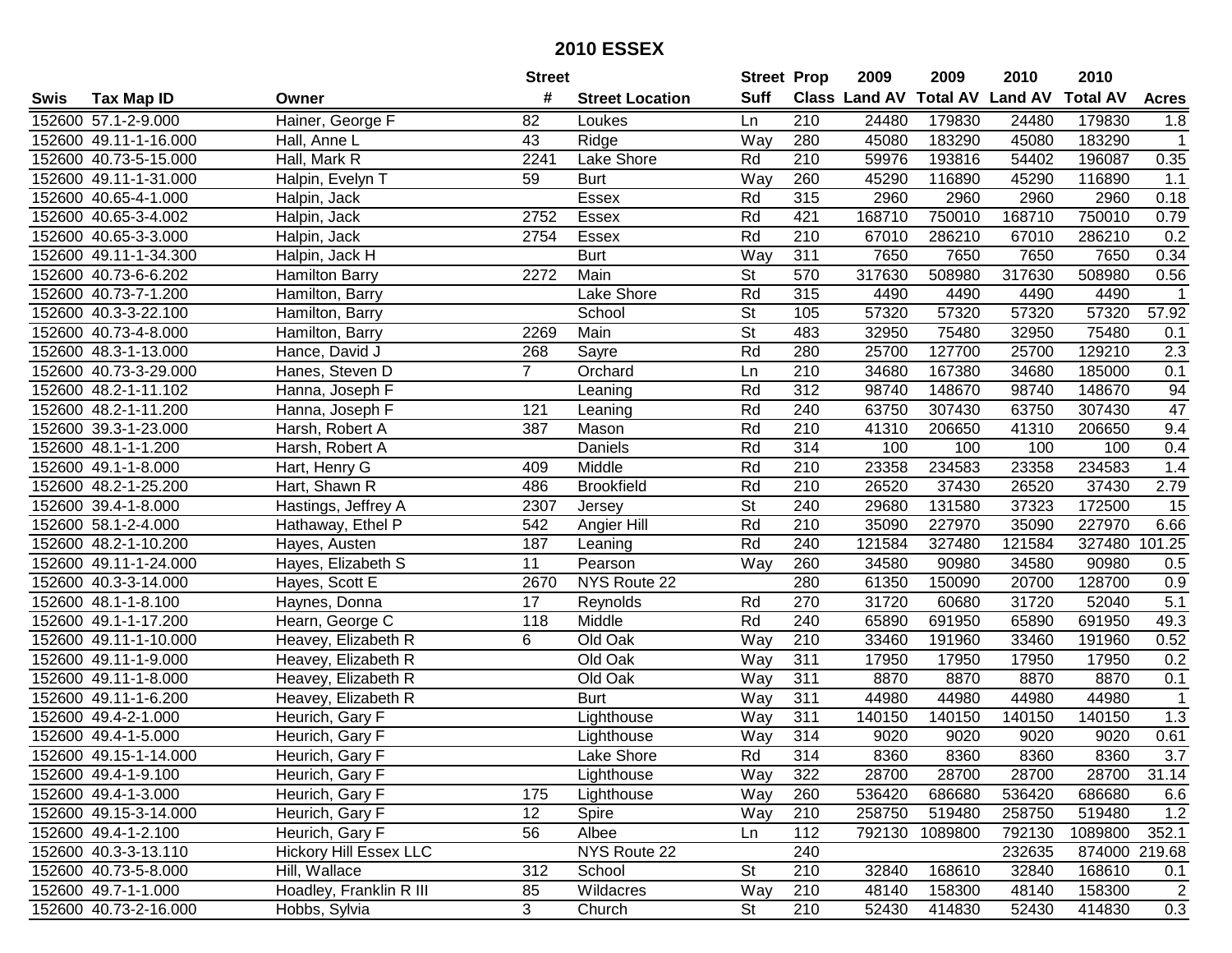|      |                       |                        | <b>Street</b> |                         | <b>Street Prop</b>       |     | 2009          | 2009            | 2010           | 2010            |                   |
|------|-----------------------|------------------------|---------------|-------------------------|--------------------------|-----|---------------|-----------------|----------------|-----------------|-------------------|
| Swis | <b>Tax Map ID</b>     | Owner                  | #             | <b>Street Location</b>  | <b>Suff</b>              |     | Class Land AV | <b>Total AV</b> | <b>Land AV</b> | <b>Total AV</b> | <b>Acres</b>      |
|      | 152600 40.73-2-17.000 | Hobbs, Sylvia          | 32            | Elm                     | <b>St</b>                | 280 | 39570         | 291720          | 39570          | 291720          | 0.22              |
|      | 152600 48.4-1-20.200  | Hoffman, Barbara K     | 515           | Walker                  | Rd                       | 240 | 43550         | 344050          | 43550          | 344050          | 10.41             |
|      | 152600 49.1-1-23.000  | Holland, Esther M      | 26            | <b>Holland Brothers</b> | Way                      | 112 | 224300        | 284680          | 224300         | 284680          | 163.2             |
|      | 152600 49.1-1-22.000  | Holland, Esther M      |               | <b>Holland Brothers</b> | Way                      | 105 | 62120         | 62120           | 62120          | 62120           | 66.6              |
|      | 152600 49.1-1-5.000   | Holland, Esther M      |               | Middle                  | Rd                       | 105 | 33460         | 33460           | 33460          | 33460           | 27.9              |
|      | 152600 49.11-1-58.000 | Hollingsworth, Donald  |               | Lake Shore              | Rd                       | 311 | 133110        | 133110          | 133110         | 133110          | $\overline{1}$    |
|      | 152600 49.3-2-17.000  | Hollingsworth, Donald  | 1575          | Lake Shore              | Rd                       | 240 | 32840         | 178400          | 32840          | 178400          | $\overline{12.5}$ |
|      | 152600 49.69-3-2.000  | Hopkins, Mary A        |               | Angier Hill             | Rd                       | 311 | 9025          | 9025            | 9025           | 9025            | 0.6               |
|      | 152600 39.4-1-6.000   | Hopper, Jennifer E     |               | McAuliffe               | Way                      | 105 | 68850         | 68850           | 68850          | 68850           | 76.7              |
|      | 152600 49.69-1-2.002  | Hoskins, Christopher M | 17            | <b>Tyrrell</b>          | $\overline{\mathsf{St}}$ | 210 | 14790         | 62730           | 14790          | 62730           | 0.29              |
|      | 152600 48.76-1-1.000  | Hoskins, Edward        | 571           | Cook                    | Rd                       | 270 | 12750         | 43350           | 12750          | 43350           | 0.5               |
|      | 152600 49.15-1-12.000 | Houghton, Arnold H     |               | Albee                   | Ln                       | 311 | 48760         | 48760           | 48760          | 48760           | 0.6               |
|      | 152600 49.15-1-11.000 | Houghton, Arnold H     | 1740          | Lake Shore              | Rd                       | 260 | 403210        | 496030          | 403210         | 496030          | $\overline{2.8}$  |
|      | 152600 40.3-2-15.000  | Houseal, Brian L       |               | NYS Route 22            |                          | 105 | 44880         | 44880           | 44880          | 44880           | 33.2              |
|      | 152600 40.3-2-17.000  | Houseal, Brian L       |               | NYS Route 22            |                          | 105 | 67400         | 68748           | 67400          | 68748           | 51                |
|      | 152600 49.7-3-2.000   | Houston, Sherrill      | 58            | Ridge                   | Way                      | 260 | 45290         | 142290          | 45290          | 142290          | 1.1               |
|      | 152600 48.3-1-25.000  | Howard, Aletha S       | 48            | Alden                   | Rd                       | 270 | 14990         | 22030           | 14990          | 22030           | $\overline{1}$    |
|      | 152600 39.4-1-30.000  | Howard, Gilbert        | 2418          | Jersey                  | $\overline{\mathsf{St}}$ | 210 | 23660         | 79970           | 23660          | 79970           | 1.4               |
|      | 152600 40.65-3-6.000  | Humphrey, Richard      | 2748          | Essex                   | Rd                       | 481 | 33760         | 289170          | 33760          | 289170          | 0.13              |
|      | 152600 49.11-1-45.100 | Humphrey, Richard A    | 10            | Lila                    | Way                      | 210 | 223510        | 507830          | 223510         | 507830          | 2.91              |
|      | 152600 48.76-1-9.000  | <b>Hurlburt Scot</b>   | 1575          | NYS Route 22            |                          | 681 | 13770         | 69770           | 13770          | 69770           | 0.4               |
|      | 152600 48.4-1-13.200  | Hurlburt, Scot         |               | NYS Route 22            |                          | 311 | 19480         | 19480           | 19480          | 19480           | 4.8               |
|      | 152600 48.76-1-8.000  | Hurlburt, Scott        | 1586          | NYS Route 22            |                          | 210 | 21730         | 153610          | 24000          | 165900          | 1.7               |
|      | 152600 48.3-1-26.000  | Hyde, Alvin E          | 8             | <b>Twin Valley</b>      | Ln                       | 210 | 25630         | 93340           | 25630          | 93340           | 2.4               |
|      | 152600 40.65-3-2.000  | Iroquois F&AM          | 2756          | Essex                   | Rd                       | 632 | 86500         | 302230          | 86500          | 302230          | 0.2               |
|      | 152600 49.1-1-15.000  | Irwin, Francisca P     | 1421          | <b>Whallons Bay</b>     | Rd                       | 120 | 435280        | 972890          | 435280         | 972890          | 359.73            |
|      | 152600 39.3-1-20.002  | Ivy, Robert H          | 1600          | Jersey                  | $\overline{\mathsf{St}}$ | 240 | 64060         | 297130          | 64060          | 297130          | 49.4              |
|      | 152600 39.3-1-7.110   | Ivy, Robert H          |               | Jersey                  | St                       | 105 | 48450         | 48450           | 48450          | 48450           | 49.4              |
|      | 152600 40.73-3-3.000  | Jackson, Norma C       | 44            | Beggs Point             | $\overline{\mathsf{St}}$ | 210 | 32840         | 151880          | 32840          | 151880          | 0.1               |
|      | 152600 40.3-3-12.200  | Jackson, Ronald E      | 2538          | NYS Route 22            |                          | 210 | 25810         | 153410          | 25810          | 153410          | 2.5               |
|      | 152600 40.3-3-12.100  | Jackson, Ronald E      |               | NYS Route 22            |                          | 321 | 58750         | 58750           | 45855          | 45855           | 41.2              |
|      | 152600 49.15-1-28.000 | James, Douglas H       | 1671          | Lake Shore              | Rd                       | 312 | 12850         | 28760           | 12850          | 28760           | 0.3               |
|      | 152600 49.15-1-15.000 | James, Douglas H       | 1680          | <b>Lake Shore</b>       | Rd                       | 311 | 23660         | 23660           | 23660          | 23660           | 1.3               |
|      | 152600 49.15-1-29.000 | James, Douglas H       |               | Lake Shore              | Rd                       | 311 | 12850         | 12850           | 12850          | 12850           | 0.3               |
|      | 152600 48.2-1-17.000  | James, Lloyd H         | 43            | Leaning                 | Rd                       | 240 | 52330         | 91190           | 52330          | 91190           | 69.53             |
|      | 152600 49.1-1-34.000  | James, Stanley H       | 1809          | NYS Route 22            |                          | 210 | 38050         | 111280          | 38050          | 111280          | 7.9               |
|      | 152600 49.1-1-35.000  | James, Stanley H       | 1823          | NYS Route 22            |                          | 210 | 39980         | 56920           | 39980          | 56920           | 8.8               |
|      | 152600 49.15-1-17.000 | James, Stewart G       | 1666          | Lake Shore              | Rd                       | 270 | 22440         | 92820           | 22440          | 92820           | $\overline{1}$    |
|      | 152600 49.15-1-16.000 | James, Stewart H       |               | Lake Shore              | Rd                       | 314 | 13500         | 13500           | 13500          | 13500           | 0.9               |
|      | 152600 40.73-6-11.100 | Jaquish, Sheila        | 2250          | Lake Shore              | Rd                       | 210 | 196550        | 379240          | 196550         | 379240          | 0.85              |
|      | 152600 40.73-5-14.000 | Jaquish, Sheila W      |               | Lake Shore              | Rd                       | 311 | 52430         | 52430           | 55105          | 55105           | 0.37              |
|      | 152600 49.1-1-28.000  | Jerdo, Albert          |               | NYS Route 22            |                          | 105 | 23260         | 23260           | 23260          | 23260           | 17.2              |
|      |                       |                        |               |                         |                          |     |               |                 |                |                 |                   |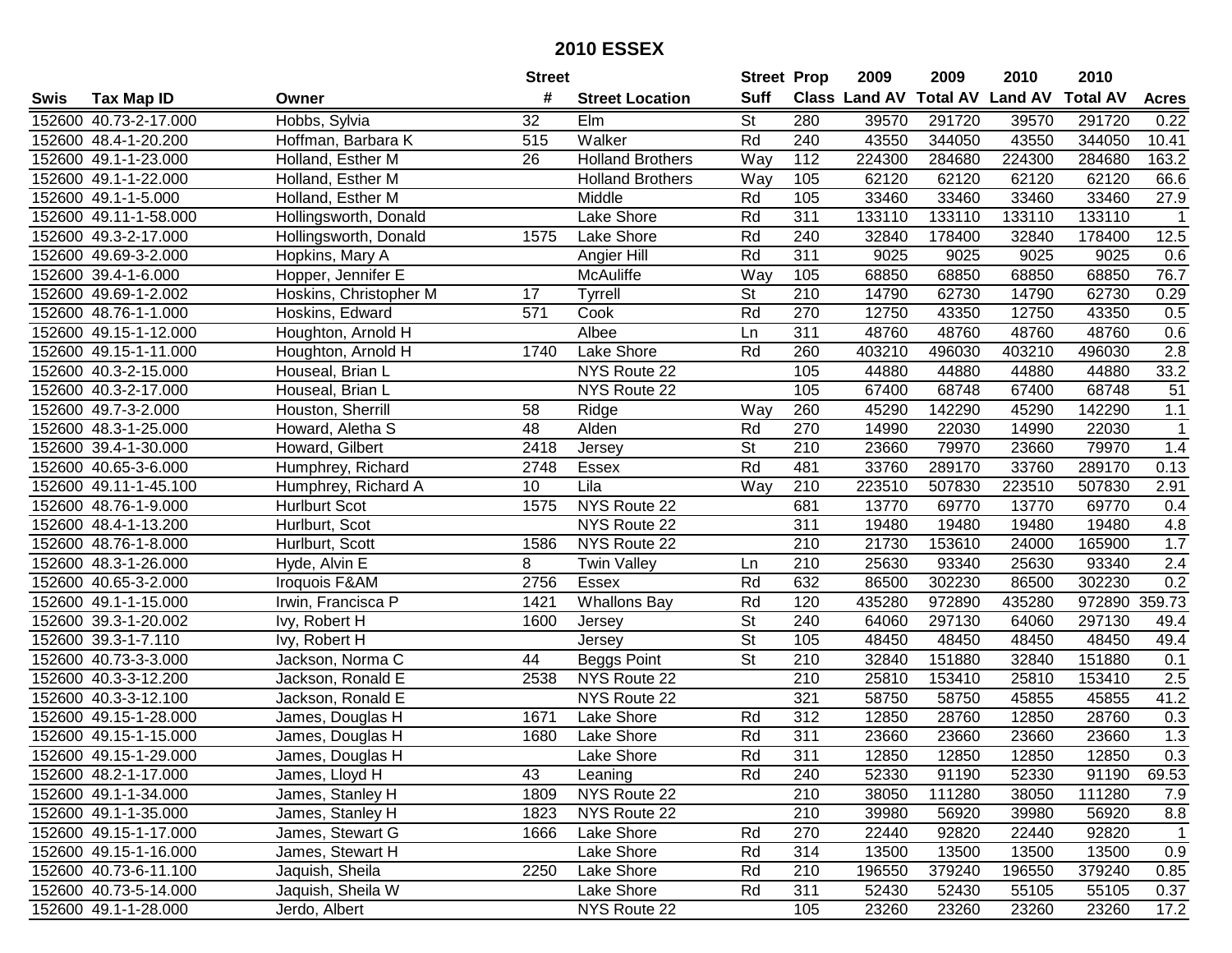| #<br><b>Suff</b><br><b>Total AV</b><br><b>Land AV</b><br>Class Land AV<br><b>Total AV</b><br><b>Tax Map ID</b><br><b>Street Location</b><br><b>Acres</b><br>Swis<br>Owner<br>114920<br>152600 49.1-1-30.000<br>Jerdo, Albert<br>1924<br>NYS Route 22<br>112<br>128720<br>312430<br>293320<br>92.8<br>152600 40.81-3-5.000<br>Johnson, Sally P<br>Lake Shore<br>210<br>162309<br>336445<br>162309<br>336445<br>0.65<br>2208<br>Rd<br>152600 40.81-3-4.100<br>Johnson, Sally P<br>Lake Shore<br>Rd<br>311<br>139656<br>139656<br>139656<br>139656<br>0.6<br>Jones, Stephen C<br>2020<br>Rd<br>260<br>420240<br>548940<br>420240<br>1.6<br>152600 49.7-4-9.000<br>Lake Shore<br>548940<br>152600 49.11-1-12.000<br>Jordan, Charles<br>Way<br>260<br>44470<br>222750<br>44470<br>222750<br>0.49<br>$7^{\circ}$<br>Clubhouse<br>$\overline{210}$<br>57730<br>0.3<br>152600 40.73-6-5.000<br>Jordan, Charles G<br>2276<br>Main<br><b>St</b><br>188900<br>57730<br>188900<br>152600 40.73-6-7.000<br>Jordan, Charles G<br>Lake Shore<br>Rd<br>210<br>31212<br>172870<br>31212<br>0.1<br>2268<br>172870<br>3.2<br>Joy, Philip G<br>Rd<br>$\overline{210}$<br>22950<br>22950<br>46550<br>152600 48.3-1-5.000<br>154<br><b>Brookfield</b><br>46550<br>$\overline{\mathsf{St}}$<br>322<br>35670<br>35670<br>31<br>152600 39.3-4-10.000<br>Kahrs, Stephen J<br>35670<br>35670<br>Jersey<br>32<br>Rd<br>75480<br>93430<br>80.23<br>152600 57.1-2-7.002<br>Sayre<br>260<br>93430<br>75480<br>Kapper, James L<br>NYS Route 22<br>322<br>13400<br>13400<br>152600 48.4-1-9.000<br>13400<br>13400<br>14.9<br>Keene, Karin N<br>152600 49.3-1-1.000<br>Keene, Karin N<br>NYS Route 22<br>240<br>42430<br>195840<br>43850<br>223500<br>35.7<br>1723<br>152600 48.4-1-20.120<br>Walker<br>Rd<br>105<br>23150<br>92820<br>31227<br>70227<br>11.51<br>Keil, Jessie<br>510<br>42<br>152600 49.11-1-21.000<br>Keller, Eleanor B<br>Clubhouse<br>Way<br>260<br>182120<br>365160<br>182120<br>365160<br>2.6<br>Rd<br>3.75<br>152600 40.57-3-15.000<br>Kellogg, Steven<br>2916<br>Essex<br>210<br>227460<br>538660<br>227460<br>538660<br>Rd<br>152600 40.57-3-8.000<br>Kellogg, Steven<br>Essex<br>311<br>140960<br>140960<br>140960<br>140960<br>0.8<br>Rd<br>260<br>0.9<br>152600 40.57-3-10.000<br>Kellogg, Steven<br>2838<br>Essex<br>157080<br>238780<br>157080<br>238780<br>Rd<br>312<br>152600 40.57-3-9.000<br><b>Essex</b><br>140760<br>170650<br>140760<br>0.8<br>Kellogg, Steven<br>170650<br>2.1<br>Rd<br>152600 40.57-3-14.000<br><b>Essex</b><br>311<br>262650<br>262650<br>262650<br>262650<br>Kellogg, Steven<br>152600 40.57-3-1.000<br>Kellogg, Steven C<br>Essex<br>Rd<br>311<br>185740<br>185740<br>185740<br>185740<br>2.96<br><b>Essex</b><br>Rd<br>311<br>196350<br>196350<br>196350<br>2.73<br>152600 40.57-3-12.000<br>Kellogg, Steven C<br>196350<br>NYS Route 22<br>36410<br>7.2<br>152600 40.3-2-16.000<br>Kelly, Edward R<br>2341<br>210<br>96900<br>36410<br>96900<br>210<br>1.3<br>152600 40.73-1-1.000<br>NYS Route 22<br>50180<br>87620<br>50180<br>119180<br>Kempster, Michael<br>2712<br>152600 40.73-5-13.000<br>Kennedy, Henry<br>Rd<br>210<br>63036<br>250800<br>63036<br>250800<br>0.51<br>2249<br>Lake Shore<br>5<br>152600 49.69-1-8.000<br>Willett<br>210<br>8160<br>87470<br>8160<br>87470<br>0.1<br>Kilgren, Karl E<br>Ln<br>NYS Route 22<br>170<br>118700<br>253300<br>118700<br>253300<br>152600 40.3-2-13.200<br>Kimball, Mark F<br>78.41<br>Rd<br>260<br>219270<br>366590<br>152600 49.15-1-3.000<br>1801<br>Lake Shore<br>219270<br>366590<br>Klaus-Scarborough, Jane<br>3.4<br>Rd<br>152600 49.7-4-3.000<br>Klink, Margaret E<br>Lake Shore<br>210<br>57630<br>310080<br>57630<br>310080<br>3.5<br>2041<br>$\overline{\mathsf{St}}$<br>152600 40.73-4-4.000<br>220<br>63676<br>686100<br>1.8<br>Klipper Nathaniel<br>2285<br>Main<br>686100<br>63676<br>$\overline{\mathsf{St}}$<br>$\overline{210}$<br>152600 40.73-8-1.000<br>9<br>Elm<br>60259<br>112690<br>0.6<br>Klipper, Ionel<br>$\overline{7}$<br>$\overline{\mathsf{St}}$<br>210<br>152600 40.73-8-2.000<br>EIm<br>62630<br>463080<br>1.4<br>Klipper, Ionel<br>Rd<br>152600 40.81-3-2.200<br>2222<br>Lake Shore<br>210<br>174583<br>418669<br>174583<br>418669<br>0.92<br>Klipper, Nathaniel J<br>Rd<br>$\overline{314}$<br>18260<br>$\overline{2.2}$<br>152600 39.3-1-10.111<br>Knapp, Alvin P<br>Spear<br>18260<br>18260<br>18260<br>Rd<br>2.8<br>79<br>$\overline{210}$<br>152600 39.3-1-10.120<br>Spear<br>26520<br>58960<br>26520<br>58960<br>Knapp, Alvin P<br>152600 57.1-2-4.000<br>Koenig, Elizabeth W<br>2264<br>County Route 10<br>240<br>51310<br>156040<br>39469<br>170500<br>13.8<br>152600 48.2-1-15.000<br>Koenig, Judith<br>91<br>Rd<br>210<br>26520<br>101900<br>26520<br>101900<br>2.9<br>Leaning<br>52<br>Rd<br>210<br>24582<br>69462<br>$\overline{2}$<br>152600 39.3-1-11.200<br>Kotch, Paul<br>Spear<br>69462<br>24582<br>Rd<br>152600 40.3-2-8.112<br>105<br>136070<br>136070<br>136070 106.83<br>Kulleseid, Lars I<br>Essex<br>136070<br>152600 40.3-2-7.000<br>Kulleseid, Lars I<br>Rd<br>105<br>54160<br>54160<br>54160<br><b>Block House</b><br>54160<br>40.2<br>NYS Route 22<br>105<br>275.5<br>152600 40.3-2-13.111<br>Kulleseid, Lars I<br>2503<br>300660<br>300660<br>300660<br>300660<br><b>St</b><br>252102<br>152600 40.73-4-6.000<br>Kunzi, Barbara<br>2277<br>Main<br>210<br>59977<br>59977<br>252102<br>0.5<br>$\overline{\mathsf{St}}$<br>240<br>42.5<br>152600 40.3-3-17.130<br>242<br>School<br>70871<br>278243<br>70871<br>278243<br>Kupperman Mark |  | <b>Street</b> | <b>Street Prop</b> | 2009 | 2009 | 2010 | 2010 |  |
|--------------------------------------------------------------------------------------------------------------------------------------------------------------------------------------------------------------------------------------------------------------------------------------------------------------------------------------------------------------------------------------------------------------------------------------------------------------------------------------------------------------------------------------------------------------------------------------------------------------------------------------------------------------------------------------------------------------------------------------------------------------------------------------------------------------------------------------------------------------------------------------------------------------------------------------------------------------------------------------------------------------------------------------------------------------------------------------------------------------------------------------------------------------------------------------------------------------------------------------------------------------------------------------------------------------------------------------------------------------------------------------------------------------------------------------------------------------------------------------------------------------------------------------------------------------------------------------------------------------------------------------------------------------------------------------------------------------------------------------------------------------------------------------------------------------------------------------------------------------------------------------------------------------------------------------------------------------------------------------------------------------------------------------------------------------------------------------------------------------------------------------------------------------------------------------------------------------------------------------------------------------------------------------------------------------------------------------------------------------------------------------------------------------------------------------------------------------------------------------------------------------------------------------------------------------------------------------------------------------------------------------------------------------------------------------------------------------------------------------------------------------------------------------------------------------------------------------------------------------------------------------------------------------------------------------------------------------------------------------------------------------------------------------------------------------------------------------------------------------------------------------------------------------------------------------------------------------------------------------------------------------------------------------------------------------------------------------------------------------------------------------------------------------------------------------------------------------------------------------------------------------------------------------------------------------------------------------------------------------------------------------------------------------------------------------------------------------------------------------------------------------------------------------------------------------------------------------------------------------------------------------------------------------------------------------------------------------------------------------------------------------------------------------------------------------------------------------------------------------------------------------------------------------------------------------------------------------------------------------------------------------------------------------------------------------------------------------------------------------------------------------------------------------------------------------------------------------------------------------------------------------------------------------------------------------------------------------------------------------------------------------------------------------------------------------------------------------------------------------------------------------------------------------------------------------------------------------------------------------------------------------------------------------------------------------------------------------------------------------------------------------------------------------------------------------------------------------------------------------------------------------------------------------------------------------------------------------------------------------------------------------------------------------------------------------------------------------------------------------------------------------------------------------------------------------------------------------------------------------------------------------------------------------------------------------------------------|--|---------------|--------------------|------|------|------|------|--|
|                                                                                                                                                                                                                                                                                                                                                                                                                                                                                                                                                                                                                                                                                                                                                                                                                                                                                                                                                                                                                                                                                                                                                                                                                                                                                                                                                                                                                                                                                                                                                                                                                                                                                                                                                                                                                                                                                                                                                                                                                                                                                                                                                                                                                                                                                                                                                                                                                                                                                                                                                                                                                                                                                                                                                                                                                                                                                                                                                                                                                                                                                                                                                                                                                                                                                                                                                                                                                                                                                                                                                                                                                                                                                                                                                                                                                                                                                                                                                                                                                                                                                                                                                                                                                                                                                                                                                                                                                                                                                                                                                                                                                                                                                                                                                                                                                                                                                                                                                                                                                                                                                                                                                                                                                                                                                                                                                                                                                                                                                                                                                                                |  |               |                    |      |      |      |      |  |
|                                                                                                                                                                                                                                                                                                                                                                                                                                                                                                                                                                                                                                                                                                                                                                                                                                                                                                                                                                                                                                                                                                                                                                                                                                                                                                                                                                                                                                                                                                                                                                                                                                                                                                                                                                                                                                                                                                                                                                                                                                                                                                                                                                                                                                                                                                                                                                                                                                                                                                                                                                                                                                                                                                                                                                                                                                                                                                                                                                                                                                                                                                                                                                                                                                                                                                                                                                                                                                                                                                                                                                                                                                                                                                                                                                                                                                                                                                                                                                                                                                                                                                                                                                                                                                                                                                                                                                                                                                                                                                                                                                                                                                                                                                                                                                                                                                                                                                                                                                                                                                                                                                                                                                                                                                                                                                                                                                                                                                                                                                                                                                                |  |               |                    |      |      |      |      |  |
|                                                                                                                                                                                                                                                                                                                                                                                                                                                                                                                                                                                                                                                                                                                                                                                                                                                                                                                                                                                                                                                                                                                                                                                                                                                                                                                                                                                                                                                                                                                                                                                                                                                                                                                                                                                                                                                                                                                                                                                                                                                                                                                                                                                                                                                                                                                                                                                                                                                                                                                                                                                                                                                                                                                                                                                                                                                                                                                                                                                                                                                                                                                                                                                                                                                                                                                                                                                                                                                                                                                                                                                                                                                                                                                                                                                                                                                                                                                                                                                                                                                                                                                                                                                                                                                                                                                                                                                                                                                                                                                                                                                                                                                                                                                                                                                                                                                                                                                                                                                                                                                                                                                                                                                                                                                                                                                                                                                                                                                                                                                                                                                |  |               |                    |      |      |      |      |  |
|                                                                                                                                                                                                                                                                                                                                                                                                                                                                                                                                                                                                                                                                                                                                                                                                                                                                                                                                                                                                                                                                                                                                                                                                                                                                                                                                                                                                                                                                                                                                                                                                                                                                                                                                                                                                                                                                                                                                                                                                                                                                                                                                                                                                                                                                                                                                                                                                                                                                                                                                                                                                                                                                                                                                                                                                                                                                                                                                                                                                                                                                                                                                                                                                                                                                                                                                                                                                                                                                                                                                                                                                                                                                                                                                                                                                                                                                                                                                                                                                                                                                                                                                                                                                                                                                                                                                                                                                                                                                                                                                                                                                                                                                                                                                                                                                                                                                                                                                                                                                                                                                                                                                                                                                                                                                                                                                                                                                                                                                                                                                                                                |  |               |                    |      |      |      |      |  |
|                                                                                                                                                                                                                                                                                                                                                                                                                                                                                                                                                                                                                                                                                                                                                                                                                                                                                                                                                                                                                                                                                                                                                                                                                                                                                                                                                                                                                                                                                                                                                                                                                                                                                                                                                                                                                                                                                                                                                                                                                                                                                                                                                                                                                                                                                                                                                                                                                                                                                                                                                                                                                                                                                                                                                                                                                                                                                                                                                                                                                                                                                                                                                                                                                                                                                                                                                                                                                                                                                                                                                                                                                                                                                                                                                                                                                                                                                                                                                                                                                                                                                                                                                                                                                                                                                                                                                                                                                                                                                                                                                                                                                                                                                                                                                                                                                                                                                                                                                                                                                                                                                                                                                                                                                                                                                                                                                                                                                                                                                                                                                                                |  |               |                    |      |      |      |      |  |
|                                                                                                                                                                                                                                                                                                                                                                                                                                                                                                                                                                                                                                                                                                                                                                                                                                                                                                                                                                                                                                                                                                                                                                                                                                                                                                                                                                                                                                                                                                                                                                                                                                                                                                                                                                                                                                                                                                                                                                                                                                                                                                                                                                                                                                                                                                                                                                                                                                                                                                                                                                                                                                                                                                                                                                                                                                                                                                                                                                                                                                                                                                                                                                                                                                                                                                                                                                                                                                                                                                                                                                                                                                                                                                                                                                                                                                                                                                                                                                                                                                                                                                                                                                                                                                                                                                                                                                                                                                                                                                                                                                                                                                                                                                                                                                                                                                                                                                                                                                                                                                                                                                                                                                                                                                                                                                                                                                                                                                                                                                                                                                                |  |               |                    |      |      |      |      |  |
|                                                                                                                                                                                                                                                                                                                                                                                                                                                                                                                                                                                                                                                                                                                                                                                                                                                                                                                                                                                                                                                                                                                                                                                                                                                                                                                                                                                                                                                                                                                                                                                                                                                                                                                                                                                                                                                                                                                                                                                                                                                                                                                                                                                                                                                                                                                                                                                                                                                                                                                                                                                                                                                                                                                                                                                                                                                                                                                                                                                                                                                                                                                                                                                                                                                                                                                                                                                                                                                                                                                                                                                                                                                                                                                                                                                                                                                                                                                                                                                                                                                                                                                                                                                                                                                                                                                                                                                                                                                                                                                                                                                                                                                                                                                                                                                                                                                                                                                                                                                                                                                                                                                                                                                                                                                                                                                                                                                                                                                                                                                                                                                |  |               |                    |      |      |      |      |  |
|                                                                                                                                                                                                                                                                                                                                                                                                                                                                                                                                                                                                                                                                                                                                                                                                                                                                                                                                                                                                                                                                                                                                                                                                                                                                                                                                                                                                                                                                                                                                                                                                                                                                                                                                                                                                                                                                                                                                                                                                                                                                                                                                                                                                                                                                                                                                                                                                                                                                                                                                                                                                                                                                                                                                                                                                                                                                                                                                                                                                                                                                                                                                                                                                                                                                                                                                                                                                                                                                                                                                                                                                                                                                                                                                                                                                                                                                                                                                                                                                                                                                                                                                                                                                                                                                                                                                                                                                                                                                                                                                                                                                                                                                                                                                                                                                                                                                                                                                                                                                                                                                                                                                                                                                                                                                                                                                                                                                                                                                                                                                                                                |  |               |                    |      |      |      |      |  |
|                                                                                                                                                                                                                                                                                                                                                                                                                                                                                                                                                                                                                                                                                                                                                                                                                                                                                                                                                                                                                                                                                                                                                                                                                                                                                                                                                                                                                                                                                                                                                                                                                                                                                                                                                                                                                                                                                                                                                                                                                                                                                                                                                                                                                                                                                                                                                                                                                                                                                                                                                                                                                                                                                                                                                                                                                                                                                                                                                                                                                                                                                                                                                                                                                                                                                                                                                                                                                                                                                                                                                                                                                                                                                                                                                                                                                                                                                                                                                                                                                                                                                                                                                                                                                                                                                                                                                                                                                                                                                                                                                                                                                                                                                                                                                                                                                                                                                                                                                                                                                                                                                                                                                                                                                                                                                                                                                                                                                                                                                                                                                                                |  |               |                    |      |      |      |      |  |
|                                                                                                                                                                                                                                                                                                                                                                                                                                                                                                                                                                                                                                                                                                                                                                                                                                                                                                                                                                                                                                                                                                                                                                                                                                                                                                                                                                                                                                                                                                                                                                                                                                                                                                                                                                                                                                                                                                                                                                                                                                                                                                                                                                                                                                                                                                                                                                                                                                                                                                                                                                                                                                                                                                                                                                                                                                                                                                                                                                                                                                                                                                                                                                                                                                                                                                                                                                                                                                                                                                                                                                                                                                                                                                                                                                                                                                                                                                                                                                                                                                                                                                                                                                                                                                                                                                                                                                                                                                                                                                                                                                                                                                                                                                                                                                                                                                                                                                                                                                                                                                                                                                                                                                                                                                                                                                                                                                                                                                                                                                                                                                                |  |               |                    |      |      |      |      |  |
|                                                                                                                                                                                                                                                                                                                                                                                                                                                                                                                                                                                                                                                                                                                                                                                                                                                                                                                                                                                                                                                                                                                                                                                                                                                                                                                                                                                                                                                                                                                                                                                                                                                                                                                                                                                                                                                                                                                                                                                                                                                                                                                                                                                                                                                                                                                                                                                                                                                                                                                                                                                                                                                                                                                                                                                                                                                                                                                                                                                                                                                                                                                                                                                                                                                                                                                                                                                                                                                                                                                                                                                                                                                                                                                                                                                                                                                                                                                                                                                                                                                                                                                                                                                                                                                                                                                                                                                                                                                                                                                                                                                                                                                                                                                                                                                                                                                                                                                                                                                                                                                                                                                                                                                                                                                                                                                                                                                                                                                                                                                                                                                |  |               |                    |      |      |      |      |  |
|                                                                                                                                                                                                                                                                                                                                                                                                                                                                                                                                                                                                                                                                                                                                                                                                                                                                                                                                                                                                                                                                                                                                                                                                                                                                                                                                                                                                                                                                                                                                                                                                                                                                                                                                                                                                                                                                                                                                                                                                                                                                                                                                                                                                                                                                                                                                                                                                                                                                                                                                                                                                                                                                                                                                                                                                                                                                                                                                                                                                                                                                                                                                                                                                                                                                                                                                                                                                                                                                                                                                                                                                                                                                                                                                                                                                                                                                                                                                                                                                                                                                                                                                                                                                                                                                                                                                                                                                                                                                                                                                                                                                                                                                                                                                                                                                                                                                                                                                                                                                                                                                                                                                                                                                                                                                                                                                                                                                                                                                                                                                                                                |  |               |                    |      |      |      |      |  |
|                                                                                                                                                                                                                                                                                                                                                                                                                                                                                                                                                                                                                                                                                                                                                                                                                                                                                                                                                                                                                                                                                                                                                                                                                                                                                                                                                                                                                                                                                                                                                                                                                                                                                                                                                                                                                                                                                                                                                                                                                                                                                                                                                                                                                                                                                                                                                                                                                                                                                                                                                                                                                                                                                                                                                                                                                                                                                                                                                                                                                                                                                                                                                                                                                                                                                                                                                                                                                                                                                                                                                                                                                                                                                                                                                                                                                                                                                                                                                                                                                                                                                                                                                                                                                                                                                                                                                                                                                                                                                                                                                                                                                                                                                                                                                                                                                                                                                                                                                                                                                                                                                                                                                                                                                                                                                                                                                                                                                                                                                                                                                                                |  |               |                    |      |      |      |      |  |
|                                                                                                                                                                                                                                                                                                                                                                                                                                                                                                                                                                                                                                                                                                                                                                                                                                                                                                                                                                                                                                                                                                                                                                                                                                                                                                                                                                                                                                                                                                                                                                                                                                                                                                                                                                                                                                                                                                                                                                                                                                                                                                                                                                                                                                                                                                                                                                                                                                                                                                                                                                                                                                                                                                                                                                                                                                                                                                                                                                                                                                                                                                                                                                                                                                                                                                                                                                                                                                                                                                                                                                                                                                                                                                                                                                                                                                                                                                                                                                                                                                                                                                                                                                                                                                                                                                                                                                                                                                                                                                                                                                                                                                                                                                                                                                                                                                                                                                                                                                                                                                                                                                                                                                                                                                                                                                                                                                                                                                                                                                                                                                                |  |               |                    |      |      |      |      |  |
|                                                                                                                                                                                                                                                                                                                                                                                                                                                                                                                                                                                                                                                                                                                                                                                                                                                                                                                                                                                                                                                                                                                                                                                                                                                                                                                                                                                                                                                                                                                                                                                                                                                                                                                                                                                                                                                                                                                                                                                                                                                                                                                                                                                                                                                                                                                                                                                                                                                                                                                                                                                                                                                                                                                                                                                                                                                                                                                                                                                                                                                                                                                                                                                                                                                                                                                                                                                                                                                                                                                                                                                                                                                                                                                                                                                                                                                                                                                                                                                                                                                                                                                                                                                                                                                                                                                                                                                                                                                                                                                                                                                                                                                                                                                                                                                                                                                                                                                                                                                                                                                                                                                                                                                                                                                                                                                                                                                                                                                                                                                                                                                |  |               |                    |      |      |      |      |  |
|                                                                                                                                                                                                                                                                                                                                                                                                                                                                                                                                                                                                                                                                                                                                                                                                                                                                                                                                                                                                                                                                                                                                                                                                                                                                                                                                                                                                                                                                                                                                                                                                                                                                                                                                                                                                                                                                                                                                                                                                                                                                                                                                                                                                                                                                                                                                                                                                                                                                                                                                                                                                                                                                                                                                                                                                                                                                                                                                                                                                                                                                                                                                                                                                                                                                                                                                                                                                                                                                                                                                                                                                                                                                                                                                                                                                                                                                                                                                                                                                                                                                                                                                                                                                                                                                                                                                                                                                                                                                                                                                                                                                                                                                                                                                                                                                                                                                                                                                                                                                                                                                                                                                                                                                                                                                                                                                                                                                                                                                                                                                                                                |  |               |                    |      |      |      |      |  |
|                                                                                                                                                                                                                                                                                                                                                                                                                                                                                                                                                                                                                                                                                                                                                                                                                                                                                                                                                                                                                                                                                                                                                                                                                                                                                                                                                                                                                                                                                                                                                                                                                                                                                                                                                                                                                                                                                                                                                                                                                                                                                                                                                                                                                                                                                                                                                                                                                                                                                                                                                                                                                                                                                                                                                                                                                                                                                                                                                                                                                                                                                                                                                                                                                                                                                                                                                                                                                                                                                                                                                                                                                                                                                                                                                                                                                                                                                                                                                                                                                                                                                                                                                                                                                                                                                                                                                                                                                                                                                                                                                                                                                                                                                                                                                                                                                                                                                                                                                                                                                                                                                                                                                                                                                                                                                                                                                                                                                                                                                                                                                                                |  |               |                    |      |      |      |      |  |
|                                                                                                                                                                                                                                                                                                                                                                                                                                                                                                                                                                                                                                                                                                                                                                                                                                                                                                                                                                                                                                                                                                                                                                                                                                                                                                                                                                                                                                                                                                                                                                                                                                                                                                                                                                                                                                                                                                                                                                                                                                                                                                                                                                                                                                                                                                                                                                                                                                                                                                                                                                                                                                                                                                                                                                                                                                                                                                                                                                                                                                                                                                                                                                                                                                                                                                                                                                                                                                                                                                                                                                                                                                                                                                                                                                                                                                                                                                                                                                                                                                                                                                                                                                                                                                                                                                                                                                                                                                                                                                                                                                                                                                                                                                                                                                                                                                                                                                                                                                                                                                                                                                                                                                                                                                                                                                                                                                                                                                                                                                                                                                                |  |               |                    |      |      |      |      |  |
|                                                                                                                                                                                                                                                                                                                                                                                                                                                                                                                                                                                                                                                                                                                                                                                                                                                                                                                                                                                                                                                                                                                                                                                                                                                                                                                                                                                                                                                                                                                                                                                                                                                                                                                                                                                                                                                                                                                                                                                                                                                                                                                                                                                                                                                                                                                                                                                                                                                                                                                                                                                                                                                                                                                                                                                                                                                                                                                                                                                                                                                                                                                                                                                                                                                                                                                                                                                                                                                                                                                                                                                                                                                                                                                                                                                                                                                                                                                                                                                                                                                                                                                                                                                                                                                                                                                                                                                                                                                                                                                                                                                                                                                                                                                                                                                                                                                                                                                                                                                                                                                                                                                                                                                                                                                                                                                                                                                                                                                                                                                                                                                |  |               |                    |      |      |      |      |  |
|                                                                                                                                                                                                                                                                                                                                                                                                                                                                                                                                                                                                                                                                                                                                                                                                                                                                                                                                                                                                                                                                                                                                                                                                                                                                                                                                                                                                                                                                                                                                                                                                                                                                                                                                                                                                                                                                                                                                                                                                                                                                                                                                                                                                                                                                                                                                                                                                                                                                                                                                                                                                                                                                                                                                                                                                                                                                                                                                                                                                                                                                                                                                                                                                                                                                                                                                                                                                                                                                                                                                                                                                                                                                                                                                                                                                                                                                                                                                                                                                                                                                                                                                                                                                                                                                                                                                                                                                                                                                                                                                                                                                                                                                                                                                                                                                                                                                                                                                                                                                                                                                                                                                                                                                                                                                                                                                                                                                                                                                                                                                                                                |  |               |                    |      |      |      |      |  |
|                                                                                                                                                                                                                                                                                                                                                                                                                                                                                                                                                                                                                                                                                                                                                                                                                                                                                                                                                                                                                                                                                                                                                                                                                                                                                                                                                                                                                                                                                                                                                                                                                                                                                                                                                                                                                                                                                                                                                                                                                                                                                                                                                                                                                                                                                                                                                                                                                                                                                                                                                                                                                                                                                                                                                                                                                                                                                                                                                                                                                                                                                                                                                                                                                                                                                                                                                                                                                                                                                                                                                                                                                                                                                                                                                                                                                                                                                                                                                                                                                                                                                                                                                                                                                                                                                                                                                                                                                                                                                                                                                                                                                                                                                                                                                                                                                                                                                                                                                                                                                                                                                                                                                                                                                                                                                                                                                                                                                                                                                                                                                                                |  |               |                    |      |      |      |      |  |
|                                                                                                                                                                                                                                                                                                                                                                                                                                                                                                                                                                                                                                                                                                                                                                                                                                                                                                                                                                                                                                                                                                                                                                                                                                                                                                                                                                                                                                                                                                                                                                                                                                                                                                                                                                                                                                                                                                                                                                                                                                                                                                                                                                                                                                                                                                                                                                                                                                                                                                                                                                                                                                                                                                                                                                                                                                                                                                                                                                                                                                                                                                                                                                                                                                                                                                                                                                                                                                                                                                                                                                                                                                                                                                                                                                                                                                                                                                                                                                                                                                                                                                                                                                                                                                                                                                                                                                                                                                                                                                                                                                                                                                                                                                                                                                                                                                                                                                                                                                                                                                                                                                                                                                                                                                                                                                                                                                                                                                                                                                                                                                                |  |               |                    |      |      |      |      |  |
|                                                                                                                                                                                                                                                                                                                                                                                                                                                                                                                                                                                                                                                                                                                                                                                                                                                                                                                                                                                                                                                                                                                                                                                                                                                                                                                                                                                                                                                                                                                                                                                                                                                                                                                                                                                                                                                                                                                                                                                                                                                                                                                                                                                                                                                                                                                                                                                                                                                                                                                                                                                                                                                                                                                                                                                                                                                                                                                                                                                                                                                                                                                                                                                                                                                                                                                                                                                                                                                                                                                                                                                                                                                                                                                                                                                                                                                                                                                                                                                                                                                                                                                                                                                                                                                                                                                                                                                                                                                                                                                                                                                                                                                                                                                                                                                                                                                                                                                                                                                                                                                                                                                                                                                                                                                                                                                                                                                                                                                                                                                                                                                |  |               |                    |      |      |      |      |  |
|                                                                                                                                                                                                                                                                                                                                                                                                                                                                                                                                                                                                                                                                                                                                                                                                                                                                                                                                                                                                                                                                                                                                                                                                                                                                                                                                                                                                                                                                                                                                                                                                                                                                                                                                                                                                                                                                                                                                                                                                                                                                                                                                                                                                                                                                                                                                                                                                                                                                                                                                                                                                                                                                                                                                                                                                                                                                                                                                                                                                                                                                                                                                                                                                                                                                                                                                                                                                                                                                                                                                                                                                                                                                                                                                                                                                                                                                                                                                                                                                                                                                                                                                                                                                                                                                                                                                                                                                                                                                                                                                                                                                                                                                                                                                                                                                                                                                                                                                                                                                                                                                                                                                                                                                                                                                                                                                                                                                                                                                                                                                                                                |  |               |                    |      |      |      |      |  |
|                                                                                                                                                                                                                                                                                                                                                                                                                                                                                                                                                                                                                                                                                                                                                                                                                                                                                                                                                                                                                                                                                                                                                                                                                                                                                                                                                                                                                                                                                                                                                                                                                                                                                                                                                                                                                                                                                                                                                                                                                                                                                                                                                                                                                                                                                                                                                                                                                                                                                                                                                                                                                                                                                                                                                                                                                                                                                                                                                                                                                                                                                                                                                                                                                                                                                                                                                                                                                                                                                                                                                                                                                                                                                                                                                                                                                                                                                                                                                                                                                                                                                                                                                                                                                                                                                                                                                                                                                                                                                                                                                                                                                                                                                                                                                                                                                                                                                                                                                                                                                                                                                                                                                                                                                                                                                                                                                                                                                                                                                                                                                                                |  |               |                    |      |      |      |      |  |
|                                                                                                                                                                                                                                                                                                                                                                                                                                                                                                                                                                                                                                                                                                                                                                                                                                                                                                                                                                                                                                                                                                                                                                                                                                                                                                                                                                                                                                                                                                                                                                                                                                                                                                                                                                                                                                                                                                                                                                                                                                                                                                                                                                                                                                                                                                                                                                                                                                                                                                                                                                                                                                                                                                                                                                                                                                                                                                                                                                                                                                                                                                                                                                                                                                                                                                                                                                                                                                                                                                                                                                                                                                                                                                                                                                                                                                                                                                                                                                                                                                                                                                                                                                                                                                                                                                                                                                                                                                                                                                                                                                                                                                                                                                                                                                                                                                                                                                                                                                                                                                                                                                                                                                                                                                                                                                                                                                                                                                                                                                                                                                                |  |               |                    |      |      |      |      |  |
|                                                                                                                                                                                                                                                                                                                                                                                                                                                                                                                                                                                                                                                                                                                                                                                                                                                                                                                                                                                                                                                                                                                                                                                                                                                                                                                                                                                                                                                                                                                                                                                                                                                                                                                                                                                                                                                                                                                                                                                                                                                                                                                                                                                                                                                                                                                                                                                                                                                                                                                                                                                                                                                                                                                                                                                                                                                                                                                                                                                                                                                                                                                                                                                                                                                                                                                                                                                                                                                                                                                                                                                                                                                                                                                                                                                                                                                                                                                                                                                                                                                                                                                                                                                                                                                                                                                                                                                                                                                                                                                                                                                                                                                                                                                                                                                                                                                                                                                                                                                                                                                                                                                                                                                                                                                                                                                                                                                                                                                                                                                                                                                |  |               |                    |      |      |      |      |  |
|                                                                                                                                                                                                                                                                                                                                                                                                                                                                                                                                                                                                                                                                                                                                                                                                                                                                                                                                                                                                                                                                                                                                                                                                                                                                                                                                                                                                                                                                                                                                                                                                                                                                                                                                                                                                                                                                                                                                                                                                                                                                                                                                                                                                                                                                                                                                                                                                                                                                                                                                                                                                                                                                                                                                                                                                                                                                                                                                                                                                                                                                                                                                                                                                                                                                                                                                                                                                                                                                                                                                                                                                                                                                                                                                                                                                                                                                                                                                                                                                                                                                                                                                                                                                                                                                                                                                                                                                                                                                                                                                                                                                                                                                                                                                                                                                                                                                                                                                                                                                                                                                                                                                                                                                                                                                                                                                                                                                                                                                                                                                                                                |  |               |                    |      |      |      |      |  |
|                                                                                                                                                                                                                                                                                                                                                                                                                                                                                                                                                                                                                                                                                                                                                                                                                                                                                                                                                                                                                                                                                                                                                                                                                                                                                                                                                                                                                                                                                                                                                                                                                                                                                                                                                                                                                                                                                                                                                                                                                                                                                                                                                                                                                                                                                                                                                                                                                                                                                                                                                                                                                                                                                                                                                                                                                                                                                                                                                                                                                                                                                                                                                                                                                                                                                                                                                                                                                                                                                                                                                                                                                                                                                                                                                                                                                                                                                                                                                                                                                                                                                                                                                                                                                                                                                                                                                                                                                                                                                                                                                                                                                                                                                                                                                                                                                                                                                                                                                                                                                                                                                                                                                                                                                                                                                                                                                                                                                                                                                                                                                                                |  |               |                    |      |      |      |      |  |
|                                                                                                                                                                                                                                                                                                                                                                                                                                                                                                                                                                                                                                                                                                                                                                                                                                                                                                                                                                                                                                                                                                                                                                                                                                                                                                                                                                                                                                                                                                                                                                                                                                                                                                                                                                                                                                                                                                                                                                                                                                                                                                                                                                                                                                                                                                                                                                                                                                                                                                                                                                                                                                                                                                                                                                                                                                                                                                                                                                                                                                                                                                                                                                                                                                                                                                                                                                                                                                                                                                                                                                                                                                                                                                                                                                                                                                                                                                                                                                                                                                                                                                                                                                                                                                                                                                                                                                                                                                                                                                                                                                                                                                                                                                                                                                                                                                                                                                                                                                                                                                                                                                                                                                                                                                                                                                                                                                                                                                                                                                                                                                                |  |               |                    |      |      |      |      |  |
|                                                                                                                                                                                                                                                                                                                                                                                                                                                                                                                                                                                                                                                                                                                                                                                                                                                                                                                                                                                                                                                                                                                                                                                                                                                                                                                                                                                                                                                                                                                                                                                                                                                                                                                                                                                                                                                                                                                                                                                                                                                                                                                                                                                                                                                                                                                                                                                                                                                                                                                                                                                                                                                                                                                                                                                                                                                                                                                                                                                                                                                                                                                                                                                                                                                                                                                                                                                                                                                                                                                                                                                                                                                                                                                                                                                                                                                                                                                                                                                                                                                                                                                                                                                                                                                                                                                                                                                                                                                                                                                                                                                                                                                                                                                                                                                                                                                                                                                                                                                                                                                                                                                                                                                                                                                                                                                                                                                                                                                                                                                                                                                |  |               |                    |      |      |      |      |  |
|                                                                                                                                                                                                                                                                                                                                                                                                                                                                                                                                                                                                                                                                                                                                                                                                                                                                                                                                                                                                                                                                                                                                                                                                                                                                                                                                                                                                                                                                                                                                                                                                                                                                                                                                                                                                                                                                                                                                                                                                                                                                                                                                                                                                                                                                                                                                                                                                                                                                                                                                                                                                                                                                                                                                                                                                                                                                                                                                                                                                                                                                                                                                                                                                                                                                                                                                                                                                                                                                                                                                                                                                                                                                                                                                                                                                                                                                                                                                                                                                                                                                                                                                                                                                                                                                                                                                                                                                                                                                                                                                                                                                                                                                                                                                                                                                                                                                                                                                                                                                                                                                                                                                                                                                                                                                                                                                                                                                                                                                                                                                                                                |  |               |                    |      |      |      |      |  |
|                                                                                                                                                                                                                                                                                                                                                                                                                                                                                                                                                                                                                                                                                                                                                                                                                                                                                                                                                                                                                                                                                                                                                                                                                                                                                                                                                                                                                                                                                                                                                                                                                                                                                                                                                                                                                                                                                                                                                                                                                                                                                                                                                                                                                                                                                                                                                                                                                                                                                                                                                                                                                                                                                                                                                                                                                                                                                                                                                                                                                                                                                                                                                                                                                                                                                                                                                                                                                                                                                                                                                                                                                                                                                                                                                                                                                                                                                                                                                                                                                                                                                                                                                                                                                                                                                                                                                                                                                                                                                                                                                                                                                                                                                                                                                                                                                                                                                                                                                                                                                                                                                                                                                                                                                                                                                                                                                                                                                                                                                                                                                                                |  |               |                    |      |      |      |      |  |
|                                                                                                                                                                                                                                                                                                                                                                                                                                                                                                                                                                                                                                                                                                                                                                                                                                                                                                                                                                                                                                                                                                                                                                                                                                                                                                                                                                                                                                                                                                                                                                                                                                                                                                                                                                                                                                                                                                                                                                                                                                                                                                                                                                                                                                                                                                                                                                                                                                                                                                                                                                                                                                                                                                                                                                                                                                                                                                                                                                                                                                                                                                                                                                                                                                                                                                                                                                                                                                                                                                                                                                                                                                                                                                                                                                                                                                                                                                                                                                                                                                                                                                                                                                                                                                                                                                                                                                                                                                                                                                                                                                                                                                                                                                                                                                                                                                                                                                                                                                                                                                                                                                                                                                                                                                                                                                                                                                                                                                                                                                                                                                                |  |               |                    |      |      |      |      |  |
|                                                                                                                                                                                                                                                                                                                                                                                                                                                                                                                                                                                                                                                                                                                                                                                                                                                                                                                                                                                                                                                                                                                                                                                                                                                                                                                                                                                                                                                                                                                                                                                                                                                                                                                                                                                                                                                                                                                                                                                                                                                                                                                                                                                                                                                                                                                                                                                                                                                                                                                                                                                                                                                                                                                                                                                                                                                                                                                                                                                                                                                                                                                                                                                                                                                                                                                                                                                                                                                                                                                                                                                                                                                                                                                                                                                                                                                                                                                                                                                                                                                                                                                                                                                                                                                                                                                                                                                                                                                                                                                                                                                                                                                                                                                                                                                                                                                                                                                                                                                                                                                                                                                                                                                                                                                                                                                                                                                                                                                                                                                                                                                |  |               |                    |      |      |      |      |  |
|                                                                                                                                                                                                                                                                                                                                                                                                                                                                                                                                                                                                                                                                                                                                                                                                                                                                                                                                                                                                                                                                                                                                                                                                                                                                                                                                                                                                                                                                                                                                                                                                                                                                                                                                                                                                                                                                                                                                                                                                                                                                                                                                                                                                                                                                                                                                                                                                                                                                                                                                                                                                                                                                                                                                                                                                                                                                                                                                                                                                                                                                                                                                                                                                                                                                                                                                                                                                                                                                                                                                                                                                                                                                                                                                                                                                                                                                                                                                                                                                                                                                                                                                                                                                                                                                                                                                                                                                                                                                                                                                                                                                                                                                                                                                                                                                                                                                                                                                                                                                                                                                                                                                                                                                                                                                                                                                                                                                                                                                                                                                                                                |  |               |                    |      |      |      |      |  |
|                                                                                                                                                                                                                                                                                                                                                                                                                                                                                                                                                                                                                                                                                                                                                                                                                                                                                                                                                                                                                                                                                                                                                                                                                                                                                                                                                                                                                                                                                                                                                                                                                                                                                                                                                                                                                                                                                                                                                                                                                                                                                                                                                                                                                                                                                                                                                                                                                                                                                                                                                                                                                                                                                                                                                                                                                                                                                                                                                                                                                                                                                                                                                                                                                                                                                                                                                                                                                                                                                                                                                                                                                                                                                                                                                                                                                                                                                                                                                                                                                                                                                                                                                                                                                                                                                                                                                                                                                                                                                                                                                                                                                                                                                                                                                                                                                                                                                                                                                                                                                                                                                                                                                                                                                                                                                                                                                                                                                                                                                                                                                                                |  |               |                    |      |      |      |      |  |
|                                                                                                                                                                                                                                                                                                                                                                                                                                                                                                                                                                                                                                                                                                                                                                                                                                                                                                                                                                                                                                                                                                                                                                                                                                                                                                                                                                                                                                                                                                                                                                                                                                                                                                                                                                                                                                                                                                                                                                                                                                                                                                                                                                                                                                                                                                                                                                                                                                                                                                                                                                                                                                                                                                                                                                                                                                                                                                                                                                                                                                                                                                                                                                                                                                                                                                                                                                                                                                                                                                                                                                                                                                                                                                                                                                                                                                                                                                                                                                                                                                                                                                                                                                                                                                                                                                                                                                                                                                                                                                                                                                                                                                                                                                                                                                                                                                                                                                                                                                                                                                                                                                                                                                                                                                                                                                                                                                                                                                                                                                                                                                                |  |               |                    |      |      |      |      |  |
|                                                                                                                                                                                                                                                                                                                                                                                                                                                                                                                                                                                                                                                                                                                                                                                                                                                                                                                                                                                                                                                                                                                                                                                                                                                                                                                                                                                                                                                                                                                                                                                                                                                                                                                                                                                                                                                                                                                                                                                                                                                                                                                                                                                                                                                                                                                                                                                                                                                                                                                                                                                                                                                                                                                                                                                                                                                                                                                                                                                                                                                                                                                                                                                                                                                                                                                                                                                                                                                                                                                                                                                                                                                                                                                                                                                                                                                                                                                                                                                                                                                                                                                                                                                                                                                                                                                                                                                                                                                                                                                                                                                                                                                                                                                                                                                                                                                                                                                                                                                                                                                                                                                                                                                                                                                                                                                                                                                                                                                                                                                                                                                |  |               |                    |      |      |      |      |  |
|                                                                                                                                                                                                                                                                                                                                                                                                                                                                                                                                                                                                                                                                                                                                                                                                                                                                                                                                                                                                                                                                                                                                                                                                                                                                                                                                                                                                                                                                                                                                                                                                                                                                                                                                                                                                                                                                                                                                                                                                                                                                                                                                                                                                                                                                                                                                                                                                                                                                                                                                                                                                                                                                                                                                                                                                                                                                                                                                                                                                                                                                                                                                                                                                                                                                                                                                                                                                                                                                                                                                                                                                                                                                                                                                                                                                                                                                                                                                                                                                                                                                                                                                                                                                                                                                                                                                                                                                                                                                                                                                                                                                                                                                                                                                                                                                                                                                                                                                                                                                                                                                                                                                                                                                                                                                                                                                                                                                                                                                                                                                                                                |  |               |                    |      |      |      |      |  |
|                                                                                                                                                                                                                                                                                                                                                                                                                                                                                                                                                                                                                                                                                                                                                                                                                                                                                                                                                                                                                                                                                                                                                                                                                                                                                                                                                                                                                                                                                                                                                                                                                                                                                                                                                                                                                                                                                                                                                                                                                                                                                                                                                                                                                                                                                                                                                                                                                                                                                                                                                                                                                                                                                                                                                                                                                                                                                                                                                                                                                                                                                                                                                                                                                                                                                                                                                                                                                                                                                                                                                                                                                                                                                                                                                                                                                                                                                                                                                                                                                                                                                                                                                                                                                                                                                                                                                                                                                                                                                                                                                                                                                                                                                                                                                                                                                                                                                                                                                                                                                                                                                                                                                                                                                                                                                                                                                                                                                                                                                                                                                                                |  |               |                    |      |      |      |      |  |
|                                                                                                                                                                                                                                                                                                                                                                                                                                                                                                                                                                                                                                                                                                                                                                                                                                                                                                                                                                                                                                                                                                                                                                                                                                                                                                                                                                                                                                                                                                                                                                                                                                                                                                                                                                                                                                                                                                                                                                                                                                                                                                                                                                                                                                                                                                                                                                                                                                                                                                                                                                                                                                                                                                                                                                                                                                                                                                                                                                                                                                                                                                                                                                                                                                                                                                                                                                                                                                                                                                                                                                                                                                                                                                                                                                                                                                                                                                                                                                                                                                                                                                                                                                                                                                                                                                                                                                                                                                                                                                                                                                                                                                                                                                                                                                                                                                                                                                                                                                                                                                                                                                                                                                                                                                                                                                                                                                                                                                                                                                                                                                                |  |               |                    |      |      |      |      |  |
|                                                                                                                                                                                                                                                                                                                                                                                                                                                                                                                                                                                                                                                                                                                                                                                                                                                                                                                                                                                                                                                                                                                                                                                                                                                                                                                                                                                                                                                                                                                                                                                                                                                                                                                                                                                                                                                                                                                                                                                                                                                                                                                                                                                                                                                                                                                                                                                                                                                                                                                                                                                                                                                                                                                                                                                                                                                                                                                                                                                                                                                                                                                                                                                                                                                                                                                                                                                                                                                                                                                                                                                                                                                                                                                                                                                                                                                                                                                                                                                                                                                                                                                                                                                                                                                                                                                                                                                                                                                                                                                                                                                                                                                                                                                                                                                                                                                                                                                                                                                                                                                                                                                                                                                                                                                                                                                                                                                                                                                                                                                                                                                |  |               |                    |      |      |      |      |  |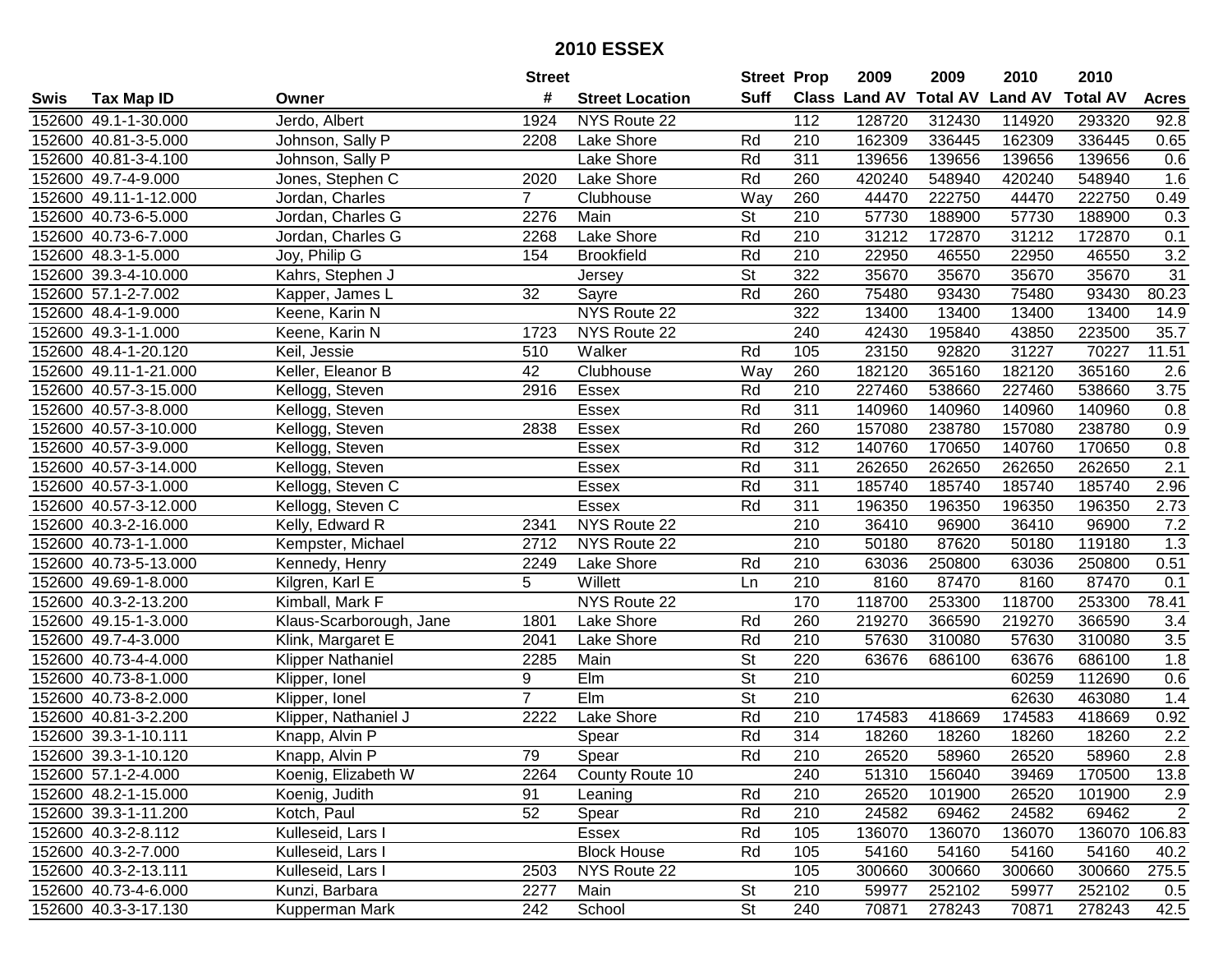| #<br><b>Suff</b><br><b>Total AV</b><br>Class Land AV<br><b>Land AV</b><br><b>Total AV</b><br><b>Tax Map ID</b><br><b>Street Location</b><br><b>Acres</b><br>Swis<br>Owner<br>Rd<br>260<br>152600 49.15-1-2.000<br>Kupperman, Mark A<br>1806<br>Lake Shore<br>212655<br>306950<br>212655<br>306950<br>1.6<br>$\sqrt{2}$<br>152600 48.3-1-23.000<br>72<br>Alden<br>Rd<br>210<br>24684<br>131298<br>24684<br>131298<br>LaBombard, Tracy M<br>152600 49.69-1-4.000<br>Lacey, Charlotte N<br>873<br><b>Whallons Bay</b><br>Rd<br>210<br>23050<br>82620<br>23050<br>82620<br>1.1<br>Rd<br>312<br>11630<br>37430<br>0.6<br>152600 49.69-1-5.000<br>Lacey, Charlotte N<br>871<br>Whallons Bay<br>37430<br>11630<br>152600 39.4-1-49.000<br><b>St</b><br>311<br>16120<br>16120<br>16120<br>16120<br>1.1<br>LaDuke, David<br>Jersey<br>870<br><b>Whallons Bay</b><br>Rd<br>0.2<br>152600 49.69-1-10.000<br>483<br>14790<br>59980<br>14790<br>59980<br>LaForest, James<br><b>Whallons Bay</b><br>Rd<br>311<br>16220<br>0.6<br>152600 49.69-1-11.000<br>16220<br>16220<br>16220<br>LaForest, James<br>Rd<br>$\overline{210}$<br>144220<br>0.76<br>152600 48.76-1-15.000<br>839<br>Walker<br>18260<br>144220<br>18260<br>LaForest, James R<br>Spear<br>Rd<br>270<br>33250<br>$\overline{2}$<br>152600 39.3-1-10.200<br>LaFountain, Barry J<br>49<br>24790<br>33250<br>24790<br>Rd<br>448<br>133200<br>256600<br>133200<br>256600<br>0.5<br>152600 40.65-3-1.000<br>Lake Champlain Trans Co Inc<br>2758<br>Essex<br>260<br>152600 49.15-1-10.000<br><b>Whallons Bay</b><br>Rd<br>135300<br>179420<br>135300<br>179420<br>0.6<br>Lamanna, Richard B<br>1455<br><b>St</b><br>152600 40.3-3-18.000<br>130<br>School<br>270<br>14790<br>55590<br>14790<br>55590<br>0.6<br>Lamb, Heather<br>Rd<br>2.7<br>210<br>275200<br>472060<br>275200<br>472060<br>152600 40.57-3-5.100<br>2858<br>Essex<br>Lansing, David S<br>Rd<br>152600 40.3-2-18.000<br>210<br>65080<br>87520<br>65080<br>87520<br>2.08<br>Lansing, David S<br>2849<br>Essex<br>210<br>152600 40.3-2-11.000<br>NYS Route 22<br>38560<br>179320<br>38560<br>179320<br>8.1<br>LaPine, Eric M<br>2697<br>$7.5$<br>NYS Route 22<br>314<br>1840<br>1840<br>1840<br>152600 40.3-2-12.000<br>1840<br>LaPine, Harry A<br>St<br>20<br>152600 39.4-1-44.200<br>910<br>13770<br>13770<br>13770<br>13770<br>LaPine, Harry A<br>Jersey<br>0.3<br>Rd<br>152600 49.15-1-37.000<br>Lake Shore<br>260<br>12550<br>Lawrence Trust<br>1699<br>103500<br>12550<br>103500<br>21.5<br>152600 39.4-1-14.000<br>2217<br>NYS Route 22<br>240<br>47330<br>209880<br>47330<br>209880<br>Lawrence, R Scott<br>152600 40.73-6-11.240<br>Lake Shore<br>Rd<br>210<br>47430<br>134540<br>47430<br>136040<br>0.27<br>Lawrence, William Jr<br>2248<br>210<br>27030<br>27030<br>2.98<br>152600 49.1-1-3.200<br>Leaning, David K<br>NYS Route 22<br>90680<br>90680<br>112710<br>112710<br><b>St</b><br>105<br>112710<br>112710<br>91<br>152600 49.1-1-10.000<br>Leaning, Garth W<br>School<br>Rd<br>79.6<br>152600 49.1-1-7.000<br>Middle<br>105<br>67420<br>67420<br>67420<br>67420<br>Leaning, Garth W<br>NYS Route 22<br>153.18<br>152600 49.1-1-3.100<br>Leaning, Garth W<br>113<br>212670<br>244190<br>212670<br>244190<br>2007<br>NYS Route 22<br>105<br>21420<br>21420<br>21420<br>21420<br>17.84<br>152600 49.1-1-4.000<br>Leaning, Garth W<br>210<br>278870<br>414020<br>278870<br>152600 49.15-3-7.000<br>Leaning, Garth W<br>131<br>Albee<br>414020<br>1.1<br>Ln<br>Albee<br>311<br>124130<br>124130<br>124130<br>152600 49.15-3-8.000<br>Leaning, Garth W<br>Ln<br>124130<br>0.63<br>210<br>225100<br>152600 40.73-1-2.000<br>2718<br>NYS Route 22<br>59353<br>59353<br>225100<br>0.7<br>Lease John III<br>5.1<br>Rd<br>210<br>31824<br>342984<br>31824<br>342984<br>152600 49.4-1-10.000<br>Lake Shore<br>Lease, John<br>1600<br>$\overline{210}$<br>40902<br>132192<br>152600 40.73-1-4.000<br>2724<br>NYS Route 22<br>40902<br>132192<br>0.23<br>Lease, John<br>152600 40.3-2-3.000<br>$\overline{38}$<br><b>Block House</b><br>Rd<br>79230<br>79230<br>240<br>613800<br>613800<br>50.2<br>Lease, John<br>152600 57.2-4-1.200<br>NYS Route 22<br>411<br>33350<br>198190<br>33350<br>Leaveners Comm Fndtn Inc<br>1447<br>198190<br>12.8<br>1220<br>152600 49.15-1-20.200<br>Lake Shore<br>Rd<br>314<br>1220<br>1220<br>1220<br>0.43<br>Ledges, Gregory C<br>Rd<br>314<br>0.63<br>152600 49.15-1-27.000<br>Ledges, Gregory G<br>Lake Shore<br>1730<br>1730<br>1730<br>1730<br>152600 49.15-1-20.120<br>Ledges, Gregory G<br>Lake Shore<br>Rd<br>314<br>2240<br>2240<br>2240<br>2240<br>0.3<br>152600 49.15-1-26.000<br>Ledges, Gregory G<br>Lake Shore<br>Rd<br>210<br>12550<br>82420<br>12550<br>82420<br>1669<br>152600 49.15-1-19.000<br>Rd<br>314<br>4180<br>1.9<br>Ledges, Gregory G<br>Lake Shore<br>4180<br>4180<br>4180<br>210<br>152600 49.69-2-4.000<br>5<br>Christian<br>Rd<br>17850<br>108430<br>17850<br>108430<br>0.74<br>Leerkes, Anthony G<br>152600 57.1-2-3.110<br>Lemmon, Nadine A<br>99<br>Rd<br>120<br>91711<br>357809<br>91711<br>357809<br>Sayre<br>59.1<br><b>Outside Plant</b><br>152600 626.-9999-760.700/1881<br>836<br>421591<br>419182<br>Level 3 Communications<br>0<br>$\mathbf 0$<br>0<br>152600 49.15-3-12.000<br>20<br>260<br>214140<br>452160<br>214140<br>Levine, Stephen<br>Way<br>452160<br>1.75<br>Spire<br>152600 57.2-6-2.100<br>Angier Hill<br>Rd<br>105<br>11.93<br>Lewis Family Farm Inc<br>12340<br>12340<br>12340<br>12340 |  | <b>Street</b> | <b>Street Prop</b> | 2009 | 2009 | 2010 | 2010 |  |
|-------------------------------------------------------------------------------------------------------------------------------------------------------------------------------------------------------------------------------------------------------------------------------------------------------------------------------------------------------------------------------------------------------------------------------------------------------------------------------------------------------------------------------------------------------------------------------------------------------------------------------------------------------------------------------------------------------------------------------------------------------------------------------------------------------------------------------------------------------------------------------------------------------------------------------------------------------------------------------------------------------------------------------------------------------------------------------------------------------------------------------------------------------------------------------------------------------------------------------------------------------------------------------------------------------------------------------------------------------------------------------------------------------------------------------------------------------------------------------------------------------------------------------------------------------------------------------------------------------------------------------------------------------------------------------------------------------------------------------------------------------------------------------------------------------------------------------------------------------------------------------------------------------------------------------------------------------------------------------------------------------------------------------------------------------------------------------------------------------------------------------------------------------------------------------------------------------------------------------------------------------------------------------------------------------------------------------------------------------------------------------------------------------------------------------------------------------------------------------------------------------------------------------------------------------------------------------------------------------------------------------------------------------------------------------------------------------------------------------------------------------------------------------------------------------------------------------------------------------------------------------------------------------------------------------------------------------------------------------------------------------------------------------------------------------------------------------------------------------------------------------------------------------------------------------------------------------------------------------------------------------------------------------------------------------------------------------------------------------------------------------------------------------------------------------------------------------------------------------------------------------------------------------------------------------------------------------------------------------------------------------------------------------------------------------------------------------------------------------------------------------------------------------------------------------------------------------------------------------------------------------------------------------------------------------------------------------------------------------------------------------------------------------------------------------------------------------------------------------------------------------------------------------------------------------------------------------------------------------------------------------------------------------------------------------------------------------------------------------------------------------------------------------------------------------------------------------------------------------------------------------------------------------------------------------------------------------------------------------------------------------------------------------------------------------------------------------------------------------------------------------------------------------------------------------------------------------------------------------------------------------------------------------------------------------------------------------------------------------------------------------------------------------------------------------------------------------------------------------------------------------------------------------------------------------------------------------------------------------------------------------------------------------------------------------------------------------------------------------------------------------------------------------------------------------------------------------------------------------------------|--|---------------|--------------------|------|------|------|------|--|
|                                                                                                                                                                                                                                                                                                                                                                                                                                                                                                                                                                                                                                                                                                                                                                                                                                                                                                                                                                                                                                                                                                                                                                                                                                                                                                                                                                                                                                                                                                                                                                                                                                                                                                                                                                                                                                                                                                                                                                                                                                                                                                                                                                                                                                                                                                                                                                                                                                                                                                                                                                                                                                                                                                                                                                                                                                                                                                                                                                                                                                                                                                                                                                                                                                                                                                                                                                                                                                                                                                                                                                                                                                                                                                                                                                                                                                                                                                                                                                                                                                                                                                                                                                                                                                                                                                                                                                                                                                                                                                                                                                                                                                                                                                                                                                                                                                                                                                                                                                                                                                                                                                                                                                                                                                                                                                                                                                                                                                                                                           |  |               |                    |      |      |      |      |  |
|                                                                                                                                                                                                                                                                                                                                                                                                                                                                                                                                                                                                                                                                                                                                                                                                                                                                                                                                                                                                                                                                                                                                                                                                                                                                                                                                                                                                                                                                                                                                                                                                                                                                                                                                                                                                                                                                                                                                                                                                                                                                                                                                                                                                                                                                                                                                                                                                                                                                                                                                                                                                                                                                                                                                                                                                                                                                                                                                                                                                                                                                                                                                                                                                                                                                                                                                                                                                                                                                                                                                                                                                                                                                                                                                                                                                                                                                                                                                                                                                                                                                                                                                                                                                                                                                                                                                                                                                                                                                                                                                                                                                                                                                                                                                                                                                                                                                                                                                                                                                                                                                                                                                                                                                                                                                                                                                                                                                                                                                                           |  |               |                    |      |      |      |      |  |
|                                                                                                                                                                                                                                                                                                                                                                                                                                                                                                                                                                                                                                                                                                                                                                                                                                                                                                                                                                                                                                                                                                                                                                                                                                                                                                                                                                                                                                                                                                                                                                                                                                                                                                                                                                                                                                                                                                                                                                                                                                                                                                                                                                                                                                                                                                                                                                                                                                                                                                                                                                                                                                                                                                                                                                                                                                                                                                                                                                                                                                                                                                                                                                                                                                                                                                                                                                                                                                                                                                                                                                                                                                                                                                                                                                                                                                                                                                                                                                                                                                                                                                                                                                                                                                                                                                                                                                                                                                                                                                                                                                                                                                                                                                                                                                                                                                                                                                                                                                                                                                                                                                                                                                                                                                                                                                                                                                                                                                                                                           |  |               |                    |      |      |      |      |  |
|                                                                                                                                                                                                                                                                                                                                                                                                                                                                                                                                                                                                                                                                                                                                                                                                                                                                                                                                                                                                                                                                                                                                                                                                                                                                                                                                                                                                                                                                                                                                                                                                                                                                                                                                                                                                                                                                                                                                                                                                                                                                                                                                                                                                                                                                                                                                                                                                                                                                                                                                                                                                                                                                                                                                                                                                                                                                                                                                                                                                                                                                                                                                                                                                                                                                                                                                                                                                                                                                                                                                                                                                                                                                                                                                                                                                                                                                                                                                                                                                                                                                                                                                                                                                                                                                                                                                                                                                                                                                                                                                                                                                                                                                                                                                                                                                                                                                                                                                                                                                                                                                                                                                                                                                                                                                                                                                                                                                                                                                                           |  |               |                    |      |      |      |      |  |
|                                                                                                                                                                                                                                                                                                                                                                                                                                                                                                                                                                                                                                                                                                                                                                                                                                                                                                                                                                                                                                                                                                                                                                                                                                                                                                                                                                                                                                                                                                                                                                                                                                                                                                                                                                                                                                                                                                                                                                                                                                                                                                                                                                                                                                                                                                                                                                                                                                                                                                                                                                                                                                                                                                                                                                                                                                                                                                                                                                                                                                                                                                                                                                                                                                                                                                                                                                                                                                                                                                                                                                                                                                                                                                                                                                                                                                                                                                                                                                                                                                                                                                                                                                                                                                                                                                                                                                                                                                                                                                                                                                                                                                                                                                                                                                                                                                                                                                                                                                                                                                                                                                                                                                                                                                                                                                                                                                                                                                                                                           |  |               |                    |      |      |      |      |  |
|                                                                                                                                                                                                                                                                                                                                                                                                                                                                                                                                                                                                                                                                                                                                                                                                                                                                                                                                                                                                                                                                                                                                                                                                                                                                                                                                                                                                                                                                                                                                                                                                                                                                                                                                                                                                                                                                                                                                                                                                                                                                                                                                                                                                                                                                                                                                                                                                                                                                                                                                                                                                                                                                                                                                                                                                                                                                                                                                                                                                                                                                                                                                                                                                                                                                                                                                                                                                                                                                                                                                                                                                                                                                                                                                                                                                                                                                                                                                                                                                                                                                                                                                                                                                                                                                                                                                                                                                                                                                                                                                                                                                                                                                                                                                                                                                                                                                                                                                                                                                                                                                                                                                                                                                                                                                                                                                                                                                                                                                                           |  |               |                    |      |      |      |      |  |
|                                                                                                                                                                                                                                                                                                                                                                                                                                                                                                                                                                                                                                                                                                                                                                                                                                                                                                                                                                                                                                                                                                                                                                                                                                                                                                                                                                                                                                                                                                                                                                                                                                                                                                                                                                                                                                                                                                                                                                                                                                                                                                                                                                                                                                                                                                                                                                                                                                                                                                                                                                                                                                                                                                                                                                                                                                                                                                                                                                                                                                                                                                                                                                                                                                                                                                                                                                                                                                                                                                                                                                                                                                                                                                                                                                                                                                                                                                                                                                                                                                                                                                                                                                                                                                                                                                                                                                                                                                                                                                                                                                                                                                                                                                                                                                                                                                                                                                                                                                                                                                                                                                                                                                                                                                                                                                                                                                                                                                                                                           |  |               |                    |      |      |      |      |  |
|                                                                                                                                                                                                                                                                                                                                                                                                                                                                                                                                                                                                                                                                                                                                                                                                                                                                                                                                                                                                                                                                                                                                                                                                                                                                                                                                                                                                                                                                                                                                                                                                                                                                                                                                                                                                                                                                                                                                                                                                                                                                                                                                                                                                                                                                                                                                                                                                                                                                                                                                                                                                                                                                                                                                                                                                                                                                                                                                                                                                                                                                                                                                                                                                                                                                                                                                                                                                                                                                                                                                                                                                                                                                                                                                                                                                                                                                                                                                                                                                                                                                                                                                                                                                                                                                                                                                                                                                                                                                                                                                                                                                                                                                                                                                                                                                                                                                                                                                                                                                                                                                                                                                                                                                                                                                                                                                                                                                                                                                                           |  |               |                    |      |      |      |      |  |
|                                                                                                                                                                                                                                                                                                                                                                                                                                                                                                                                                                                                                                                                                                                                                                                                                                                                                                                                                                                                                                                                                                                                                                                                                                                                                                                                                                                                                                                                                                                                                                                                                                                                                                                                                                                                                                                                                                                                                                                                                                                                                                                                                                                                                                                                                                                                                                                                                                                                                                                                                                                                                                                                                                                                                                                                                                                                                                                                                                                                                                                                                                                                                                                                                                                                                                                                                                                                                                                                                                                                                                                                                                                                                                                                                                                                                                                                                                                                                                                                                                                                                                                                                                                                                                                                                                                                                                                                                                                                                                                                                                                                                                                                                                                                                                                                                                                                                                                                                                                                                                                                                                                                                                                                                                                                                                                                                                                                                                                                                           |  |               |                    |      |      |      |      |  |
|                                                                                                                                                                                                                                                                                                                                                                                                                                                                                                                                                                                                                                                                                                                                                                                                                                                                                                                                                                                                                                                                                                                                                                                                                                                                                                                                                                                                                                                                                                                                                                                                                                                                                                                                                                                                                                                                                                                                                                                                                                                                                                                                                                                                                                                                                                                                                                                                                                                                                                                                                                                                                                                                                                                                                                                                                                                                                                                                                                                                                                                                                                                                                                                                                                                                                                                                                                                                                                                                                                                                                                                                                                                                                                                                                                                                                                                                                                                                                                                                                                                                                                                                                                                                                                                                                                                                                                                                                                                                                                                                                                                                                                                                                                                                                                                                                                                                                                                                                                                                                                                                                                                                                                                                                                                                                                                                                                                                                                                                                           |  |               |                    |      |      |      |      |  |
|                                                                                                                                                                                                                                                                                                                                                                                                                                                                                                                                                                                                                                                                                                                                                                                                                                                                                                                                                                                                                                                                                                                                                                                                                                                                                                                                                                                                                                                                                                                                                                                                                                                                                                                                                                                                                                                                                                                                                                                                                                                                                                                                                                                                                                                                                                                                                                                                                                                                                                                                                                                                                                                                                                                                                                                                                                                                                                                                                                                                                                                                                                                                                                                                                                                                                                                                                                                                                                                                                                                                                                                                                                                                                                                                                                                                                                                                                                                                                                                                                                                                                                                                                                                                                                                                                                                                                                                                                                                                                                                                                                                                                                                                                                                                                                                                                                                                                                                                                                                                                                                                                                                                                                                                                                                                                                                                                                                                                                                                                           |  |               |                    |      |      |      |      |  |
|                                                                                                                                                                                                                                                                                                                                                                                                                                                                                                                                                                                                                                                                                                                                                                                                                                                                                                                                                                                                                                                                                                                                                                                                                                                                                                                                                                                                                                                                                                                                                                                                                                                                                                                                                                                                                                                                                                                                                                                                                                                                                                                                                                                                                                                                                                                                                                                                                                                                                                                                                                                                                                                                                                                                                                                                                                                                                                                                                                                                                                                                                                                                                                                                                                                                                                                                                                                                                                                                                                                                                                                                                                                                                                                                                                                                                                                                                                                                                                                                                                                                                                                                                                                                                                                                                                                                                                                                                                                                                                                                                                                                                                                                                                                                                                                                                                                                                                                                                                                                                                                                                                                                                                                                                                                                                                                                                                                                                                                                                           |  |               |                    |      |      |      |      |  |
|                                                                                                                                                                                                                                                                                                                                                                                                                                                                                                                                                                                                                                                                                                                                                                                                                                                                                                                                                                                                                                                                                                                                                                                                                                                                                                                                                                                                                                                                                                                                                                                                                                                                                                                                                                                                                                                                                                                                                                                                                                                                                                                                                                                                                                                                                                                                                                                                                                                                                                                                                                                                                                                                                                                                                                                                                                                                                                                                                                                                                                                                                                                                                                                                                                                                                                                                                                                                                                                                                                                                                                                                                                                                                                                                                                                                                                                                                                                                                                                                                                                                                                                                                                                                                                                                                                                                                                                                                                                                                                                                                                                                                                                                                                                                                                                                                                                                                                                                                                                                                                                                                                                                                                                                                                                                                                                                                                                                                                                                                           |  |               |                    |      |      |      |      |  |
|                                                                                                                                                                                                                                                                                                                                                                                                                                                                                                                                                                                                                                                                                                                                                                                                                                                                                                                                                                                                                                                                                                                                                                                                                                                                                                                                                                                                                                                                                                                                                                                                                                                                                                                                                                                                                                                                                                                                                                                                                                                                                                                                                                                                                                                                                                                                                                                                                                                                                                                                                                                                                                                                                                                                                                                                                                                                                                                                                                                                                                                                                                                                                                                                                                                                                                                                                                                                                                                                                                                                                                                                                                                                                                                                                                                                                                                                                                                                                                                                                                                                                                                                                                                                                                                                                                                                                                                                                                                                                                                                                                                                                                                                                                                                                                                                                                                                                                                                                                                                                                                                                                                                                                                                                                                                                                                                                                                                                                                                                           |  |               |                    |      |      |      |      |  |
|                                                                                                                                                                                                                                                                                                                                                                                                                                                                                                                                                                                                                                                                                                                                                                                                                                                                                                                                                                                                                                                                                                                                                                                                                                                                                                                                                                                                                                                                                                                                                                                                                                                                                                                                                                                                                                                                                                                                                                                                                                                                                                                                                                                                                                                                                                                                                                                                                                                                                                                                                                                                                                                                                                                                                                                                                                                                                                                                                                                                                                                                                                                                                                                                                                                                                                                                                                                                                                                                                                                                                                                                                                                                                                                                                                                                                                                                                                                                                                                                                                                                                                                                                                                                                                                                                                                                                                                                                                                                                                                                                                                                                                                                                                                                                                                                                                                                                                                                                                                                                                                                                                                                                                                                                                                                                                                                                                                                                                                                                           |  |               |                    |      |      |      |      |  |
|                                                                                                                                                                                                                                                                                                                                                                                                                                                                                                                                                                                                                                                                                                                                                                                                                                                                                                                                                                                                                                                                                                                                                                                                                                                                                                                                                                                                                                                                                                                                                                                                                                                                                                                                                                                                                                                                                                                                                                                                                                                                                                                                                                                                                                                                                                                                                                                                                                                                                                                                                                                                                                                                                                                                                                                                                                                                                                                                                                                                                                                                                                                                                                                                                                                                                                                                                                                                                                                                                                                                                                                                                                                                                                                                                                                                                                                                                                                                                                                                                                                                                                                                                                                                                                                                                                                                                                                                                                                                                                                                                                                                                                                                                                                                                                                                                                                                                                                                                                                                                                                                                                                                                                                                                                                                                                                                                                                                                                                                                           |  |               |                    |      |      |      |      |  |
|                                                                                                                                                                                                                                                                                                                                                                                                                                                                                                                                                                                                                                                                                                                                                                                                                                                                                                                                                                                                                                                                                                                                                                                                                                                                                                                                                                                                                                                                                                                                                                                                                                                                                                                                                                                                                                                                                                                                                                                                                                                                                                                                                                                                                                                                                                                                                                                                                                                                                                                                                                                                                                                                                                                                                                                                                                                                                                                                                                                                                                                                                                                                                                                                                                                                                                                                                                                                                                                                                                                                                                                                                                                                                                                                                                                                                                                                                                                                                                                                                                                                                                                                                                                                                                                                                                                                                                                                                                                                                                                                                                                                                                                                                                                                                                                                                                                                                                                                                                                                                                                                                                                                                                                                                                                                                                                                                                                                                                                                                           |  |               |                    |      |      |      |      |  |
|                                                                                                                                                                                                                                                                                                                                                                                                                                                                                                                                                                                                                                                                                                                                                                                                                                                                                                                                                                                                                                                                                                                                                                                                                                                                                                                                                                                                                                                                                                                                                                                                                                                                                                                                                                                                                                                                                                                                                                                                                                                                                                                                                                                                                                                                                                                                                                                                                                                                                                                                                                                                                                                                                                                                                                                                                                                                                                                                                                                                                                                                                                                                                                                                                                                                                                                                                                                                                                                                                                                                                                                                                                                                                                                                                                                                                                                                                                                                                                                                                                                                                                                                                                                                                                                                                                                                                                                                                                                                                                                                                                                                                                                                                                                                                                                                                                                                                                                                                                                                                                                                                                                                                                                                                                                                                                                                                                                                                                                                                           |  |               |                    |      |      |      |      |  |
|                                                                                                                                                                                                                                                                                                                                                                                                                                                                                                                                                                                                                                                                                                                                                                                                                                                                                                                                                                                                                                                                                                                                                                                                                                                                                                                                                                                                                                                                                                                                                                                                                                                                                                                                                                                                                                                                                                                                                                                                                                                                                                                                                                                                                                                                                                                                                                                                                                                                                                                                                                                                                                                                                                                                                                                                                                                                                                                                                                                                                                                                                                                                                                                                                                                                                                                                                                                                                                                                                                                                                                                                                                                                                                                                                                                                                                                                                                                                                                                                                                                                                                                                                                                                                                                                                                                                                                                                                                                                                                                                                                                                                                                                                                                                                                                                                                                                                                                                                                                                                                                                                                                                                                                                                                                                                                                                                                                                                                                                                           |  |               |                    |      |      |      |      |  |
|                                                                                                                                                                                                                                                                                                                                                                                                                                                                                                                                                                                                                                                                                                                                                                                                                                                                                                                                                                                                                                                                                                                                                                                                                                                                                                                                                                                                                                                                                                                                                                                                                                                                                                                                                                                                                                                                                                                                                                                                                                                                                                                                                                                                                                                                                                                                                                                                                                                                                                                                                                                                                                                                                                                                                                                                                                                                                                                                                                                                                                                                                                                                                                                                                                                                                                                                                                                                                                                                                                                                                                                                                                                                                                                                                                                                                                                                                                                                                                                                                                                                                                                                                                                                                                                                                                                                                                                                                                                                                                                                                                                                                                                                                                                                                                                                                                                                                                                                                                                                                                                                                                                                                                                                                                                                                                                                                                                                                                                                                           |  |               |                    |      |      |      |      |  |
|                                                                                                                                                                                                                                                                                                                                                                                                                                                                                                                                                                                                                                                                                                                                                                                                                                                                                                                                                                                                                                                                                                                                                                                                                                                                                                                                                                                                                                                                                                                                                                                                                                                                                                                                                                                                                                                                                                                                                                                                                                                                                                                                                                                                                                                                                                                                                                                                                                                                                                                                                                                                                                                                                                                                                                                                                                                                                                                                                                                                                                                                                                                                                                                                                                                                                                                                                                                                                                                                                                                                                                                                                                                                                                                                                                                                                                                                                                                                                                                                                                                                                                                                                                                                                                                                                                                                                                                                                                                                                                                                                                                                                                                                                                                                                                                                                                                                                                                                                                                                                                                                                                                                                                                                                                                                                                                                                                                                                                                                                           |  |               |                    |      |      |      |      |  |
|                                                                                                                                                                                                                                                                                                                                                                                                                                                                                                                                                                                                                                                                                                                                                                                                                                                                                                                                                                                                                                                                                                                                                                                                                                                                                                                                                                                                                                                                                                                                                                                                                                                                                                                                                                                                                                                                                                                                                                                                                                                                                                                                                                                                                                                                                                                                                                                                                                                                                                                                                                                                                                                                                                                                                                                                                                                                                                                                                                                                                                                                                                                                                                                                                                                                                                                                                                                                                                                                                                                                                                                                                                                                                                                                                                                                                                                                                                                                                                                                                                                                                                                                                                                                                                                                                                                                                                                                                                                                                                                                                                                                                                                                                                                                                                                                                                                                                                                                                                                                                                                                                                                                                                                                                                                                                                                                                                                                                                                                                           |  |               |                    |      |      |      |      |  |
|                                                                                                                                                                                                                                                                                                                                                                                                                                                                                                                                                                                                                                                                                                                                                                                                                                                                                                                                                                                                                                                                                                                                                                                                                                                                                                                                                                                                                                                                                                                                                                                                                                                                                                                                                                                                                                                                                                                                                                                                                                                                                                                                                                                                                                                                                                                                                                                                                                                                                                                                                                                                                                                                                                                                                                                                                                                                                                                                                                                                                                                                                                                                                                                                                                                                                                                                                                                                                                                                                                                                                                                                                                                                                                                                                                                                                                                                                                                                                                                                                                                                                                                                                                                                                                                                                                                                                                                                                                                                                                                                                                                                                                                                                                                                                                                                                                                                                                                                                                                                                                                                                                                                                                                                                                                                                                                                                                                                                                                                                           |  |               |                    |      |      |      |      |  |
|                                                                                                                                                                                                                                                                                                                                                                                                                                                                                                                                                                                                                                                                                                                                                                                                                                                                                                                                                                                                                                                                                                                                                                                                                                                                                                                                                                                                                                                                                                                                                                                                                                                                                                                                                                                                                                                                                                                                                                                                                                                                                                                                                                                                                                                                                                                                                                                                                                                                                                                                                                                                                                                                                                                                                                                                                                                                                                                                                                                                                                                                                                                                                                                                                                                                                                                                                                                                                                                                                                                                                                                                                                                                                                                                                                                                                                                                                                                                                                                                                                                                                                                                                                                                                                                                                                                                                                                                                                                                                                                                                                                                                                                                                                                                                                                                                                                                                                                                                                                                                                                                                                                                                                                                                                                                                                                                                                                                                                                                                           |  |               |                    |      |      |      |      |  |
|                                                                                                                                                                                                                                                                                                                                                                                                                                                                                                                                                                                                                                                                                                                                                                                                                                                                                                                                                                                                                                                                                                                                                                                                                                                                                                                                                                                                                                                                                                                                                                                                                                                                                                                                                                                                                                                                                                                                                                                                                                                                                                                                                                                                                                                                                                                                                                                                                                                                                                                                                                                                                                                                                                                                                                                                                                                                                                                                                                                                                                                                                                                                                                                                                                                                                                                                                                                                                                                                                                                                                                                                                                                                                                                                                                                                                                                                                                                                                                                                                                                                                                                                                                                                                                                                                                                                                                                                                                                                                                                                                                                                                                                                                                                                                                                                                                                                                                                                                                                                                                                                                                                                                                                                                                                                                                                                                                                                                                                                                           |  |               |                    |      |      |      |      |  |
|                                                                                                                                                                                                                                                                                                                                                                                                                                                                                                                                                                                                                                                                                                                                                                                                                                                                                                                                                                                                                                                                                                                                                                                                                                                                                                                                                                                                                                                                                                                                                                                                                                                                                                                                                                                                                                                                                                                                                                                                                                                                                                                                                                                                                                                                                                                                                                                                                                                                                                                                                                                                                                                                                                                                                                                                                                                                                                                                                                                                                                                                                                                                                                                                                                                                                                                                                                                                                                                                                                                                                                                                                                                                                                                                                                                                                                                                                                                                                                                                                                                                                                                                                                                                                                                                                                                                                                                                                                                                                                                                                                                                                                                                                                                                                                                                                                                                                                                                                                                                                                                                                                                                                                                                                                                                                                                                                                                                                                                                                           |  |               |                    |      |      |      |      |  |
|                                                                                                                                                                                                                                                                                                                                                                                                                                                                                                                                                                                                                                                                                                                                                                                                                                                                                                                                                                                                                                                                                                                                                                                                                                                                                                                                                                                                                                                                                                                                                                                                                                                                                                                                                                                                                                                                                                                                                                                                                                                                                                                                                                                                                                                                                                                                                                                                                                                                                                                                                                                                                                                                                                                                                                                                                                                                                                                                                                                                                                                                                                                                                                                                                                                                                                                                                                                                                                                                                                                                                                                                                                                                                                                                                                                                                                                                                                                                                                                                                                                                                                                                                                                                                                                                                                                                                                                                                                                                                                                                                                                                                                                                                                                                                                                                                                                                                                                                                                                                                                                                                                                                                                                                                                                                                                                                                                                                                                                                                           |  |               |                    |      |      |      |      |  |
|                                                                                                                                                                                                                                                                                                                                                                                                                                                                                                                                                                                                                                                                                                                                                                                                                                                                                                                                                                                                                                                                                                                                                                                                                                                                                                                                                                                                                                                                                                                                                                                                                                                                                                                                                                                                                                                                                                                                                                                                                                                                                                                                                                                                                                                                                                                                                                                                                                                                                                                                                                                                                                                                                                                                                                                                                                                                                                                                                                                                                                                                                                                                                                                                                                                                                                                                                                                                                                                                                                                                                                                                                                                                                                                                                                                                                                                                                                                                                                                                                                                                                                                                                                                                                                                                                                                                                                                                                                                                                                                                                                                                                                                                                                                                                                                                                                                                                                                                                                                                                                                                                                                                                                                                                                                                                                                                                                                                                                                                                           |  |               |                    |      |      |      |      |  |
|                                                                                                                                                                                                                                                                                                                                                                                                                                                                                                                                                                                                                                                                                                                                                                                                                                                                                                                                                                                                                                                                                                                                                                                                                                                                                                                                                                                                                                                                                                                                                                                                                                                                                                                                                                                                                                                                                                                                                                                                                                                                                                                                                                                                                                                                                                                                                                                                                                                                                                                                                                                                                                                                                                                                                                                                                                                                                                                                                                                                                                                                                                                                                                                                                                                                                                                                                                                                                                                                                                                                                                                                                                                                                                                                                                                                                                                                                                                                                                                                                                                                                                                                                                                                                                                                                                                                                                                                                                                                                                                                                                                                                                                                                                                                                                                                                                                                                                                                                                                                                                                                                                                                                                                                                                                                                                                                                                                                                                                                                           |  |               |                    |      |      |      |      |  |
|                                                                                                                                                                                                                                                                                                                                                                                                                                                                                                                                                                                                                                                                                                                                                                                                                                                                                                                                                                                                                                                                                                                                                                                                                                                                                                                                                                                                                                                                                                                                                                                                                                                                                                                                                                                                                                                                                                                                                                                                                                                                                                                                                                                                                                                                                                                                                                                                                                                                                                                                                                                                                                                                                                                                                                                                                                                                                                                                                                                                                                                                                                                                                                                                                                                                                                                                                                                                                                                                                                                                                                                                                                                                                                                                                                                                                                                                                                                                                                                                                                                                                                                                                                                                                                                                                                                                                                                                                                                                                                                                                                                                                                                                                                                                                                                                                                                                                                                                                                                                                                                                                                                                                                                                                                                                                                                                                                                                                                                                                           |  |               |                    |      |      |      |      |  |
|                                                                                                                                                                                                                                                                                                                                                                                                                                                                                                                                                                                                                                                                                                                                                                                                                                                                                                                                                                                                                                                                                                                                                                                                                                                                                                                                                                                                                                                                                                                                                                                                                                                                                                                                                                                                                                                                                                                                                                                                                                                                                                                                                                                                                                                                                                                                                                                                                                                                                                                                                                                                                                                                                                                                                                                                                                                                                                                                                                                                                                                                                                                                                                                                                                                                                                                                                                                                                                                                                                                                                                                                                                                                                                                                                                                                                                                                                                                                                                                                                                                                                                                                                                                                                                                                                                                                                                                                                                                                                                                                                                                                                                                                                                                                                                                                                                                                                                                                                                                                                                                                                                                                                                                                                                                                                                                                                                                                                                                                                           |  |               |                    |      |      |      |      |  |
|                                                                                                                                                                                                                                                                                                                                                                                                                                                                                                                                                                                                                                                                                                                                                                                                                                                                                                                                                                                                                                                                                                                                                                                                                                                                                                                                                                                                                                                                                                                                                                                                                                                                                                                                                                                                                                                                                                                                                                                                                                                                                                                                                                                                                                                                                                                                                                                                                                                                                                                                                                                                                                                                                                                                                                                                                                                                                                                                                                                                                                                                                                                                                                                                                                                                                                                                                                                                                                                                                                                                                                                                                                                                                                                                                                                                                                                                                                                                                                                                                                                                                                                                                                                                                                                                                                                                                                                                                                                                                                                                                                                                                                                                                                                                                                                                                                                                                                                                                                                                                                                                                                                                                                                                                                                                                                                                                                                                                                                                                           |  |               |                    |      |      |      |      |  |
|                                                                                                                                                                                                                                                                                                                                                                                                                                                                                                                                                                                                                                                                                                                                                                                                                                                                                                                                                                                                                                                                                                                                                                                                                                                                                                                                                                                                                                                                                                                                                                                                                                                                                                                                                                                                                                                                                                                                                                                                                                                                                                                                                                                                                                                                                                                                                                                                                                                                                                                                                                                                                                                                                                                                                                                                                                                                                                                                                                                                                                                                                                                                                                                                                                                                                                                                                                                                                                                                                                                                                                                                                                                                                                                                                                                                                                                                                                                                                                                                                                                                                                                                                                                                                                                                                                                                                                                                                                                                                                                                                                                                                                                                                                                                                                                                                                                                                                                                                                                                                                                                                                                                                                                                                                                                                                                                                                                                                                                                                           |  |               |                    |      |      |      |      |  |
|                                                                                                                                                                                                                                                                                                                                                                                                                                                                                                                                                                                                                                                                                                                                                                                                                                                                                                                                                                                                                                                                                                                                                                                                                                                                                                                                                                                                                                                                                                                                                                                                                                                                                                                                                                                                                                                                                                                                                                                                                                                                                                                                                                                                                                                                                                                                                                                                                                                                                                                                                                                                                                                                                                                                                                                                                                                                                                                                                                                                                                                                                                                                                                                                                                                                                                                                                                                                                                                                                                                                                                                                                                                                                                                                                                                                                                                                                                                                                                                                                                                                                                                                                                                                                                                                                                                                                                                                                                                                                                                                                                                                                                                                                                                                                                                                                                                                                                                                                                                                                                                                                                                                                                                                                                                                                                                                                                                                                                                                                           |  |               |                    |      |      |      |      |  |
|                                                                                                                                                                                                                                                                                                                                                                                                                                                                                                                                                                                                                                                                                                                                                                                                                                                                                                                                                                                                                                                                                                                                                                                                                                                                                                                                                                                                                                                                                                                                                                                                                                                                                                                                                                                                                                                                                                                                                                                                                                                                                                                                                                                                                                                                                                                                                                                                                                                                                                                                                                                                                                                                                                                                                                                                                                                                                                                                                                                                                                                                                                                                                                                                                                                                                                                                                                                                                                                                                                                                                                                                                                                                                                                                                                                                                                                                                                                                                                                                                                                                                                                                                                                                                                                                                                                                                                                                                                                                                                                                                                                                                                                                                                                                                                                                                                                                                                                                                                                                                                                                                                                                                                                                                                                                                                                                                                                                                                                                                           |  |               |                    |      |      |      |      |  |
|                                                                                                                                                                                                                                                                                                                                                                                                                                                                                                                                                                                                                                                                                                                                                                                                                                                                                                                                                                                                                                                                                                                                                                                                                                                                                                                                                                                                                                                                                                                                                                                                                                                                                                                                                                                                                                                                                                                                                                                                                                                                                                                                                                                                                                                                                                                                                                                                                                                                                                                                                                                                                                                                                                                                                                                                                                                                                                                                                                                                                                                                                                                                                                                                                                                                                                                                                                                                                                                                                                                                                                                                                                                                                                                                                                                                                                                                                                                                                                                                                                                                                                                                                                                                                                                                                                                                                                                                                                                                                                                                                                                                                                                                                                                                                                                                                                                                                                                                                                                                                                                                                                                                                                                                                                                                                                                                                                                                                                                                                           |  |               |                    |      |      |      |      |  |
|                                                                                                                                                                                                                                                                                                                                                                                                                                                                                                                                                                                                                                                                                                                                                                                                                                                                                                                                                                                                                                                                                                                                                                                                                                                                                                                                                                                                                                                                                                                                                                                                                                                                                                                                                                                                                                                                                                                                                                                                                                                                                                                                                                                                                                                                                                                                                                                                                                                                                                                                                                                                                                                                                                                                                                                                                                                                                                                                                                                                                                                                                                                                                                                                                                                                                                                                                                                                                                                                                                                                                                                                                                                                                                                                                                                                                                                                                                                                                                                                                                                                                                                                                                                                                                                                                                                                                                                                                                                                                                                                                                                                                                                                                                                                                                                                                                                                                                                                                                                                                                                                                                                                                                                                                                                                                                                                                                                                                                                                                           |  |               |                    |      |      |      |      |  |
|                                                                                                                                                                                                                                                                                                                                                                                                                                                                                                                                                                                                                                                                                                                                                                                                                                                                                                                                                                                                                                                                                                                                                                                                                                                                                                                                                                                                                                                                                                                                                                                                                                                                                                                                                                                                                                                                                                                                                                                                                                                                                                                                                                                                                                                                                                                                                                                                                                                                                                                                                                                                                                                                                                                                                                                                                                                                                                                                                                                                                                                                                                                                                                                                                                                                                                                                                                                                                                                                                                                                                                                                                                                                                                                                                                                                                                                                                                                                                                                                                                                                                                                                                                                                                                                                                                                                                                                                                                                                                                                                                                                                                                                                                                                                                                                                                                                                                                                                                                                                                                                                                                                                                                                                                                                                                                                                                                                                                                                                                           |  |               |                    |      |      |      |      |  |
|                                                                                                                                                                                                                                                                                                                                                                                                                                                                                                                                                                                                                                                                                                                                                                                                                                                                                                                                                                                                                                                                                                                                                                                                                                                                                                                                                                                                                                                                                                                                                                                                                                                                                                                                                                                                                                                                                                                                                                                                                                                                                                                                                                                                                                                                                                                                                                                                                                                                                                                                                                                                                                                                                                                                                                                                                                                                                                                                                                                                                                                                                                                                                                                                                                                                                                                                                                                                                                                                                                                                                                                                                                                                                                                                                                                                                                                                                                                                                                                                                                                                                                                                                                                                                                                                                                                                                                                                                                                                                                                                                                                                                                                                                                                                                                                                                                                                                                                                                                                                                                                                                                                                                                                                                                                                                                                                                                                                                                                                                           |  |               |                    |      |      |      |      |  |
|                                                                                                                                                                                                                                                                                                                                                                                                                                                                                                                                                                                                                                                                                                                                                                                                                                                                                                                                                                                                                                                                                                                                                                                                                                                                                                                                                                                                                                                                                                                                                                                                                                                                                                                                                                                                                                                                                                                                                                                                                                                                                                                                                                                                                                                                                                                                                                                                                                                                                                                                                                                                                                                                                                                                                                                                                                                                                                                                                                                                                                                                                                                                                                                                                                                                                                                                                                                                                                                                                                                                                                                                                                                                                                                                                                                                                                                                                                                                                                                                                                                                                                                                                                                                                                                                                                                                                                                                                                                                                                                                                                                                                                                                                                                                                                                                                                                                                                                                                                                                                                                                                                                                                                                                                                                                                                                                                                                                                                                                                           |  |               |                    |      |      |      |      |  |
|                                                                                                                                                                                                                                                                                                                                                                                                                                                                                                                                                                                                                                                                                                                                                                                                                                                                                                                                                                                                                                                                                                                                                                                                                                                                                                                                                                                                                                                                                                                                                                                                                                                                                                                                                                                                                                                                                                                                                                                                                                                                                                                                                                                                                                                                                                                                                                                                                                                                                                                                                                                                                                                                                                                                                                                                                                                                                                                                                                                                                                                                                                                                                                                                                                                                                                                                                                                                                                                                                                                                                                                                                                                                                                                                                                                                                                                                                                                                                                                                                                                                                                                                                                                                                                                                                                                                                                                                                                                                                                                                                                                                                                                                                                                                                                                                                                                                                                                                                                                                                                                                                                                                                                                                                                                                                                                                                                                                                                                                                           |  |               |                    |      |      |      |      |  |
|                                                                                                                                                                                                                                                                                                                                                                                                                                                                                                                                                                                                                                                                                                                                                                                                                                                                                                                                                                                                                                                                                                                                                                                                                                                                                                                                                                                                                                                                                                                                                                                                                                                                                                                                                                                                                                                                                                                                                                                                                                                                                                                                                                                                                                                                                                                                                                                                                                                                                                                                                                                                                                                                                                                                                                                                                                                                                                                                                                                                                                                                                                                                                                                                                                                                                                                                                                                                                                                                                                                                                                                                                                                                                                                                                                                                                                                                                                                                                                                                                                                                                                                                                                                                                                                                                                                                                                                                                                                                                                                                                                                                                                                                                                                                                                                                                                                                                                                                                                                                                                                                                                                                                                                                                                                                                                                                                                                                                                                                                           |  |               |                    |      |      |      |      |  |
|                                                                                                                                                                                                                                                                                                                                                                                                                                                                                                                                                                                                                                                                                                                                                                                                                                                                                                                                                                                                                                                                                                                                                                                                                                                                                                                                                                                                                                                                                                                                                                                                                                                                                                                                                                                                                                                                                                                                                                                                                                                                                                                                                                                                                                                                                                                                                                                                                                                                                                                                                                                                                                                                                                                                                                                                                                                                                                                                                                                                                                                                                                                                                                                                                                                                                                                                                                                                                                                                                                                                                                                                                                                                                                                                                                                                                                                                                                                                                                                                                                                                                                                                                                                                                                                                                                                                                                                                                                                                                                                                                                                                                                                                                                                                                                                                                                                                                                                                                                                                                                                                                                                                                                                                                                                                                                                                                                                                                                                                                           |  |               |                    |      |      |      |      |  |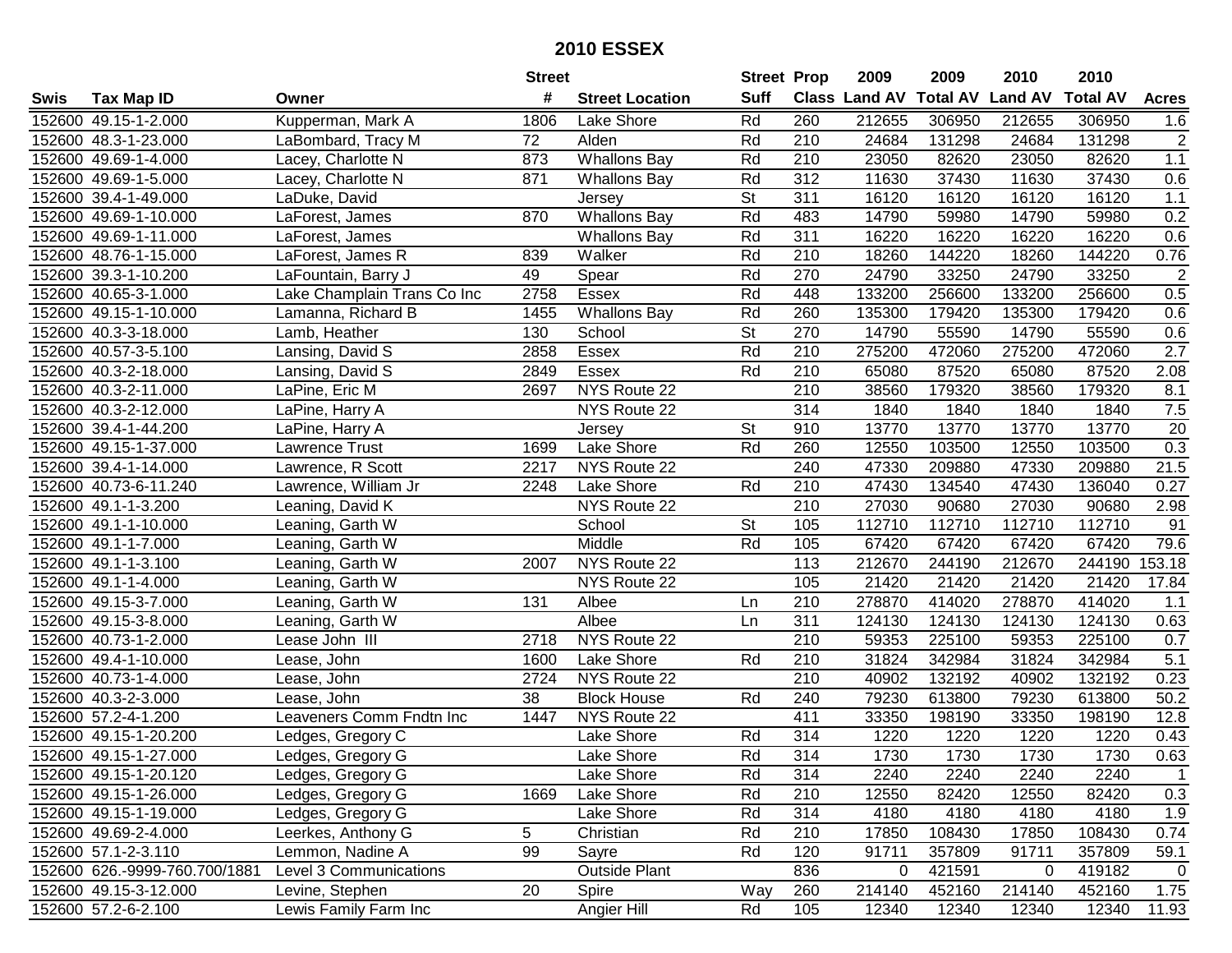|      |                       |                       | <b>Street</b>   |                        | <b>Street Prop</b>       |                  | 2009    | 2009    | 2010                           | 2010            |              |
|------|-----------------------|-----------------------|-----------------|------------------------|--------------------------|------------------|---------|---------|--------------------------------|-----------------|--------------|
| Swis | <b>Tax Map ID</b>     | Owner                 | #               | <b>Street Location</b> | <b>Suff</b>              |                  |         |         | Class Land AV Total AV Land AV | <b>Total AV</b> | <b>Acres</b> |
|      | 152600 49.3-2-4.000   | Lewis Family Farm Inc | 23              | Christian              | Rd                       | 311              | 23560   | 23560   | 23560                          | 23560           |              |
|      | 152600 49.3-2-27.000  | Lewis Family Farm Inc | 909             | <b>Whallons Bay</b>    | Rd                       | 120              | 1417490 | 6033190 | 1417490                        | 6033190         | 1111.1       |
|      | 152600 49.3-2-24.000  | Lewis, Salim B        | 1212            | <b>Whallons Bay</b>    | Rd                       | 210              | 31930   | 412900  | 31930                          | 412900          | 5.2          |
|      | 152600 49.3-2-8.200   | Lloyd, James E        | 87              | Middle                 | Rd                       | 240              | 43660   | 222970  | 43660                          | 222970          | 24.65        |
|      | 152600 39.4-1-43.000  | Lobato, Sergio        |                 | Jersey                 | <b>St</b>                | 910              | 78740   | 78740   | 78740                          | 78740           | 92           |
|      | 152600 39.4-1-5.210   | Lorberbaum, Roger     |                 | Jersey                 | $\overline{\mathsf{St}}$ | 322              | 52430   | 52430   | 52430                          | 52430           | 95.3         |
|      | 152600 40.3-2-5.000   | Lowe, Virginia H      |                 | <b>Block House</b>     | Rd                       | 314              | 8360    | 8360    | 8360                           | 8360            | 5.5          |
|      | 152600 40.3-2-4.000   | Lowe, Virginia H      | 62              | <b>Block House</b>     | Rd                       | 210              | 33250   | 355270  | 33250                          | 355270          | 5.8          |
|      | 152600 49.11-1-6.100  | Luderowski, Nils E    | $\overline{12}$ | <b>Burt</b>            | Way                      | 260              | 37230   | 109570  | 37230                          | 109570          | 0.68         |
|      | 152600 40.65-2-8.000  | LugoDeSlosser Hada    | 2737            | NYS Route 22           |                          | 220              | 59874   | 306992  | 59874                          | 306992          | 0.5          |
|      | 152600 40.65-1-1.200  | MacBride Peter A      | 10              | Sandy Point            | Way                      | 260              | 334760  | 390250  | 334760                         | 428060          | 1.75         |
|      | 152600 40.73-5-10.000 | MacDevitt, Lawrence   | 2261            | Lake Shore             | Rd                       | 210              | 35900   | 191350  | 35900                          | 191350          | 0.2          |
|      | 152600 40.81-1-2.000  | MacDougal, Andrew     | 2219            | Lake Shore             | Rd                       | 210              | 52430   | 132200  | 52430                          | 132200          | 0.3          |
|      | 152600 49.69-1-13.000 | MacDougal, Harold     |                 | <b>Whallons Bay</b>    | Rd                       | 312              | 24070   | 24170   | 24070                          | 24170           | 1.6          |
|      | 152600 49.69-1-9.000  | MacDougal, Harold T   | 9               | Willett                | Ln                       | 210              | 11320   | 138310  | 11320                          | 138310          | 0.3          |
|      | 152600 40.81-3-2.100  | MacDougal, Margaret S | 2218            | Lake Shore             | Rd                       | 210              | 133420  | 279070  | 133420                         | 279070          | 0.78         |
|      | 152600 40.81-1-3.000  | MacDougal, Michael D  | 2217            | Lake Shore             | Rd                       | 210              | 35900   | 129340  | 35900                          | 129340          | 0.2          |
|      | 152600 40.3-1-4.000   | Mace, Christina       |                 | NYS Route 22           |                          | 105              | 120900  | 120900  | 120900                         | 120900          | 120.5        |
|      | 152600 40.3-1-2.000   | Mace, Kent            |                 | NYS Route 22           |                          | 105              | 89000   | 89000   | 89000                          | 89000           | 81           |
|      | 152600 40.3-1-8.001   | Mace, Valerie         | 2289            | NYS Route 22           |                          | 312              | 14990   | 22440   | 14990                          | 22440           | 0.5          |
|      | 152600 48.4-1-20.131  | MacIver, Roderick W   | 468             | Walker                 | Rd                       | 240              | 33537   | 215587  | 33537                          | 215587          | 15           |
|      | 152600 40.73-4-10.000 | MacLeod, Grace A      | 299             | School                 | <b>St</b>                | 210              | 35800   | 187480  | 35800                          | 187480          | 0.14         |
|      | 152600 49.11-1-27.000 | Madigan, John Jr      |                 | Lake Shore             | Rd                       | 311              | 76500   | 76500   | 76500                          | 76500           | 1.6          |
|      | 152600 49.11-1-26.000 | Madigan, John Jr      | 10              | Pearson                | Way                      | 280              | 48860   | 425960  | 48860                          | 425960          | 1.5          |
|      | 152600 49.11-1-15.000 | Madigan, John Jr      |                 | Ridge                  | Way                      | 311              | 17950   | 17950   | 17950                          | 17950           | 0.09         |
|      | 152600 49.3-2-18.000  | Mandeville, Myrna     | 1571            | Lake Shore             | Rd                       | 280              | 46000   | 451620  | 46000                          | 544400          | 25.3         |
|      | 152600 49.3-2-14.000  | Mandeville, Myrna     |                 | Lake Shore             | Rd                       | 314              | 22850   | 22850   | 22850                          | 22850           | 16.9         |
|      | 152600 49.3-2-19.000  | Mandeville, Myrna     |                 | Lake Shore             | Rd                       | 105              | 129230  | 129230  | 129230                         | 129230          | 101.1        |
|      | 152600 49.15-1-22.100 | Mangano, Thomas J     |                 | Lake Shore             | Rd                       | $\overline{314}$ | 4180    | 4180    | 4180                           | 4180            | 0.14         |
|      | 152600 49.15-1-31.000 | Mangano, Thomas J     |                 | Lake Shore             | Rd                       | 314              | 12550   | 12550   | 12550                          | 12550           | 0.3          |
|      | 152600 49.15-1-32.000 | Mangano, Thomas J     | 1681            | Lake Shore             | Rd                       | $\overline{210}$ | 22440   | 145690  | 22440                          | 145690          | 1.42         |
|      | 152600 49.15-1-22.200 | Mangano, Thomas J     |                 | Lake Shore             | Rd                       | 314              | 9590    | 9590    | 9590                           | 9590            | 0.2          |
|      | 152600 40.73-1-3.000  | Maningo, Martin A Jr  | 2722            | NYS Route 22           |                          | 210              | 47530   | 152800  | 47530                          | 152800          | 0.27         |
|      | 152600 39.3-1-4.000   | <b>Martin Donald</b>  | 1495            | Jersey                 | $\overline{\mathsf{St}}$ | 240              | 34068   | 104856  | 34068                          | 104856          | 11.92        |
|      | 152600 40.73-3-19.000 | Martini, Antonio D    |                 | Beggs Point            | <b>St</b>                | 311              | 29682   | 29682   | 29682                          | 29682           | 0.1          |
|      | 152600 40.73-3-30.000 | Martini, Antonio D    | 5               | Orchard                | Ln                       | 210              | 32946   | 227562  | 32946                          | 227562          | 0.1          |
|      | 152600 40.3-2-10.110  | Maselli, Stephen A    | 2765            | Essex                  | Rd                       | 250              | 75330   | 741870  | 75330                          | 741870          | 6            |
|      | 152600 57.1-2-11.000  | Mastandrea, Joseph A  |                 | Sayre                  | Rd                       | 314              | 100     | 100     | 100                            | 100             | 0.3          |
|      | 152600 49.7-4-2.000   | McBride, Jonathan E   | 2047            | Lake Shore             | Rd                       | 260              | 430420  | 540080  | 430420                         | 540080          | 5.49         |
|      | 152600 49.15-3-13.000 | McCarthy, Susan S     | 16              | Spire                  | Way                      | 260              | 216340  | 388280  | 216340                         | 388280          | 2.4          |
|      | 152600 49.11-1-25.000 | McDuffie, Ann V       | 12              | Pearson                | Way                      | 260              | 122070  | 201240  | 122070                         | 201240          | 0.7          |
|      | 152600 57.1-2-2.200   | McGarry, Timothy J    | 2229            | County Route 10        |                          | 210              | 27230   | 137130  | 27230                          | 137130          | 3.1          |
|      |                       |                       |                 |                        |                          |                  |         |         |                                |                 |              |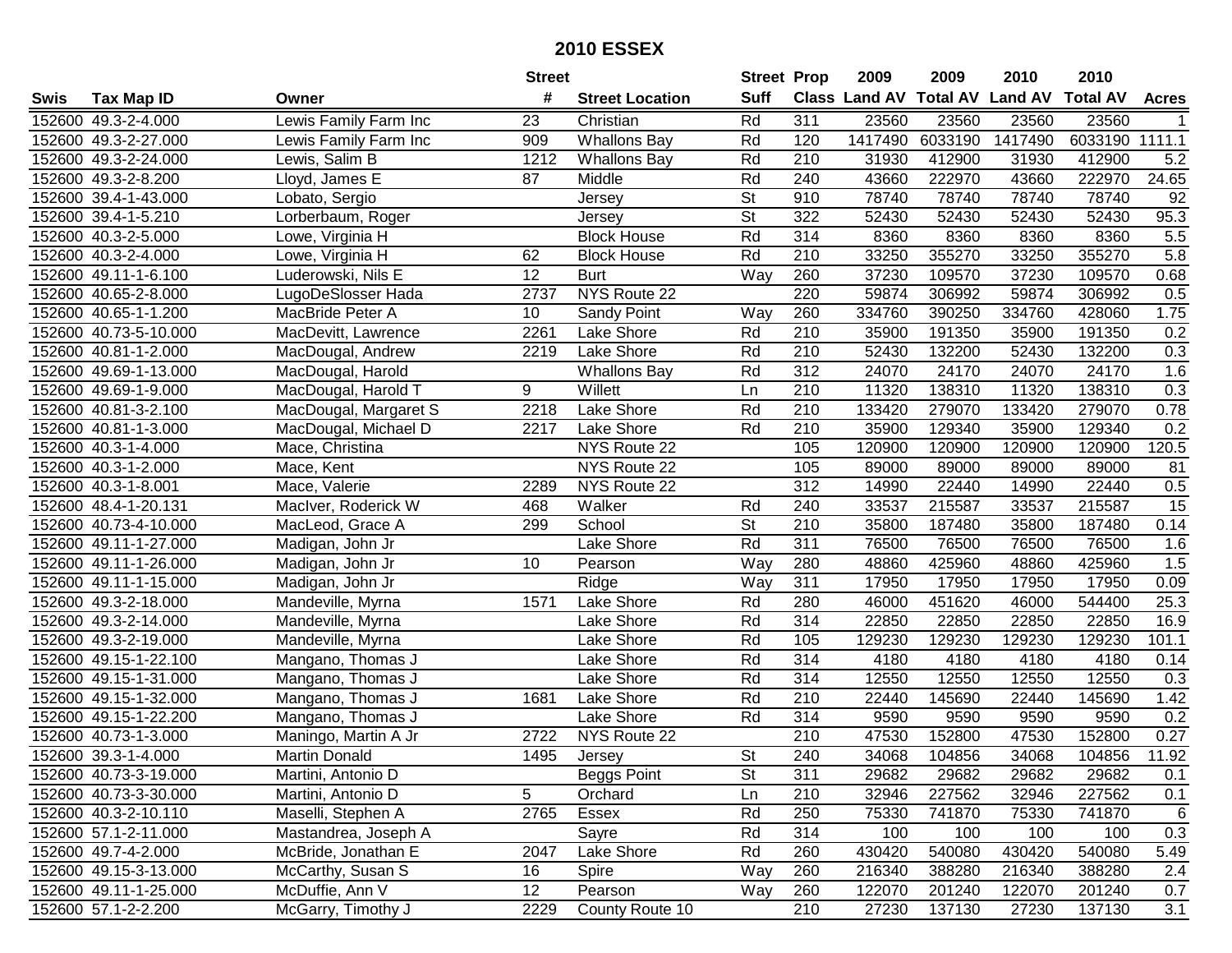|      |                         |                          | <b>Street</b> |                        | <b>Street Prop</b>       |                  | 2009                          | 2009   | 2010           | 2010            |                |
|------|-------------------------|--------------------------|---------------|------------------------|--------------------------|------------------|-------------------------------|--------|----------------|-----------------|----------------|
| Swis | <b>Tax Map ID</b>       | Owner                    | #             | <b>Street Location</b> | <b>Suff</b>              |                  | <b>Class Land AV Total AV</b> |        | <b>Land AV</b> | <b>Total AV</b> | <b>Acres</b>   |
|      | 152600 49.7-4-5.000     | McGraw, Thomas           |               | Lake Shore             | Rd                       | 311              | 89350                         | 89350  | 89350          | 89350           | 4.07           |
|      | 152600 49.7-4-4.000     | McGraw, Thomas           | 87            | Wildacres              | Way                      | 260              | 47430                         | 165500 | 47430          | 165500          | 1.03           |
|      | 152600 49.7-4-1.000     | McGraw, Thomas           | 2077          | Lake Shore             | Rd                       | 210              | 425310                        | 602030 | 425310         | 602030          | 3.4            |
|      | 152600 49.7-5-4.000     | McIntyre, Katrina        | 20            | Ridge                  | Way                      | 280              | 35490                         | 155340 | 35490          | 155340          | 0.6            |
|      | 152600 40.73-2-14.002   | McKenna, Joanne          | 9             | Church                 | <b>St</b>                | 210              | 36010                         | 236440 | 36010          | 236440          | 0.27           |
|      | 152600 40.73-3-32.100/1 | McKenna, Stephen         |               | Main                   | $\overline{\mathsf{St}}$ | $\overline{312}$ | 0                             | 25500  | 0              | 25500           | $\overline{0}$ |
|      | 152600 40.73-3-10.000   | McKenna, Stephen A       | 29            | <b>Beggs Point</b>     | $\overline{\mathsf{St}}$ | 415              | 144680                        | 347880 | 144680         | 347880          | 0.2            |
|      | 152600 40.73-3-11.000   | McKenna, Stephen A       |               | <b>Beggs Point</b>     | $\overline{\mathsf{St}}$ | 311              | 82880                         | 82880  | 82880          | 82880           | 0.2            |
|      | 152600 40.3-2-2.211     | McKenna, Stephen M       | 51            | <b>Block House</b>     | Rd                       | $\overline{312}$ | 26580                         | 45090  | 26580          | 45090           | 5.56           |
|      | 152600 39.3-1-25.300    | McMahon, William J       | 371           | Daniels                | Rd                       | 240              | 40390                         | 294040 | 36485          | 290135          | 15.78          |
|      | 152600 39.3-4-7.000     | McShane, Michael R       | 1880          | Jersey                 | <b>St</b>                | 210              | 26010                         | 239800 | 26010          | 239800          | 2.58           |
|      | 152600 40.3-3-2.000     | Mead, Daniel             | 2430          | NYS Route 22           |                          | 421              | 24580                         | 157280 | 24580          | 157280          | 0.6            |
|      | 152600 40.3-3-3.000     | Mead, Daniel             |               | NYS Route 22           |                          | 438              | 2450                          | 2450   | 2450           | 2450            | 1.5            |
|      | 152600 40.73-5-4.000    | Mesick, John I           | 294           | School                 | <b>St</b>                | 210              | 59870                         | 224400 | 59870          | 224400          | 0.51           |
|      | 152600 40.73-5-1.000    | Mesick, John R           | 290           | School                 | $\overline{\mathsf{St}}$ | 210              | 61100                         | 157030 | 61100          | 157030          | $\mathbf 1$    |
|      | 152600 48.3-1-12.000    | Miller, Eleanor E        | 321           | Alden                  | Rd                       | 210              | 25400                         | 113530 | 25400          | 116780          | 2.3            |
|      | 152600 48.3-1-11.120    | Miller, Eleanor E        |               | Alden                  | Rd                       | 314              | 18460                         | 18460  | 18460          | 18460           | 2.2            |
|      | 152600 49.7-5-2.000     | Miller, Mark S           | 30            | Ridge                  | Way                      | 260              | 28760                         | 89500  | 28760          | 89500           | 0.4            |
|      | 152600 49.11-1-54.061   | Miller, Wendy C          | 82            | Ridge                  | Way                      | 260              | 35390                         | 105064 | 35390          | 105064          | 0.6            |
|      | 152600 39.4-1-44.110    | Mitchell, Mark C Sr      | 2104          | Jersey                 | <b>St</b>                | 240              | 34680                         | 96800  | 34680          | 96800           | 13.3           |
|      | 152600 39.4-1-5.100     | Moller, Gertrude L       | 2291          | Jersey                 | <b>St</b>                | 270              | 34990                         | 62930  | 34990          | 62930           | 6.51           |
|      | 152600 49.15-2-3.000    | Monoski, Bonnie B        | 82            | Albee                  | Ln                       | 210              | 369720                        | 607510 | 369720         | 607510          | 1.3            |
|      | 152600 39.3-1-22.200    | Montville, Harold Jr     | 300           | Daniels                | Rd                       | 240              | 37740                         | 161700 | 38311          | 162271          | 17.92          |
|      | 152600 49.1-1-17.100    | Moran, Janice            | 92            | Middle                 | Rd                       | 210              | 24170                         | 101080 | 24170          | 101080          | 1.7            |
|      | 152600 49.11-1-7.000    | Moredock, Etta M         | 16            | Old Oak                | Way                      | 260              | 40190                         | 197240 | 40190          | 197240          | 0.8            |
|      | 152600 40.65-2-3.000    | Morgan, James Z Jr       | 2723          | NYS Route 22           |                          | 210              | 52430                         | 149840 | 52430          | 149840          | 0.3            |
|      | 152600 48.4-1-15.000    | Morgan, James Z Jr       | 1538          | NYS Route 22           |                          | 210              | 31920                         | 77880  | 31920          | 81880           | 10             |
|      | 152600 48.76-1-17.000   | Morse, Joshua A          | 582           | Cook                   | Rd                       | 210              | 14890                         | 146370 | 14890          | 146370          | 0.55           |
|      | 152600 40.3-3-17.200    | Moulton, Robert E        |               | School                 | $\overline{\mathsf{St}}$ | 314              | 17650                         | 17650  | 17650          | 17650           | 1.87           |
|      | 152600 40.73-6-11.210   | Muller, Nicholas H III   | 15            | <b>Harbor View</b>     | Way                      | $\overline{210}$ | 311610                        | 635310 | 311610         | 653000          | 2.64           |
|      | 152600 48.1-1-29.000    | Murcray, David J         | 65            | Daniels                | Rd                       | 240              | 47430                         | 101290 | 47430          | 101290          | 69.9           |
|      | 152600 49.69-3-1.000    | Murcray, David J Sr      | 656           | Angier Hill            | Rd                       | 210              | 22340                         | 62120  | 22340          | 62120           | -1             |
|      | 152600 40.3-1-9.001     | Murphy, Lauren H         | 2239          | NYS Route 22           |                          | $\overline{210}$ | 27640                         | 257040 | 27640          | 257040          | 3.3            |
|      | 152600 48.4-1-16.000    | Murphy, Lauren H         | 1444          | NYS Route 22           |                          | $\overline{312}$ | 5200                          | 5300   | 5200           | 5300            | 2.1            |
|      | 152600 40.3-3-21.000    | Murphy, Lauren H         |               | School                 | St                       | 220              | 27850                         | 305600 | 27850          | 305600          | 3.4            |
|      | 152600 49.7-5-3.000     | Myers, Charles T         | 24            | Ridge                  | Way                      | 210              | 40290                         | 187400 | 40290          | 187400          | 0.8            |
|      | 152600 49.15-1-21.000   | Neely, Alden S           |               | Lake Shore             | Rd                       | 314              | 2550                          | 2550   | 2550           | 2550            | 0.3            |
|      | 152600 49.15-1-24.000   | Neely, Jill A            |               | Lake Shore             | Rd                       | 314              | 3770                          | 3770   | 3770           | 3770            | 0.22           |
|      | 152600 49.15-1-25.000   | Neely, Jill A            | 1679          | Lake Shore             | Rd                       | 260              | 6730                          | 40390  | 6730           | 40390           | 0.1            |
|      | 152600 49.15-1-23.000   | Neely, Marshall Grant IV |               | Lake Shore             | Rd                       | 314              | 2550                          | 2550   | 2550           | 2550            | 0.3            |
|      | 152600 40.3-3-13.200/1  | Nextel                   |               | School                 | <b>St</b>                | 831              | 0                             | 97410  | 0              | 97410           | $\mathbf 0$    |
|      | 152600 49.15-3-2.110    | Noble, Alexandra         | 103           | Albee                  | Ln                       | 280              | 99502                         | 167936 | 99502          | 167936          | 0.4            |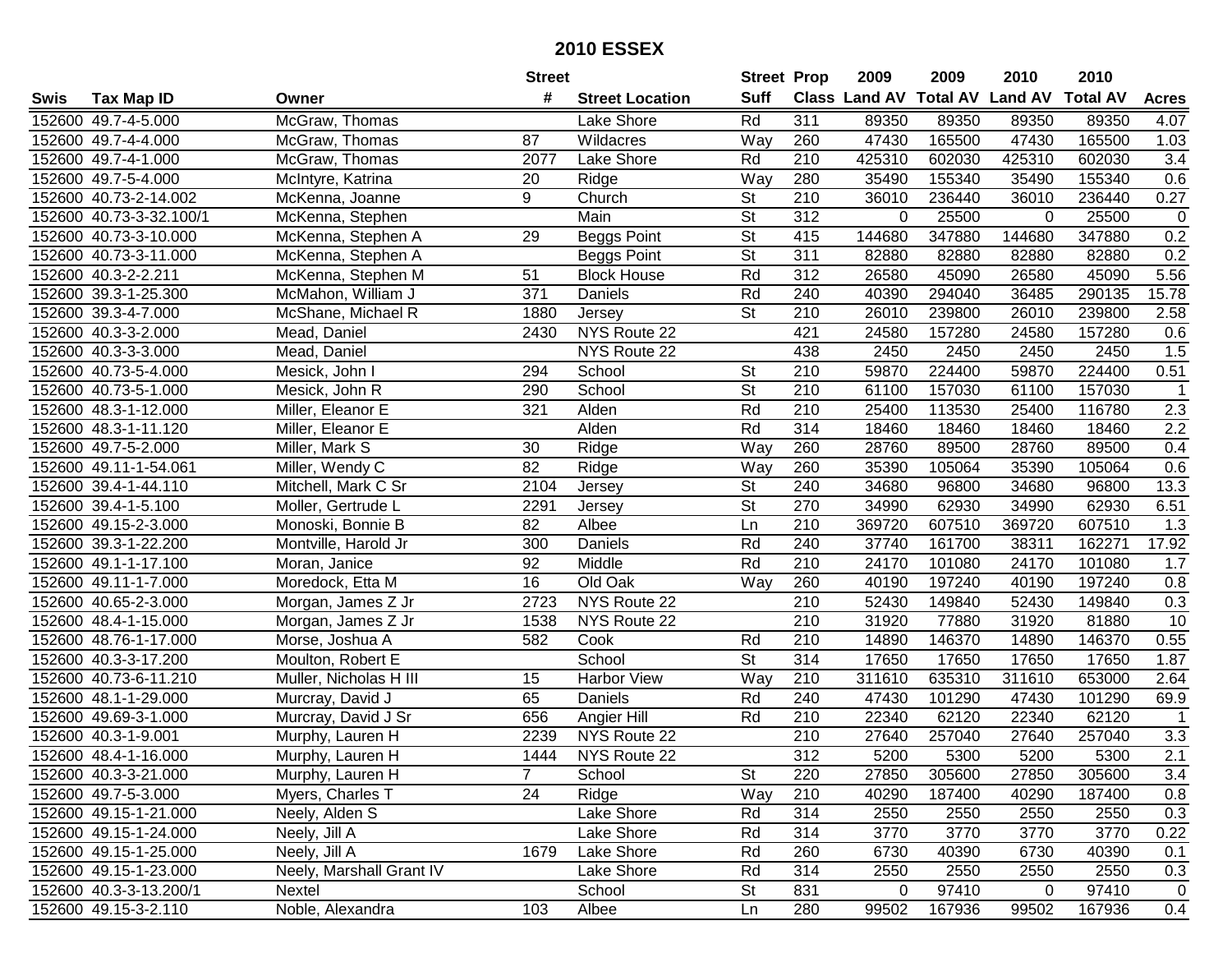|      |                               |                            | <b>Street</b> |                        | <b>Street Prop</b> |                  | 2009                          | 2009    | 2010           | 2010            |                     |
|------|-------------------------------|----------------------------|---------------|------------------------|--------------------|------------------|-------------------------------|---------|----------------|-----------------|---------------------|
| Swis | <b>Tax Map ID</b>             | Owner                      | #             | <b>Street Location</b> | <b>Suff</b>        |                  | <b>Class Land AV Total AV</b> |         | <b>Land AV</b> | <b>Total AV</b> | <b>Acres</b>        |
|      | 152600 49.15-3-15.200         | Noble, Alexandra R         |               | Albee                  | Ln                 | 314              | 29228                         | 29228   | 29228          | 29228           | 1.3                 |
|      | 152600 48.2-1-2.100           | Northeast Wilderness Trust | 682           | <b>Brookfield</b>      | Rd                 | 312              | 63240                         | 65490   | 121131         | 123381          | $\overline{2}02.66$ |
|      | 152600 39.3-4-9.000           | Northeast Wilderness Trust |               | Jersey                 | St                 | 322              | 56010                         | 56010   | 56010          | 56010           | 90                  |
|      | 152600 49.7-4-10.000          | Noyes, Judith G            | 1996          | Lake Shore             | Rd                 | 280              | 366690                        | 624564  | 366690         | 641500          | 3.65                |
|      | 152600 626.-9999-131.600/1001 | <b>NYSEG Corp</b>          |               | Northeast Grouped Tra  |                    | 882              | 0                             | 1809    | 0              | 1558            | $\mathbf 0$         |
|      | 152600 626.-9999-131.600/1882 | NYSEG Corp                 |               | <b>Outside Plant</b>   |                    | 884              | 0                             | 998004  | 0              | 1253365         | $\overline{0}$      |
|      | 152600 626.-9999-131.600/1881 | <b>NYSEG Corp</b>          |               | <b>Outside Plant</b>   |                    | 884              | 0                             | 63702   | $\Omega$       | 80002           | $\mathbf 0$         |
|      | 152600 626.-9999-131.600/1002 | NYSEG Corp                 |               | Northeast Grouped Tra  |                    | 882              | 0                             | 28345   | $\Omega$       | 24405           | $\overline{0}$      |
|      | 152600 626.-9999-131.600/1012 | <b>NYSEG Corp</b>          |               | Republic Steel Brook T |                    | 882              | 0                             | 16615   | $\Omega$       | 14849           | $\overline{0}$      |
|      | 152600 626.-9999-131.600/1011 | <b>NYSEG Corp</b>          |               | Republic Steel Brook T |                    | 882              | $\mathbf 0$                   | 1061    | $\mathbf 0$    | 948             | $\mathbf 0$         |
|      | 152600 40.3-1-7.200           | Oliver, Rhonda             | 2317          | NYS Route 22           |                    | 312              | 16420                         | 26210   | 16420          | 26210           | 0.62                |
|      | 152600 40.73-2-1.000          | Olsen, Michael O           | 2732          | NYS Route 22           |                    | 210              | 36110                         | 216950  | 36110          | 216950          | 0.2                 |
|      | 152600 49.15-1-8.100          | Owl Investments LLC        | 1789          | Lake Shore             | Rd                 | 280              | 442500                        | 731600  | 442500         | 731600          | $\overline{3.7}$    |
|      | 152600 49.7-1-3.000           | Palen, Frederick P Jr      | 67            | Wildacres              | Way                | 260              | 53040                         | 231350  | 53040          | 231350          | 3.28                |
|      | 152600 49.11-1-1.000          | Palen, Fredrick P Jr       | 23            | Tuttle                 | Way                | 260              | 32840                         | 139850  | 32840          | 139850          | 0.5                 |
|      | 152600 48.2-1-29.000          | Palmateer, Barbara M       | 351           | Cook                   | Rd                 | 260              | 42940                         | 71600   | 42940          | 71600           | 53.59               |
|      | 152600 48.1-1-8.221           | Palmateer, Jessie L        | 64            | Daniels                | Rd                 | 240              | 29630                         | 59970   | 29630          | 59970           | 10                  |
|      | 152600 57.2-6-1.000           | Palmer, Margaret F         |               | Angier Hill            | Rd                 | 314              | 5410                          | 5410    | 5410           | 5410            | $\sqrt{3}$          |
|      | 152600 48.1-1-27.000          | Palmer, Mary C             | 51            | Daniels                | Rd                 | 210              | 27950                         | 62830   | 27950          | 62830           | 5.6                 |
|      | 152600 48.76-1-16.000         | Palmer, Waite              | 1603          | NYS Route 22           |                    | 270              | 23150                         | 40190   | 23150          | 40190           | 1.1                 |
|      | 152600 58.1-2-1.000           | Palmer, William            | 533           | Angier Hill            | Rd                 | 210              | 29070                         | 141880  | 29070          | 141880          | 3.94                |
|      | 152600 49.11-1-14.000         | Parsons, Edward D Jr       | 14            | Rock                   | Way                | 260              | 28760                         | 209500  | 28760          | 209500          | 0.4                 |
|      | 152600 40.73-6-3.000          | Parsons, Patricia O        | 10            | Orchard                | Ln                 | 210              | 136990                        | 324970  | 136990         | 324970          | 0.3                 |
|      | 152600 39.3-1-11.110          | Passaro, Gladys E          | 1699          | Jersey                 | <b>St</b>          | 240              | 120258                        | 176664  | 120258         | 176664          | 82.1                |
|      | 152600 40.81-3-3.001          | Pataki, George E           |               | Lake Shore             | Rd                 | $\overline{311}$ | 64560                         | 64560   | 64560          | 64560           | 0.2                 |
|      | 152600 49.1-1-12.000          | Pataki, George E           | 8             | Farm                   | Way                | 112              | 1071870                       | 2094780 | 1071870        | 2094780         | 300.4               |
|      | 152600 49.1-1-13.000          | Pataki, George E           |               | Farm                   | Way                | 105              | 101800                        | 101800  | 101800         | 101800          | 77.4                |
|      | 152600 48.1-1-21.000          | Patnode Stephen A          |               | <b>Brookfield</b>      | Rd                 | 240              | 32740                         | 147000  | 32740          | 147000          | 14.3                |
|      | 152600 48.1-1-18.300          | Patnode, David B           | 681           | <b>Brookfield</b>      | Rd                 | 270              | 26010                         | 30500   | 26010          | 30500           | 9.9                 |
|      | 152600 48.1-1-18.200          | Patnode, David B           | 697           | <b>Brookfield</b>      | Rd                 | 270              | 23560                         | 25090   | 23560          | 25090           | 11.4                |
|      | 152600 48.1-1-18.100          | Patnode, Stephen A         |               | Reynolds               | Rd                 | 910              | 50690                         | 50690   | 50690          | 50690           | $\overline{70}$     |
|      | 152600 49.15-3-9.000          | <b>Pecsok Living Trust</b> |               | Albee                  | Ln                 | 311              | 86900                         | 86900   | 86900          | 86900           | 0.27                |
|      | 152600 49.15-3-10.000         | Pecsok Living Trust        | 141           | Albee                  | Ln                 | 260              | 164320                        | 282850  | 164320         | 282850          | 0.74                |
|      | 152600 40.65-2-7.100          | Peden, Kristen E           | 2733          | NYS Route 22           |                    | $\overline{210}$ | 53140                         | 243270  | 53140          | 243270          | 0.32                |
|      | 152600 39.4-1-39.000          | Peden, Michael A           | 417           | Leaning                | Rd                 | 210              | 9590                          | 14990   | 9590           | 14990           | 0.4                 |
|      | 152600 49.3-2-2.100           | Perry, Robert W            | 137           | Christian              | Rd                 | 120              | 102410                        | 135050  | 102410         | 135050          | 88                  |
|      | 152600 49.3-2-8.100           | Perry, Robert W            | 310           | Christian              | Rd                 | 120              | 117300                        | 257240  | 117300         | 257240          | 72.85               |
|      | 152600 49.3-2-7.000           | Perry, Robert W            | 304           | Christian              | Rd                 | 120              | 92820                         | 278560  | 92820          | 278560          | 54.3                |
|      | 152600 39.3-4-1.000           | Pierce, Angela             | 1684          | Jersey                 | <b>St</b>          | 210              | 13770                         | 62930   | 13770          | 62930           | 0.4                 |
|      | 152600 39.3-1-7.120           | Pierce, Gerald             |               | Jersey                 | St                 | 311              | 2240                          | 2240    | 2240           | 2240            | $\mathbf{1}$        |
|      | 152600 39.3-1-8.002           | Pierce, Gerald S           | 1577          | Jersey                 | St                 | 220              | 29890                         | 204560  | 29890          | 204560          | 5.6                 |
|      | 152600 57.1-2-1.000           | Pierce, John A             |               | County Route 10        |                    | 120              | 48550                         | 48550   | 48550          | 48550           | 45.2                |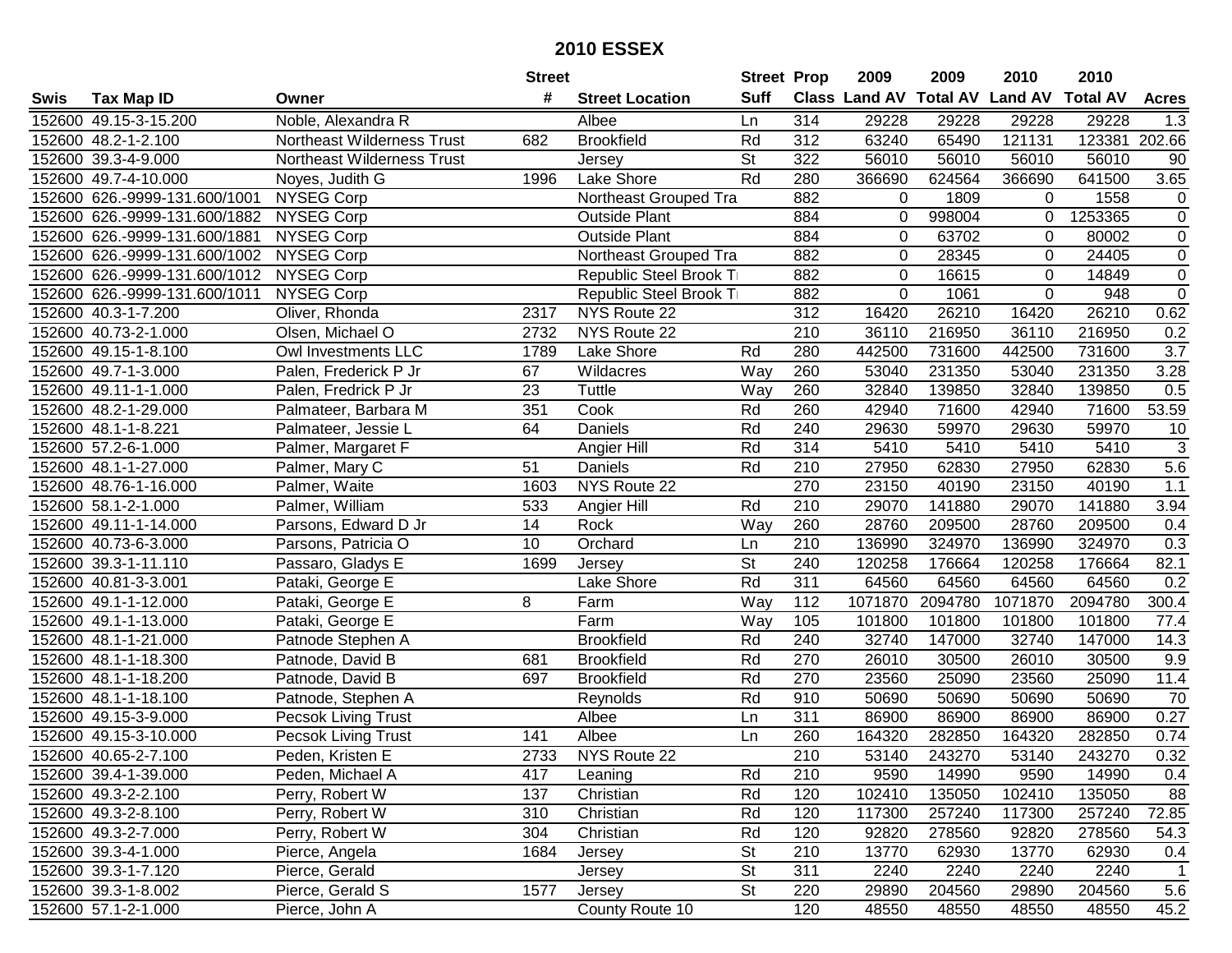|      |                       |                          | <b>Street</b>   |                        | <b>Street Prop</b>       |                  | 2009   | 2009   | 2010                           | 2010            |                  |
|------|-----------------------|--------------------------|-----------------|------------------------|--------------------------|------------------|--------|--------|--------------------------------|-----------------|------------------|
| Swis | <b>Tax Map ID</b>     | Owner                    | #               | <b>Street Location</b> | <b>Suff</b>              |                  |        |        | Class Land AV Total AV Land AV | <b>Total AV</b> | <b>Acres</b>     |
|      | 152600 48.1-1-32.000  | Pierce, Peter M          |                 | Daniels                | Rd                       | 322              | 25700  | 25700  | 25700                          | 25700           | 42               |
|      | 152600 39.3-1-22.110  | Pierce, Steve D          |                 | Daniels                | Rd                       | 312              | 28820  | 48200  | 28820                          | 48200           | 7.13             |
|      | 152600 39.3-1-25.200  | Pierce, Steve D          |                 | Daniels                | Rd                       | 311              | 27030  | 27030  | 27030                          | 27030           | 8.52             |
|      | 152600 39.3-1-3.000   | Pierce, Steven           | 1451            | Stowersville           | Rd                       | 240              | 58340  | 180740 | 58340                          | 180740          | 25               |
|      | 152600 40.3-1-6.001   | Pierce, Todd             | 2284            | NYS Route 22           |                          | 483              | 31420  | 69460  | 31420                          | 69460           | 0.75             |
|      | 152600 48.3-1-18.001  | Pierce, Vernon A         |                 | <b>Twin Valley</b>     | Ln                       | 314              | 4280   | 4280   | 4280                           | 4280            | $\overline{3.2}$ |
|      | 152600 48.3-1-1.000   | Plattsburg State College |                 | Alden                  | Rd                       | 910              | 222870 | 222870 | 222870                         | 222870          | 267.8            |
|      | 152600 48.4-1-10.000  | Pooler, Ralph E          | $\overline{27}$ | Gladd                  | Ln                       | 210              | 22950  | 76700  | 22950                          | 76700           | 1.1              |
|      | 152600 49.11-1-28.000 | Poppino, William R       | 1935            | Lake Shore             | Rd                       | $\overline{210}$ | 46610  | 228480 | 46610                          | 228480          | 1.5              |
|      | 152600 49.11-1-20.000 | Poppino, William R       |                 | Ridge                  | Way                      | 311              | 28760  | 28760  | 28760                          | 28760           | 0.4              |
|      | 152600 49.11-1-19.000 | Poppino, William R       | 33              | Ridge                  | Way                      | 260              | 9080   | 50690  | 9080                           | 50690           | 0.1              |
|      | 152600 48.1-1-12.000  | Power, Gerard            | 105             | Reynolds               | Rd                       | 322              | 35600  | 35600  | 35600                          | 35600           | 50               |
|      | 152600 48.4-1-24.000  | Power, Gerard            | 54              | Powers                 | Rd                       | 210              | 37940  | 52940  | 37940                          | 52940           | 7.9              |
|      | 152600 48.3-1-19.200  | Pratt, Michael E         |                 | <b>Twin Valley</b>     | Ln                       | 322              | 12470  | 12470  | 12470                          | 12470           | 10.2             |
|      | 152600 48.3-1-27.100  | Pratt, Michael E         |                 | <b>Twin Valley</b>     | Ln                       | 314              | 310    | 310    | 310                            | 310             | 1.4              |
|      | 152600 48.3-1-22.100  | Pratt, Michael E         |                 | Alden                  | Rd                       | 105              | 75790  | 75790  | 75790                          | 75790           | 69.2             |
|      | 152600 48.3-1-10.100  | Pratt, Michael E         | 237             | Alden                  | Rd                       | 912              | 269800 | 428300 | 269800                         | 428300          | 390.79           |
|      | 152600 49.1-1-27.200  | Preston, Katharine M     | 247             | Christian              | Rd                       | 240              | 94960  | 374960 | 94960                          | 374960          | 70.13            |
|      | 152600 49.1-1-27.100  | Preston, Katharine M     |                 | Christian              | Rd                       | 105              | 49164  | 49164  | 49164                          | 49164           | 45.95            |
|      | 152600 40.81-1-7.000  | Pribble, Jonathan L      |                 | Lake Shore             | Rd                       | 311              | 1530   | 1530   | 1530                           | 1530            | 0.68             |
|      | 152600 40.73-5-18.000 | Pribble, Jonathan L      | 25              | Ross                   | Way                      | 433              | 73340  | 257350 | 73340                          | 257350          | 4.62             |
|      | 152600 40.73-5-3.100  | Pribble, Jonathan L      | 18              | Ross                   | Way                      | 210              | 64360  | 305390 | 64360                          | 305390          | 1.87             |
|      | 152600 49.15-1-35.000 | Quenville, George        | 1691            | Lake Shore             | Rd                       | 210              | 12950  | 111650 | 12950                          | 111650          | 0.3              |
|      | 152600 49.1-1-11.000  | Ralston, Carrie D        | 98              | School                 | <b>St</b>                | 210              | 38250  | 95270  | 38250                          | 95270           | 8                |
|      | 152600 40.3-2-1.000   | Randall, Sherman B       |                 | <b>Block House</b>     | Rd                       | 321              | 2550   | 2550   | 2550                           | 2550            | 16.81            |
|      | 152600 48.76-1-7.000  | Rapalee, Elizabeth       | 1590            | NYS Route 22           |                          | 210              | 22440  | 52430  | 22440                          | 52430           | $\mathbf 1$      |
|      | 152600 49.15-1-34.000 | Rathbun, Carol E         |                 | Lake Shore             | Rd                       | 314              | 9590   | 9590   | 9590                           | 9590            | 0.2              |
|      | 152600 49.15-1-33.000 | Rathbun, Carol E         | 1687            | Lake Shore             | Rd                       | 210              | 16120  | 49800  | 16120                          | 49800           | 0.6              |
|      | 152600 48.2-1-1.000   | Rathbun, Pamela          | 736             | <b>Brookfield</b>      | Rd                       | $\overline{271}$ | 24580  | 29580  | 24580                          | 29580           | 1.9              |
|      | 152600 48.3-1-16.000  | Redmond, Gregory P       |                 | Alden                  | Rd                       | 314              | 920    | 920    | 920                            | 920             | 5.95             |
|      | 152600 48.3-1-17.000  | Redmond, Gregory P       | 266             | Alden                  | Rd                       | $\overline{210}$ | 22750  | 116790 | 22750                          | 116790          | 1.1              |
|      | 152600 49.7-1-2.000   | Renkoff, Franklin D      | 83              | Wildacres              | Way                      | 260              | 46510  | 299015 | 46510                          | 299015          | 1.7              |
|      | 152600 48.1-1-22.000  | Reynolds, Robert F       | 230             | Reynolds               | Rd                       | $\overline{210}$ | 23560  | 38560  | 23560                          | 38560           | 1.5              |
|      | 152600 39.4-1-27.000  | Richer, Andre            | 2412            | Jersey                 | $\overline{\mathsf{St}}$ | 330              | 6430   | 6430   | 6430                           | 6430            | 3.2              |
|      | 152600 49.1-1-26.000  | Richter, Shirley I       | 347             | Christian              | Rd                       | 483              | 104960 | 256730 | 104960                         | 256730          | 80               |
|      | 152600 40.3-2-14.200  | Riley Nelson S           | 545             | Middle                 | Rd                       | 484              | 49266  | 229704 | 49266                          | 229704          | 5.7              |
|      | 152600 49.11-1-43.002 | Rintoul, Robert          | 11              | Derby                  | Way                      | 260              | 61910  | 186910 | 61910                          | 186910          | 1.19             |
|      | 152600 40.3-2-2.100   | Roebuck, Sheldon         | 61              | <b>Block House</b>     | Rd                       | 210              | 28800  | 107300 | 28800                          | 107300          | 3.81             |
|      | 152600 40.65-2-4.000  | Rosenberg, Douglas P     | 2727            | NYS Route 22           |                          | 210              | 56300  | 185640 | 56300                          | 185640          | 0.4              |
|      | 152600 39.3-4-2.000   | Rowe, Robert W           | 1712            | Jersey                 | <b>St</b>                | 240              | 57460  | 262140 | 57460                          | 262140          | 32.5             |
|      | 152600 57.1-2-5.100   | Sand, Cordelia D         | 2295            | County Route 10        |                          | 240              | 93538  | 295014 | 93538                          | 295014          | 76.99            |
|      | 152600 40.65-1-1.100  | Sandy Point Of Essex Ltd | 16              | Sandy Point            | Way                      | 280              | 402290 | 471240 | 402290                         | 525000          | 1.8              |
|      |                       |                          |                 |                        |                          |                  |        |        |                                |                 |                  |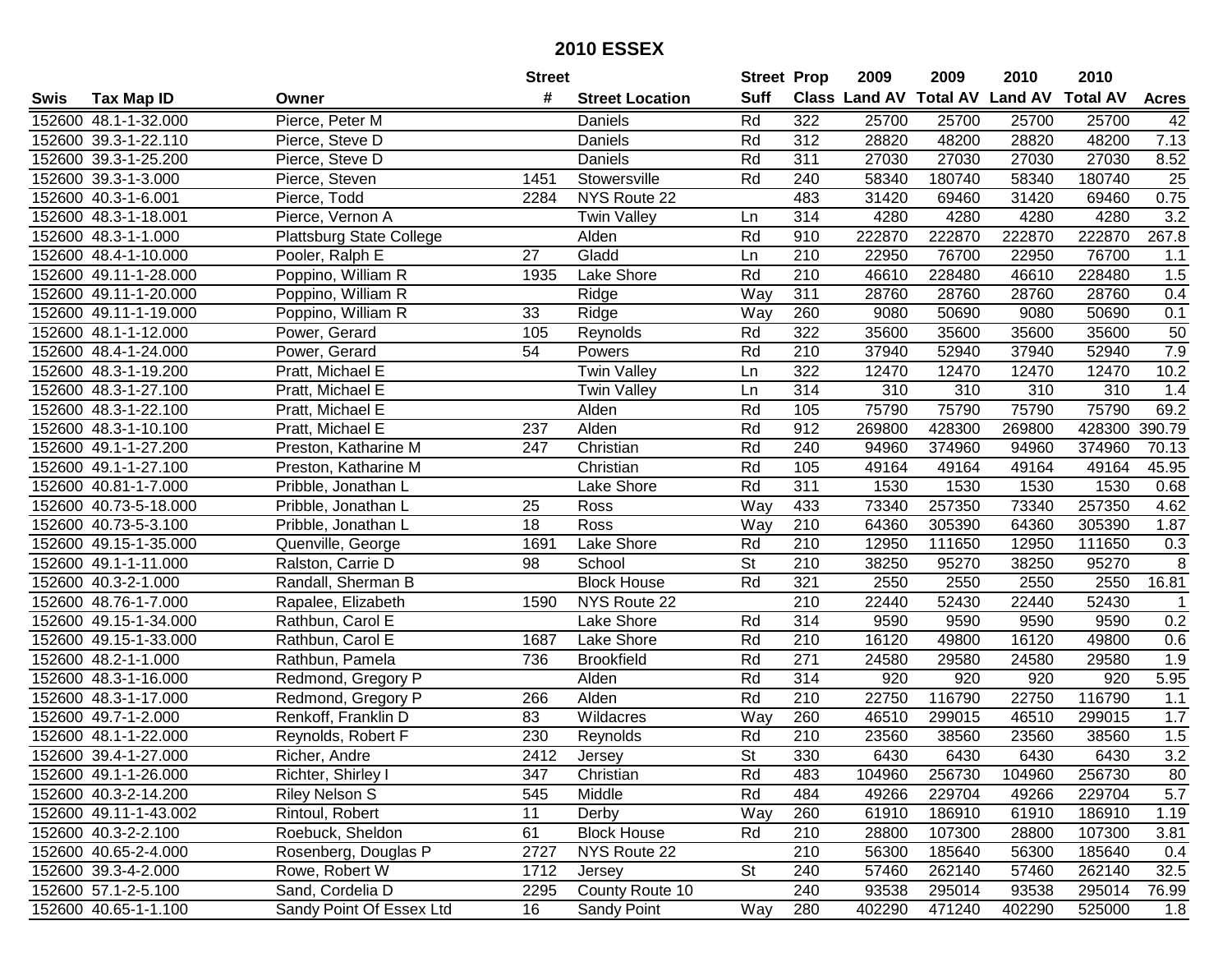|        |                               |                                | <b>Street</b>  |                        | <b>Street Prop</b>       |                  | 2009                 | 2009            | 2010           | 2010            |                |
|--------|-------------------------------|--------------------------------|----------------|------------------------|--------------------------|------------------|----------------------|-----------------|----------------|-----------------|----------------|
| Swis   | <b>Tax Map ID</b>             | Owner                          | #              | <b>Street Location</b> | <b>Suff</b>              |                  | <b>Class Land AV</b> | <b>Total AV</b> | <b>Land AV</b> | <b>Total AV</b> | <b>Acres</b>   |
|        | 152600 49.15-3-6.000          | <b>Sattar Family Trust</b>     | 123            | Albee                  | Ln                       | 312              | 151470               | 156570          | 151470         | 156570          | 1.3            |
|        | 152600 49.15-3-5.000          | <b>Sattar Family Trust</b>     | 122            | Albee                  | Ln                       | 210              | 232280               | 545900          | 232280         | 545900          | $\overline{2}$ |
|        | 152600 626.-9999-705.820/1881 | <b>SAVVIS Communications</b>   |                | <b>Outside Plant</b>   |                          | 836              | $\Omega$             | 9250            | $\Omega$       | 8904            | $\overline{0}$ |
|        | 152600 48.4-1-21.000          | Sayre, David H                 |                | Walker                 | Rd                       | 910              | 43250                | 43250           | 43250          | 43250           | 108.3          |
|        | 152600 48.3-1-14.000          | Sayre, David H                 | 240            | Sayre                  | Rd                       | 210              | 26520                | 136070          | 26520          | 136070          | 2.8            |
|        | 152600 57.2-3-1.000           | Sayre, Harold L                |                | Walker                 | Rd                       | 105              | 123730               | 163610          | 123730         | 163610          | 121.7          |
|        | 152600 48.3-1-15.100          | Sayre, Harold L                |                | Sayre                  | Rd                       | 105              | 108020               | 108020          | 108020         | 109020          | 123.6          |
|        | 152600 48.3-1-15.200          | Sayre, Jessie B                | 160            | Sayre                  | Rd                       | $\overline{210}$ | 24990                | 81500           | 24990          | 81500           | 2              |
|        | 152600 48.2-1-10.100          | Sayward, George                |                | Leaning                | Rd                       | 105              | 79560                | 79560           | 79560          | 79560           | 60.47          |
|        | 152600 58.1-2-2.000           | Sayward, George                | 528            | Angier Hill            | Rd                       | 210              | 22750                | 145760          | 22750          | 145760          | 1.1            |
|        | 152600 48.2-1-14.000          | Sayward, George                |                | Leaning                | Rd                       | 105              | 79970                | 79970           | 79970          | 79970           | 69.1           |
|        | 152600 40.81-1-1.000          | Sayward, Margaret              | 2221           | Lake Shore             | Rd                       | 210              | 52530                | 222160          | 52500          | 230360          | 0.3            |
|        | 152600 48.3-1-2.000           | Sayward, Richard E             |                | <b>Brookfield</b>      | Rd                       | 910              | 19480                | 19480           | 19480          | 19480           | 40.9           |
|        | 152600 39.4-1-45.000          | Sayward, Samuel A              | 2059           | Jersey                 | <b>St</b>                | 210              | 22848                | 67320           | 22848          | 67320           | 1.1            |
|        | 152600 40.3-3-1.110           | Sayward, Stephen A             | 2386           | NYS Route 22           |                          | 210              | 34480                | 134840          | 34480          | 134840          | 1.25           |
|        | 152600 40.3-3-1.200           | Sayward, Stephen A Jr          | 495            | Middle                 | Rd                       | 210              | 25910                | 158510          | 25910          | 158510          | 2.5            |
|        | 152600 40.3-3-8.000           | Sayward, Stephen A Jr          |                | Middle                 | Rd                       | 105              | 17650                | 17650           | 17650          | 17650           | 13.1           |
|        | 152600 40.3-3-6.000           | Sayward, Stephen A Jr          |                | Middle                 | Rd                       | 311              | 6630                 | 6630            | 6630           | 6630            | 4.9            |
|        | 152600 40.3-3-1.120           | Sayward, Stephen A Jr          |                | NYS Route 22           |                          | 112              | 223380               | 282850          | 223380         | 282850          | 151.75         |
|        | 152600 39.3-1-6.052           | Sayward's Ridge View Farm LL   | 66             | Reber                  | Rd                       | 112              | 113152               | 149152          | 113152         | 149152          | 77.26          |
|        | 152600 40.73-3-24.000         | Scheinin-Solovitch Family Trus | 13             | Orchard                | Ln                       | 210              | 42530                | 201040          | 42530          | 201040          | 0.2            |
| 152600 | 49.11-1-33.000                | Schilling, Eileen M            | 64             | <b>Burt</b>            | Way                      | 260              | 46002                | 247148          | 46002          | 247148          | 1.3            |
|        | 152600 40.73-3-8.000          | Schmitt, Frank A               | 37             | <b>Beggs Point</b>     | St                       | 415              | 36210                | 56300           | 36210          | 56300           | 0.1            |
|        | 152600 40.73-3-7.000          | Schmitt, Frank A Jr            | 39             | <b>Beggs Point</b>     | St                       | 210              | 36210                | 159940          | 36210          | 159940          | 0.1            |
|        | 152600 39.3-1-27.000          | Schmitt, Frank W               |                | Jersey                 | $\overline{St}$          | 910              | 5920                 | 5920            | 5920           | 5920            | 6.6            |
|        | 152600 40.73-3-9.000          | Schmitt, James                 | 39             | <b>Beggs Point</b>     | $\overline{\mathsf{St}}$ | 210              | 57530                | 245620          | 57530          | 245620          | 0.3            |
|        | 152600 40.73-3-1.000          | Schoenfeld, Mitchell           | 2312           | Main                   | $\overline{\mathsf{St}}$ | 483              | 52430                | 202270          | 52430          | 202270          | 0.09           |
|        | 152600 39.4-1-29.000          | Schoenig, Michael              | 2197           | NYS Route 22           |                          | 210              | 22970                | 141390          | 22970          | 141390          | 3.94           |
|        | 152600 39.4-1-37.000          | Schreiber, Daniel              | 405            | Leaning                | Rd                       | 270              | 13770                | 31930           | 13770          | 31930           | 0.4            |
|        | 152600 39.4-1-36.000          | Schreiber, Daniel              | $\overline{2}$ | Schreiber              | Way                      | 210              | 25910                | 104860          | 25910          | 104860          | 2.5            |
|        | 152600 40.65-1-4.000          | <b>Schultz Family Trust</b>    | 2775           | Essex                  | Rd                       | $\overline{210}$ | 307780               | 885670          | 307780         | 899000          | 1.4            |
|        | 152600 40.3-2-10.200          | <b>Schultz Family Trust</b>    |                | Essex                  | Rd                       | 314              | 610                  | 610             | 610            | 610             | 0.2            |
|        | 152600 40.3-2-14.100          | Schwartzberg, Josh             | 607            | Middle                 | Rd                       | 240              | 151780               | 547740          | 151780         | 547740          | 99.13          |
|        | 152600 40.73-3-6.100          | Shapiro, Russell B             | 2302           | Main                   | $\overline{\mathsf{St}}$ | 220              | 55080                | 256730          | 55080          | 256730          | 0.37           |
|        | 152600 40.73-8-4.000          | Sharp, Katherine               | 269            | School                 | St                       | 210              |                      |                 | 74660          | 401270          | 4.69           |
|        | 152600 48.4-1-2.000           | Shaw, Kevin                    | 366            | <b>Brookfield</b>      | Rd                       | 240              | 21320                | 47840           | 21320          | 47840           | 15             |
|        | 152600 49.11-1-11.000         | Shepler, Barbara B             | 5              | Clubhouse              | Way                      | 210              | 37740                | 256940          | 37740          | 256940          | 0.7            |
|        | 152600 49.3-2-26.140          | Sherman, Jeffrey W             | 1446           | Lake Shore             | Rd                       | 240              | 39370                | 430440          | 34026          | 442000          | 11.47          |
|        | 152600 57.2-4-1.100           | Sherrill, Charles              | 1376           | NYS Route 22           |                          | 240              | 25300                | 78915           | 25300          | 78915           | 18.2           |
|        | 152600 39.3-4-8.000           | Sherwin, Kathleen E            | 1908           | Jersey                 | <b>St</b>                | 270              | 20810                | 52430           | 20810          | 52430           | 0.8            |
|        | 152600 40.57-3-2.000          | Shigley, Linda B               | 2892           | Essex                  | Rd                       | 210              | 324750               | 765803          | 324750         | 765803          | 3.86           |
|        | 152600 39.4-1-47.000          | Shirley Forests Inc            |                | Jersey                 | St                       | 911              | 37000                | 37000           | 37000          | 37000           | 50             |
|        |                               |                                |                |                        |                          |                  |                      |                 |                |                 |                |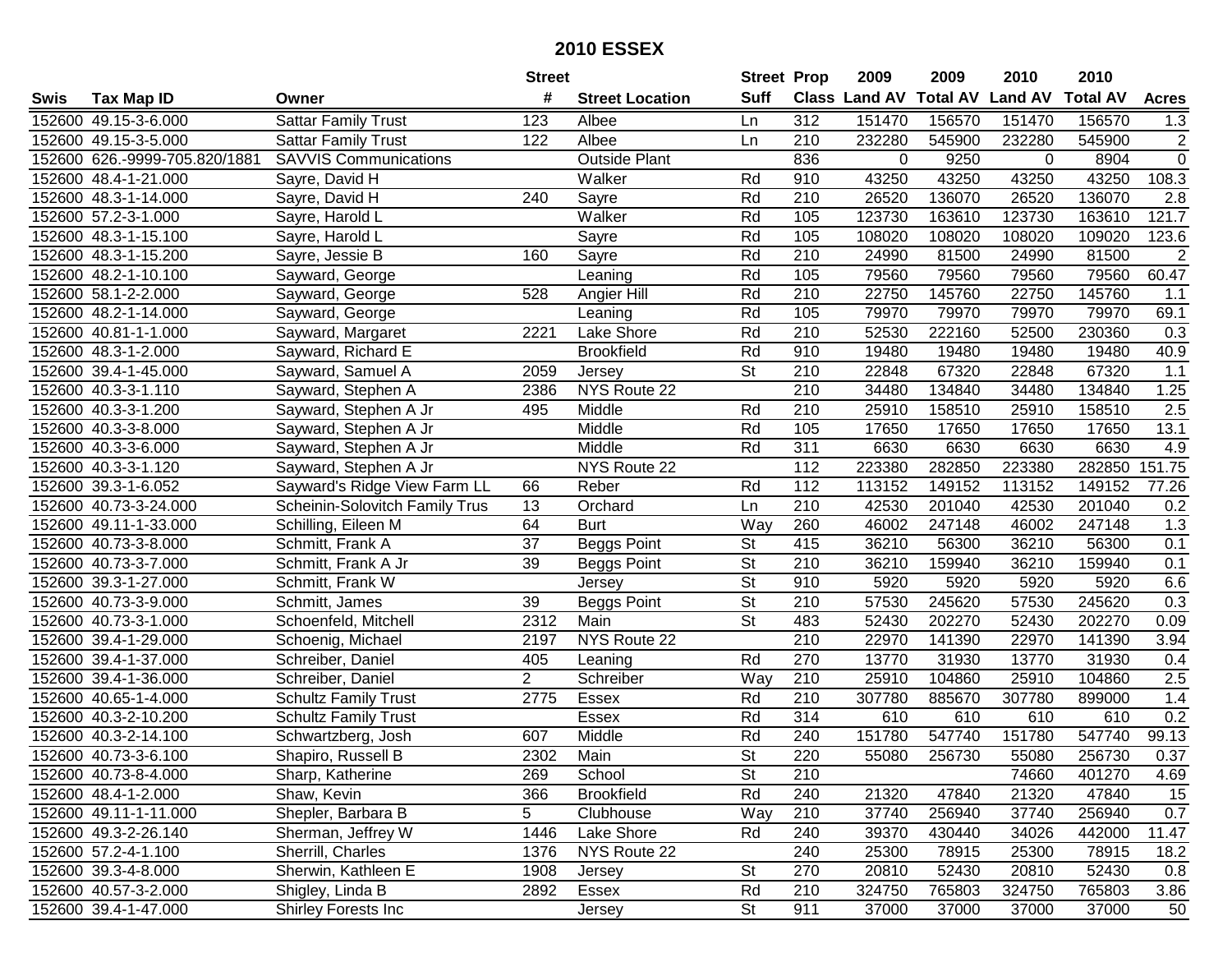|      |                       |                                 | <b>Street</b> |                        | <b>Street Prop</b> |     | 2009   | 2009   | 2010                           | 2010            |              |
|------|-----------------------|---------------------------------|---------------|------------------------|--------------------|-----|--------|--------|--------------------------------|-----------------|--------------|
| Swis | <b>Tax Map ID</b>     | Owner                           | #             | <b>Street Location</b> | <b>Suff</b>        |     |        |        | Class Land AV Total AV Land AV | <b>Total AV</b> | <b>Acres</b> |
|      | 152600 48.4-1-4.000   | Shirley Forests Inc             |               | Cook                   | Rd                 | 911 | 31800  | 31800  | 31800                          | 31800           | 45.6         |
|      | 152600 48.4-1-23.000  | Shirley Forests Inc             |               | <b>Brookfield</b>      | Rd                 | 911 | 49000  | 49000  | 49000                          | 49000           | 70.4         |
|      | 152600 39.4-1-3.000   | Shirley Forests Inc             |               | Jersey                 | <b>St</b>          | 911 | 59900  | 59900  | 59900                          | 59900           | 86           |
|      | 152600 48.4-1-3.000   | Shirley Forests Inc             |               | Cook                   | Rd                 | 911 | 66900  | 66900  | 66900                          | 66900           | 96.2         |
|      | 152600 48.3-1-9.000   | Shirley Forests Inc             |               | <b>Brookfield</b>      | Rd                 | 911 | 13500  | 13500  | 13500                          | 13500           | 29.9         |
|      | 152600 48.1-1-6.000   | Shirley Forests Inc             |               | Daniels                | Rd                 | 911 | 55500  | 55500  | 55500                          | 55500           | 70.01        |
|      | 152600 48.1-1-7.000   | Shirley Forests Inc             |               | Daniels                | Rd                 | 911 | 31800  | 31800  | 31800                          | 31800           | 44.1         |
|      | 152600 48.3-1-8.000   | Shirley Forests Inc             |               | <b>Brookfield</b>      | Rd                 | 911 | 163900 | 163900 | 163900                         | 163900          | 238.8        |
|      | 152600 48.3-1-4.000   | Shirley Forests Inc             |               | <b>Brookfield</b>      | Rd                 | 911 | 115800 | 115800 | 115800                         | 115800          | 156.3        |
|      | 152600 48.3-1-3.000   | Shirley Forests Inc             |               | <b>Brookfield</b>      | Rd                 | 911 | 28500  | 28500  | 28500                          | 28500           | 61           |
|      | 152600 48.2-1-24.000  | Shirley Forests Inc             |               | <b>Brookfield</b>      | Rd                 | 911 | 55900  | 55900  | 55900                          | 55900           | 100          |
|      | 152600 39.4-1-41.100  | Shirley Forests Inc             |               | Jersey                 | <b>St</b>          | 911 | 158700 | 158700 | 158700                         | 158700          | 270.67       |
|      | 152600 48.1-1-31.000  | Shirley Forests Inc             |               | Daniels                | Rd                 | 911 | 22500  | 22500  | 22500                          | 22500           | 48           |
|      | 152600 48.1-1-1.100   | Shirley Forests Inc             |               | Daniels                | Rd                 | 911 | 117000 | 117000 | 117000                         | 117000          | 174.8        |
|      | 152600 48.1-1-30.000  | Shirley Forests Inc             |               | Daniels                | Rd                 | 911 | 29900  | 29900  | 29900                          | 29900           | 66.6         |
|      | 152600 48.1-1-25.000  | Shirley Forests Inc             |               | Daniels                | Rd                 | 911 | 78600  | 78600  | 78600                          | 78600           | 102.8        |
|      | 152600 48.1-1-14.000  | Shirley Forests Inc             |               | Reynolds               | Rd                 | 911 | 62700  | 62700  | 62700                          | 62700           | 84.4         |
|      | 152600 48.1-1-2.000   | Shirley Forests Inc             |               | Daniels                | Rd                 | 911 | 19900  | 19900  | 19900                          | 19900           | 25           |
|      | 152600 48.1-1-9.000   | Shirley Forests Inc             |               | Reynolds               | Rd                 | 911 | 14600  | 14600  | 14600                          | 14600           | 18.4         |
|      | 152600 48.1-1-5.000   | Shirley Forests Inc             |               | Mason                  | Rd                 | 911 | 39600  | 39600  | 39600                          | 39600           | 50           |
|      | 152600 40.73-6-1.000  | Silbernagel, Christopher        | 2280          | Main                   | <b>St</b>          | 210 | 35900  | 199720 | 35900                          | 199720          | 0.2          |
|      | 152600 48.1-1-15.000  | Simcox, Reid J                  |               | Reynolds               | Rd                 | 910 | 13460  | 13460  | 13460                          | 13460           | 15.1         |
|      | 152600 39.3-1-11.120  | Simmons, Betty                  |               | Jersey                 | St                 | 314 | 9080   | 9080   | 9080                           | 9080            | 8.6          |
|      | 152600 49.15-1-1.000  | Slatkin, Carole                 |               | Lake Shore             | Rd                 | 311 | 154610 | 154610 | 154610                         | 154610          | 1.2          |
|      | 152600 49.11-1-60.000 | Slatkin, Carole                 | 1816          | Lake Shore             | Rd                 | 240 | 406280 | 919000 | 406280                         | 919000          | 17.1         |
|      | 152600 49.3-2-25.000  | Slatkin, Carole                 | 171           | Cross                  | Rd                 | 120 | 205000 | 551000 | 205000                         | 551000          | 132.5        |
|      | 152600 49.11-1-59.000 | Slatkin, Laura                  | 1835          | Lake Shore             | Rd                 | 260 | 379393 | 440290 | 379393                         | 440290          | 6.6          |
|      | 152600 57.1-2-3.120   | Smith, Clyde H                  |               | County Route 10        |                    | 105 | 49880  | 49880  | 49880                          | 49880           | 49.41        |
|      | 152600 57.1-2-2.100   | Smith, Clyde H                  |               | County Route 10        |                    | 120 | 11420  | 11420  | 11420                          | 11420           | 10.2         |
|      | 152600 57.1-2-3.200   | Smith, Clyde H                  | 2247          | County Route 10        |                    | 220 | 48650  | 300650 | 48650                          | 300650          | 30.1         |
|      | 152600 57.2-6-2.200   | <b>SNY Dept Env Cons</b>        |               | Angier Hill            | Rd                 | 961 | 3060   | 3060   | 3060                           | 3060            | 0.07         |
|      | 152600 49.69-1-14.000 | SNY Dept of Env Cons            |               | <b>Whallons Bay</b>    | Rd                 | 961 | 12440  | 12440  | 12440                          | 12440           | 0.3          |
|      | 152600 39.4-1-11.000  | Sofranko, David                 | 58            | <b>McAuliffe</b>       | $\overline{Way}$   | 312 | 27540  | 34990  | 27540                          | 34990           | 11.6         |
|      | 152600 39.4-1-7.000   | Sofranko, David R               |               | McAuliffe              | Way                | 322 | 42430  | 42430  | 42430                          | 42430           | 56.1         |
|      | 152600 49.3-2-26.110  | Somers, Ellen                   |               | Clark                  | Rd                 | 311 | 18670  | 18670  | 18670                          | 18670           | 8.3          |
|      | 152600 40.73-6-4.100  | Sonnett, Donna                  | 2278          | Main                   | <b>St</b>          | 483 | 34580  | 354650 | 34580                          | 354650          | 0.42         |
|      | 152600 39.3-1-2.200   | Soper, Ryan S                   | 69            | Reber                  | Rd                 | 210 | 27900  | 123700 | 27900                          | 123700          | 3.4          |
|      | 152600 49.15-1-30.000 | Sperbeck, Thomas E              | 1677          | Lake Shore             | Rd                 | 270 | 12950  | 29990  | 12950                          | 29990           | 0.3          |
|      | 152600 49.4-1-4.000   | <b>Split Rock Light Station</b> |               | Lake Shore             | Rd                 | 661 | 184720 | 184720 | 184720                         | 184720          | 0.4          |
|      | 152600 49.11-1-40.000 | Sprague, Henry H                | 20            | Derby                  | Way                | 280 | 45180  | 253080 | 45180                          | 253080          | 1.1          |
|      | 152600 49.15-1-38.000 | Stavropolous, Xenophon          | 1703          | Lake Shore             | Rd                 | 260 | 13670  | 52430  | 13670                          | 52430           | 0.3          |
|      | 152600 48.2-1-4.000   | Steady, Dennis                  |               | Jersey                 | St                 | 322 | 25400  | 25400  | 25400                          | 25400           | 40           |
|      |                       |                                 |               |                        |                    |     |        |        |                                |                 |              |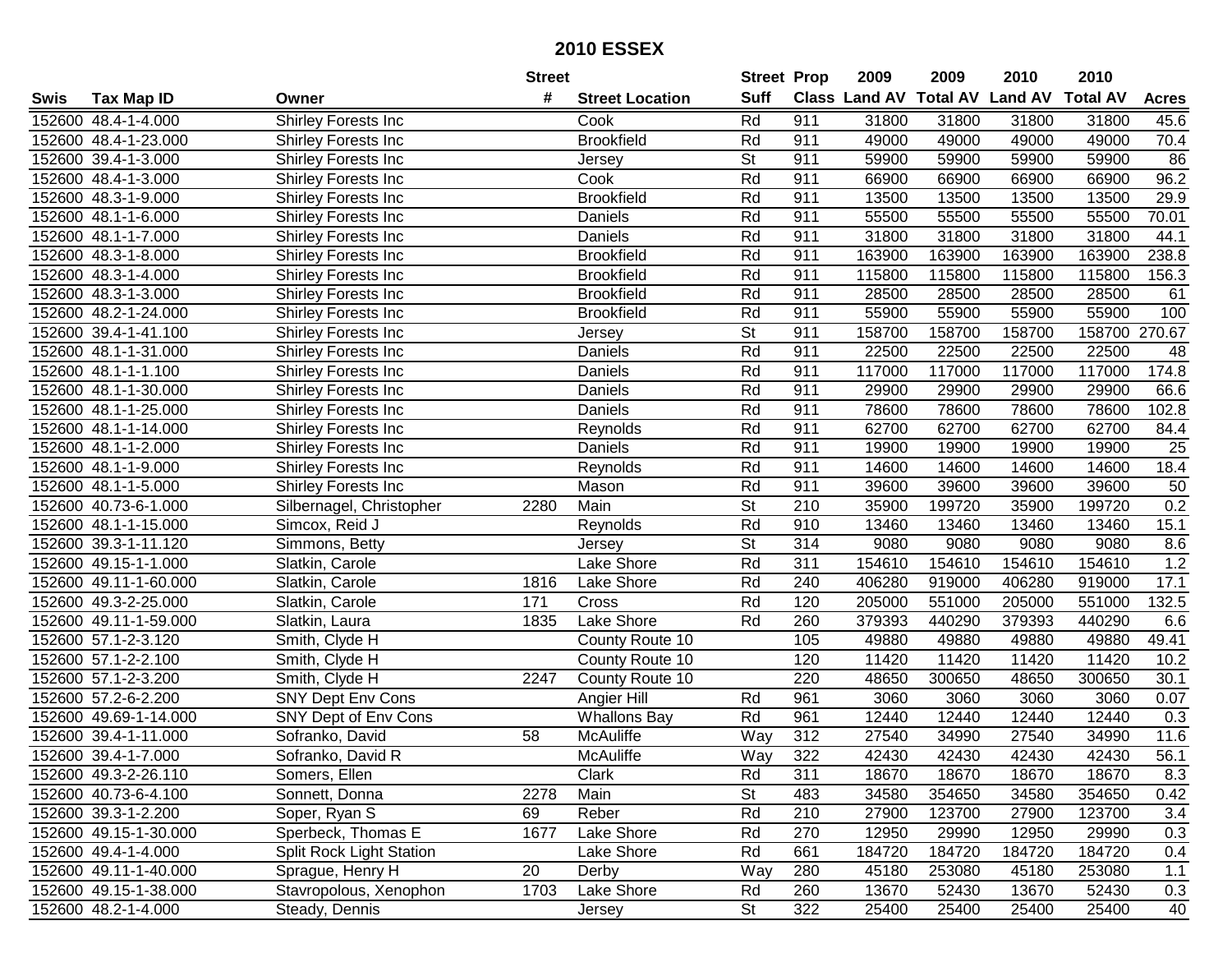| #<br><b>Suff</b><br><b>Total AV</b><br><b>Land AV</b><br><b>Class Land AV</b><br><b>Total AV</b><br><b>Tax Map ID</b><br><b>Street Location</b><br><b>Acres</b><br>Swis<br>Owner<br>Stephan, Bruce M<br>Rd<br>210<br>152600 40.73-6-9.000<br>2260<br>Lake Shore<br>60126<br>293586<br>60126<br>293586<br>0.46<br>152600 48.3-1-24.000<br>56<br>Alden<br>Rd<br>270<br>17950<br>28460<br>17950<br>28460<br>0.9<br>Stevens, Douglas M<br>Middle<br>318950<br>152600 40.3-2-2.221<br>Stewart, Caryl J<br>697<br>Rd<br>240<br>62930<br>318950<br>62930<br>46<br><b>Stransky Family LLC</b><br>0.2<br>152600 40.73-2-9.000<br>Main<br><b>St</b><br>210<br>36006<br>283662<br>36006<br>2307<br>283662<br>152600 49.1-1-19.210<br>Sukel, Joyce V<br>Middle<br>Rd<br>105<br>28150<br>28150<br>28150<br>28150<br>47.08<br>Sukel, Raymond P<br>$\overline{210}$<br>144020<br>$\overline{2.6}$<br>152600 49.1-1-21.000<br>258<br>Middle<br>Rd<br>26110<br>144020<br>26110<br>32<br><b>SUNY Auxilliary Svcs Inc</b><br><b>Brookfield</b><br>Rd<br>910<br>28760<br>28760<br>28760<br>28760<br>152600 48.3-1-20.001<br>2.2<br>210<br>374060<br>152600 49.11-1-46.000<br>$\overline{30}$<br>Way<br>48920<br>48920<br>374060<br>Swain, Deborah B<br>Lila<br>311<br>0.2<br>Lake Shore<br>Rd<br>74360<br>74360<br>74360<br>152600 49.11-1-45.200<br>Swain, Deborah B<br>74360<br>152600 49.3-2-26.200<br>Clark<br>Rd<br>38250<br>173810<br>38250<br>Swan, John S Jr<br>228<br>210<br>173810<br>8.03<br>NYS Route 22<br>210<br>52330<br>149120<br>52330<br>0.3<br>152600 40.65-2-2.000<br>Sweatt, Phebe<br>149120<br>2719<br>Old Oak<br>152600 49.11-1-37.000<br>Swish Holdings LLC<br>19<br>210<br>54260<br>289170<br>54260<br>289170<br>3.82<br>Way<br>Rd<br>311<br>152600 49.3-2-20.600<br>Cross<br>22870<br>22870<br>22870<br>22870<br>6.93<br>Tabor 64 Inc<br>Main<br><b>St</b><br>199710<br>152600 40.65-3-7.000<br>Tart, Phillip<br>2314<br>483<br>114340<br>199710<br>114340<br>0.21<br>Tart, William O Jr<br>Essex<br>Rd<br>240<br>152600 40.3-2-9.100<br>2819<br>99860<br>189520<br>189520<br>36.91<br>99860<br>831<br>152600 626.-9999-701.800/1881<br>888888 Outside Plant<br>11707<br>11296<br><b>Telus Communications Inc</b><br>0<br>0<br>0<br>0.7<br>260<br>37840<br>106340<br>37840<br>152600 49.7-5-1.000<br>34<br>Way<br>106340<br>Thomas, David<br>Ridge<br>$\overline{\mathsf{St}}$<br>36<br>Elm<br>0.3<br>152600 40.73-2-15.001<br>210<br>52428<br>197778<br>52428<br>197778<br>Thorn, Sylvia M<br>Main<br><b>St</b><br>311<br>0.15<br>152600 40.73-2-10.200<br>Thorn, Sylvia M<br>408<br>408<br>408<br>408<br>Rd<br>70790<br>70790<br>51.48<br>152600 48.4-1-12.000<br>Three Creek Farms LLC<br>Walker<br>105<br>70790<br>70790<br>$\frac{11}{2}$<br>Three Creek Farms LLC<br>Way<br>362510<br>494800<br>362510<br>494800<br>279.14<br>152600 48.4-1-17.000<br>33<br><b>County Home</b><br>Three Creek Farms LLC<br>152600 48.4-2-1.000<br>NYS Route 22<br>105<br>32130<br>32130<br>32130<br>32130<br>35.86<br>910<br>44370<br>49.35<br>152600 57.2-3-6.000<br>Three Creek Farms LLC<br>Walker<br>Rd<br>44370<br>44370<br>44370<br>314<br>0.2<br>152600 57.2-3-3.000<br>Three Creek Farms LLC<br>920<br>920<br>920<br>920<br>Ferris<br>Ln<br>14990<br>11.42<br>152600 57.2-3-5.100<br>Ferris<br>105<br>14990<br>14990<br>14990<br>Three Creek Farms LLC<br>Ln<br>152600 57.2-3-5.200<br>Ferris<br>70480<br>70480<br>67.29<br>Three Creek Farms LLC<br>105<br>70480<br>70480<br>Ln<br>$\overline{311}$<br>NYS Route 22<br>24580<br>24580<br>24580<br>24580<br>152600 48.4-1-25.000<br>Three Creek Farms LLC<br>7.79<br>322<br>144740<br>144740<br>156.05<br>152600 57.2-3-8.000<br>Three Creek Farms LLC<br>NYS Route 22<br>144740<br>144740<br>Touhey, Charles L<br>Lake Shore<br>Rd<br>260<br>230630<br>336370<br>230630<br>336370<br>152600 49.11-1-50.000<br>1885<br>6.31<br>Lake Shore<br>Rd<br>152600 49.11-1-49.000<br>Touhey, Charles L<br>260<br>335350<br>599590<br>335350<br>599590<br>4.8<br>1893<br>152600 40.3-3-13.120<br>Town of Essex<br>NYS Route 22<br>822<br>17073<br>17073<br>1.9<br>152600 39.4-1-25.000<br>Town of Essex<br>NYS Route 22<br>314<br>8870<br>8870<br>8870<br>8870<br>0.4<br>651<br>12950<br>12950<br>0.3<br>152600 49.1-1-33.000<br>Town Of Essex<br>1854<br>NYS Route 22<br>12950<br>12950<br>$\overline{2}$<br>152600 49.1-1-31.220<br>NYS Route 22<br>831<br>17950<br>734090<br>17950<br>734090<br>Town of Essex<br>152600 49.1-1-31.210<br>Town Of Essex<br>NYS Route 22<br>330<br>4490<br>4490<br>4490<br>4490<br>5.4<br>152600 49.15-1-39.000<br>Lake Shore<br>592<br>331910<br>336800<br>331910<br>336800<br>8.8<br>Town Of Essex<br>1741<br>Rd<br>152600 48.1-1-20.000<br>Town Of Essex<br>Reynolds<br>Rd<br>695<br>2040<br>2040<br>2040<br>0.1<br>2040<br>NYS Route 22<br>681<br>17750<br>0.3<br>152600 39.4-1-17.000<br>Town Of Essex<br>2214<br>55900<br>17750<br>55900<br>NYS Route 22<br>31210<br>31210<br>152600 49.1-1-32.000<br>Town of Essex<br>1858<br>651<br>128320<br>128320<br>$\mathbf{1}$<br><b>St</b><br>152600 40.73-2-13.000<br>Town Of Essex<br>11<br>Church<br>652<br>15200<br>156570<br>15200<br>156570<br>0.05<br><b>St</b><br>152600 40.73-3-22.004<br>Town Of Essex<br>22<br><b>Beggs Point</b><br>963<br>396980<br>410140<br>396980<br>410140<br>2.23<br>NYS Route 22<br>28.2<br>152600 40.3-3-9.100<br>Town Of Essex<br>2476<br>852<br>83230<br>83230<br>85270<br>85270 |  | <b>Street</b> | <b>Street Prop</b> | 2009 | 2009 | 2010 | 2010 |  |
|--------------------------------------------------------------------------------------------------------------------------------------------------------------------------------------------------------------------------------------------------------------------------------------------------------------------------------------------------------------------------------------------------------------------------------------------------------------------------------------------------------------------------------------------------------------------------------------------------------------------------------------------------------------------------------------------------------------------------------------------------------------------------------------------------------------------------------------------------------------------------------------------------------------------------------------------------------------------------------------------------------------------------------------------------------------------------------------------------------------------------------------------------------------------------------------------------------------------------------------------------------------------------------------------------------------------------------------------------------------------------------------------------------------------------------------------------------------------------------------------------------------------------------------------------------------------------------------------------------------------------------------------------------------------------------------------------------------------------------------------------------------------------------------------------------------------------------------------------------------------------------------------------------------------------------------------------------------------------------------------------------------------------------------------------------------------------------------------------------------------------------------------------------------------------------------------------------------------------------------------------------------------------------------------------------------------------------------------------------------------------------------------------------------------------------------------------------------------------------------------------------------------------------------------------------------------------------------------------------------------------------------------------------------------------------------------------------------------------------------------------------------------------------------------------------------------------------------------------------------------------------------------------------------------------------------------------------------------------------------------------------------------------------------------------------------------------------------------------------------------------------------------------------------------------------------------------------------------------------------------------------------------------------------------------------------------------------------------------------------------------------------------------------------------------------------------------------------------------------------------------------------------------------------------------------------------------------------------------------------------------------------------------------------------------------------------------------------------------------------------------------------------------------------------------------------------------------------------------------------------------------------------------------------------------------------------------------------------------------------------------------------------------------------------------------------------------------------------------------------------------------------------------------------------------------------------------------------------------------------------------------------------------------------------------------------------------------------------------------------------------------------------------------------------------------------------------------------------------------------------------------------------------------------------------------------------------------------------------------------------------------------------------------------------------------------------------------------------------------------------------------------------------------------------------------------------------------------------------------------------------------------------------------------------------------------------------------------------------------------------------------------------------------------------------------------------------------------------------------------------------------------------------------------------------------------------------------------------------------------------------------------------------------------------------------------------------------------------------------------------------------------------------------------------------------------------------|--|---------------|--------------------|------|------|------|------|--|
|                                                                                                                                                                                                                                                                                                                                                                                                                                                                                                                                                                                                                                                                                                                                                                                                                                                                                                                                                                                                                                                                                                                                                                                                                                                                                                                                                                                                                                                                                                                                                                                                                                                                                                                                                                                                                                                                                                                                                                                                                                                                                                                                                                                                                                                                                                                                                                                                                                                                                                                                                                                                                                                                                                                                                                                                                                                                                                                                                                                                                                                                                                                                                                                                                                                                                                                                                                                                                                                                                                                                                                                                                                                                                                                                                                                                                                                                                                                                                                                                                                                                                                                                                                                                                                                                                                                                                                                                                                                                                                                                                                                                                                                                                                                                                                                                                                                                                                                                                                                                                                                                                                                                                                                                                                                                                                                                                                                                                                                  |  |               |                    |      |      |      |      |  |
|                                                                                                                                                                                                                                                                                                                                                                                                                                                                                                                                                                                                                                                                                                                                                                                                                                                                                                                                                                                                                                                                                                                                                                                                                                                                                                                                                                                                                                                                                                                                                                                                                                                                                                                                                                                                                                                                                                                                                                                                                                                                                                                                                                                                                                                                                                                                                                                                                                                                                                                                                                                                                                                                                                                                                                                                                                                                                                                                                                                                                                                                                                                                                                                                                                                                                                                                                                                                                                                                                                                                                                                                                                                                                                                                                                                                                                                                                                                                                                                                                                                                                                                                                                                                                                                                                                                                                                                                                                                                                                                                                                                                                                                                                                                                                                                                                                                                                                                                                                                                                                                                                                                                                                                                                                                                                                                                                                                                                                                  |  |               |                    |      |      |      |      |  |
|                                                                                                                                                                                                                                                                                                                                                                                                                                                                                                                                                                                                                                                                                                                                                                                                                                                                                                                                                                                                                                                                                                                                                                                                                                                                                                                                                                                                                                                                                                                                                                                                                                                                                                                                                                                                                                                                                                                                                                                                                                                                                                                                                                                                                                                                                                                                                                                                                                                                                                                                                                                                                                                                                                                                                                                                                                                                                                                                                                                                                                                                                                                                                                                                                                                                                                                                                                                                                                                                                                                                                                                                                                                                                                                                                                                                                                                                                                                                                                                                                                                                                                                                                                                                                                                                                                                                                                                                                                                                                                                                                                                                                                                                                                                                                                                                                                                                                                                                                                                                                                                                                                                                                                                                                                                                                                                                                                                                                                                  |  |               |                    |      |      |      |      |  |
|                                                                                                                                                                                                                                                                                                                                                                                                                                                                                                                                                                                                                                                                                                                                                                                                                                                                                                                                                                                                                                                                                                                                                                                                                                                                                                                                                                                                                                                                                                                                                                                                                                                                                                                                                                                                                                                                                                                                                                                                                                                                                                                                                                                                                                                                                                                                                                                                                                                                                                                                                                                                                                                                                                                                                                                                                                                                                                                                                                                                                                                                                                                                                                                                                                                                                                                                                                                                                                                                                                                                                                                                                                                                                                                                                                                                                                                                                                                                                                                                                                                                                                                                                                                                                                                                                                                                                                                                                                                                                                                                                                                                                                                                                                                                                                                                                                                                                                                                                                                                                                                                                                                                                                                                                                                                                                                                                                                                                                                  |  |               |                    |      |      |      |      |  |
|                                                                                                                                                                                                                                                                                                                                                                                                                                                                                                                                                                                                                                                                                                                                                                                                                                                                                                                                                                                                                                                                                                                                                                                                                                                                                                                                                                                                                                                                                                                                                                                                                                                                                                                                                                                                                                                                                                                                                                                                                                                                                                                                                                                                                                                                                                                                                                                                                                                                                                                                                                                                                                                                                                                                                                                                                                                                                                                                                                                                                                                                                                                                                                                                                                                                                                                                                                                                                                                                                                                                                                                                                                                                                                                                                                                                                                                                                                                                                                                                                                                                                                                                                                                                                                                                                                                                                                                                                                                                                                                                                                                                                                                                                                                                                                                                                                                                                                                                                                                                                                                                                                                                                                                                                                                                                                                                                                                                                                                  |  |               |                    |      |      |      |      |  |
|                                                                                                                                                                                                                                                                                                                                                                                                                                                                                                                                                                                                                                                                                                                                                                                                                                                                                                                                                                                                                                                                                                                                                                                                                                                                                                                                                                                                                                                                                                                                                                                                                                                                                                                                                                                                                                                                                                                                                                                                                                                                                                                                                                                                                                                                                                                                                                                                                                                                                                                                                                                                                                                                                                                                                                                                                                                                                                                                                                                                                                                                                                                                                                                                                                                                                                                                                                                                                                                                                                                                                                                                                                                                                                                                                                                                                                                                                                                                                                                                                                                                                                                                                                                                                                                                                                                                                                                                                                                                                                                                                                                                                                                                                                                                                                                                                                                                                                                                                                                                                                                                                                                                                                                                                                                                                                                                                                                                                                                  |  |               |                    |      |      |      |      |  |
|                                                                                                                                                                                                                                                                                                                                                                                                                                                                                                                                                                                                                                                                                                                                                                                                                                                                                                                                                                                                                                                                                                                                                                                                                                                                                                                                                                                                                                                                                                                                                                                                                                                                                                                                                                                                                                                                                                                                                                                                                                                                                                                                                                                                                                                                                                                                                                                                                                                                                                                                                                                                                                                                                                                                                                                                                                                                                                                                                                                                                                                                                                                                                                                                                                                                                                                                                                                                                                                                                                                                                                                                                                                                                                                                                                                                                                                                                                                                                                                                                                                                                                                                                                                                                                                                                                                                                                                                                                                                                                                                                                                                                                                                                                                                                                                                                                                                                                                                                                                                                                                                                                                                                                                                                                                                                                                                                                                                                                                  |  |               |                    |      |      |      |      |  |
|                                                                                                                                                                                                                                                                                                                                                                                                                                                                                                                                                                                                                                                                                                                                                                                                                                                                                                                                                                                                                                                                                                                                                                                                                                                                                                                                                                                                                                                                                                                                                                                                                                                                                                                                                                                                                                                                                                                                                                                                                                                                                                                                                                                                                                                                                                                                                                                                                                                                                                                                                                                                                                                                                                                                                                                                                                                                                                                                                                                                                                                                                                                                                                                                                                                                                                                                                                                                                                                                                                                                                                                                                                                                                                                                                                                                                                                                                                                                                                                                                                                                                                                                                                                                                                                                                                                                                                                                                                                                                                                                                                                                                                                                                                                                                                                                                                                                                                                                                                                                                                                                                                                                                                                                                                                                                                                                                                                                                                                  |  |               |                    |      |      |      |      |  |
|                                                                                                                                                                                                                                                                                                                                                                                                                                                                                                                                                                                                                                                                                                                                                                                                                                                                                                                                                                                                                                                                                                                                                                                                                                                                                                                                                                                                                                                                                                                                                                                                                                                                                                                                                                                                                                                                                                                                                                                                                                                                                                                                                                                                                                                                                                                                                                                                                                                                                                                                                                                                                                                                                                                                                                                                                                                                                                                                                                                                                                                                                                                                                                                                                                                                                                                                                                                                                                                                                                                                                                                                                                                                                                                                                                                                                                                                                                                                                                                                                                                                                                                                                                                                                                                                                                                                                                                                                                                                                                                                                                                                                                                                                                                                                                                                                                                                                                                                                                                                                                                                                                                                                                                                                                                                                                                                                                                                                                                  |  |               |                    |      |      |      |      |  |
|                                                                                                                                                                                                                                                                                                                                                                                                                                                                                                                                                                                                                                                                                                                                                                                                                                                                                                                                                                                                                                                                                                                                                                                                                                                                                                                                                                                                                                                                                                                                                                                                                                                                                                                                                                                                                                                                                                                                                                                                                                                                                                                                                                                                                                                                                                                                                                                                                                                                                                                                                                                                                                                                                                                                                                                                                                                                                                                                                                                                                                                                                                                                                                                                                                                                                                                                                                                                                                                                                                                                                                                                                                                                                                                                                                                                                                                                                                                                                                                                                                                                                                                                                                                                                                                                                                                                                                                                                                                                                                                                                                                                                                                                                                                                                                                                                                                                                                                                                                                                                                                                                                                                                                                                                                                                                                                                                                                                                                                  |  |               |                    |      |      |      |      |  |
|                                                                                                                                                                                                                                                                                                                                                                                                                                                                                                                                                                                                                                                                                                                                                                                                                                                                                                                                                                                                                                                                                                                                                                                                                                                                                                                                                                                                                                                                                                                                                                                                                                                                                                                                                                                                                                                                                                                                                                                                                                                                                                                                                                                                                                                                                                                                                                                                                                                                                                                                                                                                                                                                                                                                                                                                                                                                                                                                                                                                                                                                                                                                                                                                                                                                                                                                                                                                                                                                                                                                                                                                                                                                                                                                                                                                                                                                                                                                                                                                                                                                                                                                                                                                                                                                                                                                                                                                                                                                                                                                                                                                                                                                                                                                                                                                                                                                                                                                                                                                                                                                                                                                                                                                                                                                                                                                                                                                                                                  |  |               |                    |      |      |      |      |  |
|                                                                                                                                                                                                                                                                                                                                                                                                                                                                                                                                                                                                                                                                                                                                                                                                                                                                                                                                                                                                                                                                                                                                                                                                                                                                                                                                                                                                                                                                                                                                                                                                                                                                                                                                                                                                                                                                                                                                                                                                                                                                                                                                                                                                                                                                                                                                                                                                                                                                                                                                                                                                                                                                                                                                                                                                                                                                                                                                                                                                                                                                                                                                                                                                                                                                                                                                                                                                                                                                                                                                                                                                                                                                                                                                                                                                                                                                                                                                                                                                                                                                                                                                                                                                                                                                                                                                                                                                                                                                                                                                                                                                                                                                                                                                                                                                                                                                                                                                                                                                                                                                                                                                                                                                                                                                                                                                                                                                                                                  |  |               |                    |      |      |      |      |  |
|                                                                                                                                                                                                                                                                                                                                                                                                                                                                                                                                                                                                                                                                                                                                                                                                                                                                                                                                                                                                                                                                                                                                                                                                                                                                                                                                                                                                                                                                                                                                                                                                                                                                                                                                                                                                                                                                                                                                                                                                                                                                                                                                                                                                                                                                                                                                                                                                                                                                                                                                                                                                                                                                                                                                                                                                                                                                                                                                                                                                                                                                                                                                                                                                                                                                                                                                                                                                                                                                                                                                                                                                                                                                                                                                                                                                                                                                                                                                                                                                                                                                                                                                                                                                                                                                                                                                                                                                                                                                                                                                                                                                                                                                                                                                                                                                                                                                                                                                                                                                                                                                                                                                                                                                                                                                                                                                                                                                                                                  |  |               |                    |      |      |      |      |  |
|                                                                                                                                                                                                                                                                                                                                                                                                                                                                                                                                                                                                                                                                                                                                                                                                                                                                                                                                                                                                                                                                                                                                                                                                                                                                                                                                                                                                                                                                                                                                                                                                                                                                                                                                                                                                                                                                                                                                                                                                                                                                                                                                                                                                                                                                                                                                                                                                                                                                                                                                                                                                                                                                                                                                                                                                                                                                                                                                                                                                                                                                                                                                                                                                                                                                                                                                                                                                                                                                                                                                                                                                                                                                                                                                                                                                                                                                                                                                                                                                                                                                                                                                                                                                                                                                                                                                                                                                                                                                                                                                                                                                                                                                                                                                                                                                                                                                                                                                                                                                                                                                                                                                                                                                                                                                                                                                                                                                                                                  |  |               |                    |      |      |      |      |  |
|                                                                                                                                                                                                                                                                                                                                                                                                                                                                                                                                                                                                                                                                                                                                                                                                                                                                                                                                                                                                                                                                                                                                                                                                                                                                                                                                                                                                                                                                                                                                                                                                                                                                                                                                                                                                                                                                                                                                                                                                                                                                                                                                                                                                                                                                                                                                                                                                                                                                                                                                                                                                                                                                                                                                                                                                                                                                                                                                                                                                                                                                                                                                                                                                                                                                                                                                                                                                                                                                                                                                                                                                                                                                                                                                                                                                                                                                                                                                                                                                                                                                                                                                                                                                                                                                                                                                                                                                                                                                                                                                                                                                                                                                                                                                                                                                                                                                                                                                                                                                                                                                                                                                                                                                                                                                                                                                                                                                                                                  |  |               |                    |      |      |      |      |  |
|                                                                                                                                                                                                                                                                                                                                                                                                                                                                                                                                                                                                                                                                                                                                                                                                                                                                                                                                                                                                                                                                                                                                                                                                                                                                                                                                                                                                                                                                                                                                                                                                                                                                                                                                                                                                                                                                                                                                                                                                                                                                                                                                                                                                                                                                                                                                                                                                                                                                                                                                                                                                                                                                                                                                                                                                                                                                                                                                                                                                                                                                                                                                                                                                                                                                                                                                                                                                                                                                                                                                                                                                                                                                                                                                                                                                                                                                                                                                                                                                                                                                                                                                                                                                                                                                                                                                                                                                                                                                                                                                                                                                                                                                                                                                                                                                                                                                                                                                                                                                                                                                                                                                                                                                                                                                                                                                                                                                                                                  |  |               |                    |      |      |      |      |  |
|                                                                                                                                                                                                                                                                                                                                                                                                                                                                                                                                                                                                                                                                                                                                                                                                                                                                                                                                                                                                                                                                                                                                                                                                                                                                                                                                                                                                                                                                                                                                                                                                                                                                                                                                                                                                                                                                                                                                                                                                                                                                                                                                                                                                                                                                                                                                                                                                                                                                                                                                                                                                                                                                                                                                                                                                                                                                                                                                                                                                                                                                                                                                                                                                                                                                                                                                                                                                                                                                                                                                                                                                                                                                                                                                                                                                                                                                                                                                                                                                                                                                                                                                                                                                                                                                                                                                                                                                                                                                                                                                                                                                                                                                                                                                                                                                                                                                                                                                                                                                                                                                                                                                                                                                                                                                                                                                                                                                                                                  |  |               |                    |      |      |      |      |  |
|                                                                                                                                                                                                                                                                                                                                                                                                                                                                                                                                                                                                                                                                                                                                                                                                                                                                                                                                                                                                                                                                                                                                                                                                                                                                                                                                                                                                                                                                                                                                                                                                                                                                                                                                                                                                                                                                                                                                                                                                                                                                                                                                                                                                                                                                                                                                                                                                                                                                                                                                                                                                                                                                                                                                                                                                                                                                                                                                                                                                                                                                                                                                                                                                                                                                                                                                                                                                                                                                                                                                                                                                                                                                                                                                                                                                                                                                                                                                                                                                                                                                                                                                                                                                                                                                                                                                                                                                                                                                                                                                                                                                                                                                                                                                                                                                                                                                                                                                                                                                                                                                                                                                                                                                                                                                                                                                                                                                                                                  |  |               |                    |      |      |      |      |  |
|                                                                                                                                                                                                                                                                                                                                                                                                                                                                                                                                                                                                                                                                                                                                                                                                                                                                                                                                                                                                                                                                                                                                                                                                                                                                                                                                                                                                                                                                                                                                                                                                                                                                                                                                                                                                                                                                                                                                                                                                                                                                                                                                                                                                                                                                                                                                                                                                                                                                                                                                                                                                                                                                                                                                                                                                                                                                                                                                                                                                                                                                                                                                                                                                                                                                                                                                                                                                                                                                                                                                                                                                                                                                                                                                                                                                                                                                                                                                                                                                                                                                                                                                                                                                                                                                                                                                                                                                                                                                                                                                                                                                                                                                                                                                                                                                                                                                                                                                                                                                                                                                                                                                                                                                                                                                                                                                                                                                                                                  |  |               |                    |      |      |      |      |  |
|                                                                                                                                                                                                                                                                                                                                                                                                                                                                                                                                                                                                                                                                                                                                                                                                                                                                                                                                                                                                                                                                                                                                                                                                                                                                                                                                                                                                                                                                                                                                                                                                                                                                                                                                                                                                                                                                                                                                                                                                                                                                                                                                                                                                                                                                                                                                                                                                                                                                                                                                                                                                                                                                                                                                                                                                                                                                                                                                                                                                                                                                                                                                                                                                                                                                                                                                                                                                                                                                                                                                                                                                                                                                                                                                                                                                                                                                                                                                                                                                                                                                                                                                                                                                                                                                                                                                                                                                                                                                                                                                                                                                                                                                                                                                                                                                                                                                                                                                                                                                                                                                                                                                                                                                                                                                                                                                                                                                                                                  |  |               |                    |      |      |      |      |  |
|                                                                                                                                                                                                                                                                                                                                                                                                                                                                                                                                                                                                                                                                                                                                                                                                                                                                                                                                                                                                                                                                                                                                                                                                                                                                                                                                                                                                                                                                                                                                                                                                                                                                                                                                                                                                                                                                                                                                                                                                                                                                                                                                                                                                                                                                                                                                                                                                                                                                                                                                                                                                                                                                                                                                                                                                                                                                                                                                                                                                                                                                                                                                                                                                                                                                                                                                                                                                                                                                                                                                                                                                                                                                                                                                                                                                                                                                                                                                                                                                                                                                                                                                                                                                                                                                                                                                                                                                                                                                                                                                                                                                                                                                                                                                                                                                                                                                                                                                                                                                                                                                                                                                                                                                                                                                                                                                                                                                                                                  |  |               |                    |      |      |      |      |  |
|                                                                                                                                                                                                                                                                                                                                                                                                                                                                                                                                                                                                                                                                                                                                                                                                                                                                                                                                                                                                                                                                                                                                                                                                                                                                                                                                                                                                                                                                                                                                                                                                                                                                                                                                                                                                                                                                                                                                                                                                                                                                                                                                                                                                                                                                                                                                                                                                                                                                                                                                                                                                                                                                                                                                                                                                                                                                                                                                                                                                                                                                                                                                                                                                                                                                                                                                                                                                                                                                                                                                                                                                                                                                                                                                                                                                                                                                                                                                                                                                                                                                                                                                                                                                                                                                                                                                                                                                                                                                                                                                                                                                                                                                                                                                                                                                                                                                                                                                                                                                                                                                                                                                                                                                                                                                                                                                                                                                                                                  |  |               |                    |      |      |      |      |  |
|                                                                                                                                                                                                                                                                                                                                                                                                                                                                                                                                                                                                                                                                                                                                                                                                                                                                                                                                                                                                                                                                                                                                                                                                                                                                                                                                                                                                                                                                                                                                                                                                                                                                                                                                                                                                                                                                                                                                                                                                                                                                                                                                                                                                                                                                                                                                                                                                                                                                                                                                                                                                                                                                                                                                                                                                                                                                                                                                                                                                                                                                                                                                                                                                                                                                                                                                                                                                                                                                                                                                                                                                                                                                                                                                                                                                                                                                                                                                                                                                                                                                                                                                                                                                                                                                                                                                                                                                                                                                                                                                                                                                                                                                                                                                                                                                                                                                                                                                                                                                                                                                                                                                                                                                                                                                                                                                                                                                                                                  |  |               |                    |      |      |      |      |  |
|                                                                                                                                                                                                                                                                                                                                                                                                                                                                                                                                                                                                                                                                                                                                                                                                                                                                                                                                                                                                                                                                                                                                                                                                                                                                                                                                                                                                                                                                                                                                                                                                                                                                                                                                                                                                                                                                                                                                                                                                                                                                                                                                                                                                                                                                                                                                                                                                                                                                                                                                                                                                                                                                                                                                                                                                                                                                                                                                                                                                                                                                                                                                                                                                                                                                                                                                                                                                                                                                                                                                                                                                                                                                                                                                                                                                                                                                                                                                                                                                                                                                                                                                                                                                                                                                                                                                                                                                                                                                                                                                                                                                                                                                                                                                                                                                                                                                                                                                                                                                                                                                                                                                                                                                                                                                                                                                                                                                                                                  |  |               |                    |      |      |      |      |  |
|                                                                                                                                                                                                                                                                                                                                                                                                                                                                                                                                                                                                                                                                                                                                                                                                                                                                                                                                                                                                                                                                                                                                                                                                                                                                                                                                                                                                                                                                                                                                                                                                                                                                                                                                                                                                                                                                                                                                                                                                                                                                                                                                                                                                                                                                                                                                                                                                                                                                                                                                                                                                                                                                                                                                                                                                                                                                                                                                                                                                                                                                                                                                                                                                                                                                                                                                                                                                                                                                                                                                                                                                                                                                                                                                                                                                                                                                                                                                                                                                                                                                                                                                                                                                                                                                                                                                                                                                                                                                                                                                                                                                                                                                                                                                                                                                                                                                                                                                                                                                                                                                                                                                                                                                                                                                                                                                                                                                                                                  |  |               |                    |      |      |      |      |  |
|                                                                                                                                                                                                                                                                                                                                                                                                                                                                                                                                                                                                                                                                                                                                                                                                                                                                                                                                                                                                                                                                                                                                                                                                                                                                                                                                                                                                                                                                                                                                                                                                                                                                                                                                                                                                                                                                                                                                                                                                                                                                                                                                                                                                                                                                                                                                                                                                                                                                                                                                                                                                                                                                                                                                                                                                                                                                                                                                                                                                                                                                                                                                                                                                                                                                                                                                                                                                                                                                                                                                                                                                                                                                                                                                                                                                                                                                                                                                                                                                                                                                                                                                                                                                                                                                                                                                                                                                                                                                                                                                                                                                                                                                                                                                                                                                                                                                                                                                                                                                                                                                                                                                                                                                                                                                                                                                                                                                                                                  |  |               |                    |      |      |      |      |  |
|                                                                                                                                                                                                                                                                                                                                                                                                                                                                                                                                                                                                                                                                                                                                                                                                                                                                                                                                                                                                                                                                                                                                                                                                                                                                                                                                                                                                                                                                                                                                                                                                                                                                                                                                                                                                                                                                                                                                                                                                                                                                                                                                                                                                                                                                                                                                                                                                                                                                                                                                                                                                                                                                                                                                                                                                                                                                                                                                                                                                                                                                                                                                                                                                                                                                                                                                                                                                                                                                                                                                                                                                                                                                                                                                                                                                                                                                                                                                                                                                                                                                                                                                                                                                                                                                                                                                                                                                                                                                                                                                                                                                                                                                                                                                                                                                                                                                                                                                                                                                                                                                                                                                                                                                                                                                                                                                                                                                                                                  |  |               |                    |      |      |      |      |  |
|                                                                                                                                                                                                                                                                                                                                                                                                                                                                                                                                                                                                                                                                                                                                                                                                                                                                                                                                                                                                                                                                                                                                                                                                                                                                                                                                                                                                                                                                                                                                                                                                                                                                                                                                                                                                                                                                                                                                                                                                                                                                                                                                                                                                                                                                                                                                                                                                                                                                                                                                                                                                                                                                                                                                                                                                                                                                                                                                                                                                                                                                                                                                                                                                                                                                                                                                                                                                                                                                                                                                                                                                                                                                                                                                                                                                                                                                                                                                                                                                                                                                                                                                                                                                                                                                                                                                                                                                                                                                                                                                                                                                                                                                                                                                                                                                                                                                                                                                                                                                                                                                                                                                                                                                                                                                                                                                                                                                                                                  |  |               |                    |      |      |      |      |  |
|                                                                                                                                                                                                                                                                                                                                                                                                                                                                                                                                                                                                                                                                                                                                                                                                                                                                                                                                                                                                                                                                                                                                                                                                                                                                                                                                                                                                                                                                                                                                                                                                                                                                                                                                                                                                                                                                                                                                                                                                                                                                                                                                                                                                                                                                                                                                                                                                                                                                                                                                                                                                                                                                                                                                                                                                                                                                                                                                                                                                                                                                                                                                                                                                                                                                                                                                                                                                                                                                                                                                                                                                                                                                                                                                                                                                                                                                                                                                                                                                                                                                                                                                                                                                                                                                                                                                                                                                                                                                                                                                                                                                                                                                                                                                                                                                                                                                                                                                                                                                                                                                                                                                                                                                                                                                                                                                                                                                                                                  |  |               |                    |      |      |      |      |  |
|                                                                                                                                                                                                                                                                                                                                                                                                                                                                                                                                                                                                                                                                                                                                                                                                                                                                                                                                                                                                                                                                                                                                                                                                                                                                                                                                                                                                                                                                                                                                                                                                                                                                                                                                                                                                                                                                                                                                                                                                                                                                                                                                                                                                                                                                                                                                                                                                                                                                                                                                                                                                                                                                                                                                                                                                                                                                                                                                                                                                                                                                                                                                                                                                                                                                                                                                                                                                                                                                                                                                                                                                                                                                                                                                                                                                                                                                                                                                                                                                                                                                                                                                                                                                                                                                                                                                                                                                                                                                                                                                                                                                                                                                                                                                                                                                                                                                                                                                                                                                                                                                                                                                                                                                                                                                                                                                                                                                                                                  |  |               |                    |      |      |      |      |  |
|                                                                                                                                                                                                                                                                                                                                                                                                                                                                                                                                                                                                                                                                                                                                                                                                                                                                                                                                                                                                                                                                                                                                                                                                                                                                                                                                                                                                                                                                                                                                                                                                                                                                                                                                                                                                                                                                                                                                                                                                                                                                                                                                                                                                                                                                                                                                                                                                                                                                                                                                                                                                                                                                                                                                                                                                                                                                                                                                                                                                                                                                                                                                                                                                                                                                                                                                                                                                                                                                                                                                                                                                                                                                                                                                                                                                                                                                                                                                                                                                                                                                                                                                                                                                                                                                                                                                                                                                                                                                                                                                                                                                                                                                                                                                                                                                                                                                                                                                                                                                                                                                                                                                                                                                                                                                                                                                                                                                                                                  |  |               |                    |      |      |      |      |  |
|                                                                                                                                                                                                                                                                                                                                                                                                                                                                                                                                                                                                                                                                                                                                                                                                                                                                                                                                                                                                                                                                                                                                                                                                                                                                                                                                                                                                                                                                                                                                                                                                                                                                                                                                                                                                                                                                                                                                                                                                                                                                                                                                                                                                                                                                                                                                                                                                                                                                                                                                                                                                                                                                                                                                                                                                                                                                                                                                                                                                                                                                                                                                                                                                                                                                                                                                                                                                                                                                                                                                                                                                                                                                                                                                                                                                                                                                                                                                                                                                                                                                                                                                                                                                                                                                                                                                                                                                                                                                                                                                                                                                                                                                                                                                                                                                                                                                                                                                                                                                                                                                                                                                                                                                                                                                                                                                                                                                                                                  |  |               |                    |      |      |      |      |  |
|                                                                                                                                                                                                                                                                                                                                                                                                                                                                                                                                                                                                                                                                                                                                                                                                                                                                                                                                                                                                                                                                                                                                                                                                                                                                                                                                                                                                                                                                                                                                                                                                                                                                                                                                                                                                                                                                                                                                                                                                                                                                                                                                                                                                                                                                                                                                                                                                                                                                                                                                                                                                                                                                                                                                                                                                                                                                                                                                                                                                                                                                                                                                                                                                                                                                                                                                                                                                                                                                                                                                                                                                                                                                                                                                                                                                                                                                                                                                                                                                                                                                                                                                                                                                                                                                                                                                                                                                                                                                                                                                                                                                                                                                                                                                                                                                                                                                                                                                                                                                                                                                                                                                                                                                                                                                                                                                                                                                                                                  |  |               |                    |      |      |      |      |  |
|                                                                                                                                                                                                                                                                                                                                                                                                                                                                                                                                                                                                                                                                                                                                                                                                                                                                                                                                                                                                                                                                                                                                                                                                                                                                                                                                                                                                                                                                                                                                                                                                                                                                                                                                                                                                                                                                                                                                                                                                                                                                                                                                                                                                                                                                                                                                                                                                                                                                                                                                                                                                                                                                                                                                                                                                                                                                                                                                                                                                                                                                                                                                                                                                                                                                                                                                                                                                                                                                                                                                                                                                                                                                                                                                                                                                                                                                                                                                                                                                                                                                                                                                                                                                                                                                                                                                                                                                                                                                                                                                                                                                                                                                                                                                                                                                                                                                                                                                                                                                                                                                                                                                                                                                                                                                                                                                                                                                                                                  |  |               |                    |      |      |      |      |  |
|                                                                                                                                                                                                                                                                                                                                                                                                                                                                                                                                                                                                                                                                                                                                                                                                                                                                                                                                                                                                                                                                                                                                                                                                                                                                                                                                                                                                                                                                                                                                                                                                                                                                                                                                                                                                                                                                                                                                                                                                                                                                                                                                                                                                                                                                                                                                                                                                                                                                                                                                                                                                                                                                                                                                                                                                                                                                                                                                                                                                                                                                                                                                                                                                                                                                                                                                                                                                                                                                                                                                                                                                                                                                                                                                                                                                                                                                                                                                                                                                                                                                                                                                                                                                                                                                                                                                                                                                                                                                                                                                                                                                                                                                                                                                                                                                                                                                                                                                                                                                                                                                                                                                                                                                                                                                                                                                                                                                                                                  |  |               |                    |      |      |      |      |  |
|                                                                                                                                                                                                                                                                                                                                                                                                                                                                                                                                                                                                                                                                                                                                                                                                                                                                                                                                                                                                                                                                                                                                                                                                                                                                                                                                                                                                                                                                                                                                                                                                                                                                                                                                                                                                                                                                                                                                                                                                                                                                                                                                                                                                                                                                                                                                                                                                                                                                                                                                                                                                                                                                                                                                                                                                                                                                                                                                                                                                                                                                                                                                                                                                                                                                                                                                                                                                                                                                                                                                                                                                                                                                                                                                                                                                                                                                                                                                                                                                                                                                                                                                                                                                                                                                                                                                                                                                                                                                                                                                                                                                                                                                                                                                                                                                                                                                                                                                                                                                                                                                                                                                                                                                                                                                                                                                                                                                                                                  |  |               |                    |      |      |      |      |  |
|                                                                                                                                                                                                                                                                                                                                                                                                                                                                                                                                                                                                                                                                                                                                                                                                                                                                                                                                                                                                                                                                                                                                                                                                                                                                                                                                                                                                                                                                                                                                                                                                                                                                                                                                                                                                                                                                                                                                                                                                                                                                                                                                                                                                                                                                                                                                                                                                                                                                                                                                                                                                                                                                                                                                                                                                                                                                                                                                                                                                                                                                                                                                                                                                                                                                                                                                                                                                                                                                                                                                                                                                                                                                                                                                                                                                                                                                                                                                                                                                                                                                                                                                                                                                                                                                                                                                                                                                                                                                                                                                                                                                                                                                                                                                                                                                                                                                                                                                                                                                                                                                                                                                                                                                                                                                                                                                                                                                                                                  |  |               |                    |      |      |      |      |  |
|                                                                                                                                                                                                                                                                                                                                                                                                                                                                                                                                                                                                                                                                                                                                                                                                                                                                                                                                                                                                                                                                                                                                                                                                                                                                                                                                                                                                                                                                                                                                                                                                                                                                                                                                                                                                                                                                                                                                                                                                                                                                                                                                                                                                                                                                                                                                                                                                                                                                                                                                                                                                                                                                                                                                                                                                                                                                                                                                                                                                                                                                                                                                                                                                                                                                                                                                                                                                                                                                                                                                                                                                                                                                                                                                                                                                                                                                                                                                                                                                                                                                                                                                                                                                                                                                                                                                                                                                                                                                                                                                                                                                                                                                                                                                                                                                                                                                                                                                                                                                                                                                                                                                                                                                                                                                                                                                                                                                                                                  |  |               |                    |      |      |      |      |  |
|                                                                                                                                                                                                                                                                                                                                                                                                                                                                                                                                                                                                                                                                                                                                                                                                                                                                                                                                                                                                                                                                                                                                                                                                                                                                                                                                                                                                                                                                                                                                                                                                                                                                                                                                                                                                                                                                                                                                                                                                                                                                                                                                                                                                                                                                                                                                                                                                                                                                                                                                                                                                                                                                                                                                                                                                                                                                                                                                                                                                                                                                                                                                                                                                                                                                                                                                                                                                                                                                                                                                                                                                                                                                                                                                                                                                                                                                                                                                                                                                                                                                                                                                                                                                                                                                                                                                                                                                                                                                                                                                                                                                                                                                                                                                                                                                                                                                                                                                                                                                                                                                                                                                                                                                                                                                                                                                                                                                                                                  |  |               |                    |      |      |      |      |  |
|                                                                                                                                                                                                                                                                                                                                                                                                                                                                                                                                                                                                                                                                                                                                                                                                                                                                                                                                                                                                                                                                                                                                                                                                                                                                                                                                                                                                                                                                                                                                                                                                                                                                                                                                                                                                                                                                                                                                                                                                                                                                                                                                                                                                                                                                                                                                                                                                                                                                                                                                                                                                                                                                                                                                                                                                                                                                                                                                                                                                                                                                                                                                                                                                                                                                                                                                                                                                                                                                                                                                                                                                                                                                                                                                                                                                                                                                                                                                                                                                                                                                                                                                                                                                                                                                                                                                                                                                                                                                                                                                                                                                                                                                                                                                                                                                                                                                                                                                                                                                                                                                                                                                                                                                                                                                                                                                                                                                                                                  |  |               |                    |      |      |      |      |  |
|                                                                                                                                                                                                                                                                                                                                                                                                                                                                                                                                                                                                                                                                                                                                                                                                                                                                                                                                                                                                                                                                                                                                                                                                                                                                                                                                                                                                                                                                                                                                                                                                                                                                                                                                                                                                                                                                                                                                                                                                                                                                                                                                                                                                                                                                                                                                                                                                                                                                                                                                                                                                                                                                                                                                                                                                                                                                                                                                                                                                                                                                                                                                                                                                                                                                                                                                                                                                                                                                                                                                                                                                                                                                                                                                                                                                                                                                                                                                                                                                                                                                                                                                                                                                                                                                                                                                                                                                                                                                                                                                                                                                                                                                                                                                                                                                                                                                                                                                                                                                                                                                                                                                                                                                                                                                                                                                                                                                                                                  |  |               |                    |      |      |      |      |  |
|                                                                                                                                                                                                                                                                                                                                                                                                                                                                                                                                                                                                                                                                                                                                                                                                                                                                                                                                                                                                                                                                                                                                                                                                                                                                                                                                                                                                                                                                                                                                                                                                                                                                                                                                                                                                                                                                                                                                                                                                                                                                                                                                                                                                                                                                                                                                                                                                                                                                                                                                                                                                                                                                                                                                                                                                                                                                                                                                                                                                                                                                                                                                                                                                                                                                                                                                                                                                                                                                                                                                                                                                                                                                                                                                                                                                                                                                                                                                                                                                                                                                                                                                                                                                                                                                                                                                                                                                                                                                                                                                                                                                                                                                                                                                                                                                                                                                                                                                                                                                                                                                                                                                                                                                                                                                                                                                                                                                                                                  |  |               |                    |      |      |      |      |  |
|                                                                                                                                                                                                                                                                                                                                                                                                                                                                                                                                                                                                                                                                                                                                                                                                                                                                                                                                                                                                                                                                                                                                                                                                                                                                                                                                                                                                                                                                                                                                                                                                                                                                                                                                                                                                                                                                                                                                                                                                                                                                                                                                                                                                                                                                                                                                                                                                                                                                                                                                                                                                                                                                                                                                                                                                                                                                                                                                                                                                                                                                                                                                                                                                                                                                                                                                                                                                                                                                                                                                                                                                                                                                                                                                                                                                                                                                                                                                                                                                                                                                                                                                                                                                                                                                                                                                                                                                                                                                                                                                                                                                                                                                                                                                                                                                                                                                                                                                                                                                                                                                                                                                                                                                                                                                                                                                                                                                                                                  |  |               |                    |      |      |      |      |  |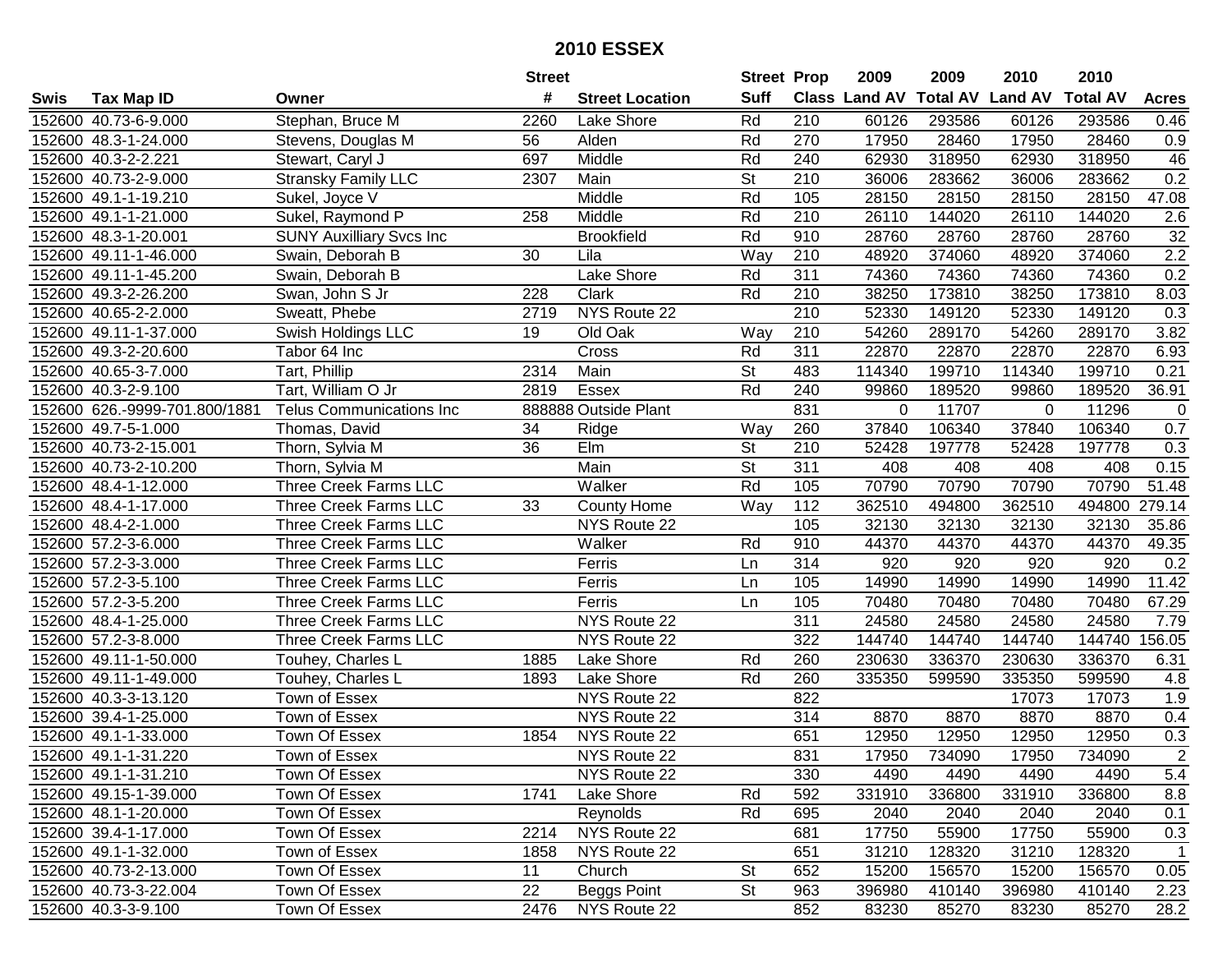|      |                               |                                   | <b>Street</b>  |                        | <b>Street Prop</b>       |     | 2009        | 2009   | 2010                           | 2010            |                |
|------|-------------------------------|-----------------------------------|----------------|------------------------|--------------------------|-----|-------------|--------|--------------------------------|-----------------|----------------|
| Swis | <b>Tax Map ID</b>             | Owner                             | #              | <b>Street Location</b> | <b>Suff</b>              |     |             |        | Class Land AV Total AV Land AV | <b>Total AV</b> | <b>Acres</b>   |
|      | 152600 40.3-3-13.200          | Town Of Essex                     | 241            | School                 | <b>St</b>                | 822 | 20810       | 50180  | 20810                          | 50180           | 0.43           |
|      | 152600 48.76-1-4.000          | Town of Essex                     | 1610           | NYS Route 22           |                          | 681 | 21110       | 55490  | 21110                          | 55490           | 0.4            |
|      | 152600 40.73-2-7.000          | Town Of Essex                     | 2313           | Main                   | <b>St</b>                | 652 | 55490       | 299680 | 55490                          | 299680          | 0.5            |
|      | 152600 40.73-3-32.100         | Town of Essex                     |                | Main                   | $\overline{\mathsf{St}}$ | 315 | 38860       | 38860  | 38860                          | 38860           | 1.3            |
|      | 152600 40.65-2-10.000         | Town Of Essex                     | 2759           | Essex                  | Rd                       | 611 | 15200       | 178090 | 15200                          | 178090          | 0.1            |
|      | 152600 40.3-1-1.100           | Tucker, Goldah K                  | 2226           | NYS Route 22           |                          | 240 | 152180      | 360470 | 152180                         | 360470          | 114            |
|      | 152600 40.73-3-13.000         | Tuller, Stanley W                 | 13             | <b>Beggs Point</b>     | <b>St</b>                | 210 | 57530       | 208390 | 57530                          | 208390          | 0.3            |
|      | 152600 49.3-2-12.000          | Tuller, Stanley W                 | 1330           | <b>Whallons Bay</b>    | Rd                       | 260 | 23220       | 98650  | 23220                          | 98650           | 10.3           |
|      | 152600 48.4-1-8.200           | Twigfire, Linda A                 | 414            | Cook                   | Rd                       | 240 | 60690       | 90780  | 60690                          | 90780           | 63.5           |
|      | 152600 49.11-1-18.000         | Ulm, Bruce D                      | 41             | Ridge                  | Way                      | 260 | 37740       | 82310  | 37740                          | 82310           | 0.7            |
|      | 152600 49.1-1-24.120          | Ulmer, Albert C                   | 377            | Christian              | Rd                       | 240 | 72010       | 220730 | 49622                          | 198400          | 23.5           |
|      | 152600 40.3-3-17.120          | Ulmer, Albert C                   |                | School                 | St                       | 720 | 73340       | 73340  | 73340                          | 73340           | 35             |
|      | 152600 40.81-1-6.000          | Vagianos, Anthony                 | 2209           | Lake Shore             | Rd                       | 210 | 60180       | 205535 | 60180                          | 205535          | 0.6            |
|      | 152600 40.73-3-17.000         | Vance, Sandra                     | 2296           | Main                   | <b>St</b>                | 210 | 32950       | 178090 | 32950                          | 178090          | 0.1            |
|      | 152600 49.11-1-55.054         | Vanderhorst, Wesley               | 1855           | Lake Shore             | Rd                       | 210 | 127570      | 363000 | 127570                         | 363000          | 1.4            |
|      | 152600 49.11-1-4.000          | VanDeveld, Neltje W               |                | Ridge                  | Way                      | 311 | 45300       | 45300  | 45300                          | 45300           | 1.1            |
|      | 152600 49.11-1-32.000         | VanDuser, Mark D                  | $\overline{4}$ | Clubhouse              | Way                      | 210 | 24580       | 119850 | 24580                          | 119850          | 0.25           |
|      | 152600 40.73-5-12.000         | VanHoven, James B                 | 2255           | Lake Shore             | Rd                       | 210 | 62930       | 355725 | 62930                          | 355725          | 0.5            |
|      | 152600 49.11-1-22.000         | VanNorden, Elizabeth              | 1962           | Lake Shore             | Rd                       | 260 | 99960       | 189920 | 99960                          | 189920          | 0.3            |
|      | 152600 626.-9999-631.900/1881 | Verizon New York Inc              |                | <b>Outside Plant</b>   |                          | 836 | $\mathbf 0$ | 10080  | $\Omega$                       | 8081            | 0              |
|      | 152600 626.-9999-631.900/1882 | Verizon New York Inc              |                | <b>Outside Plant</b>   |                          | 836 | $\mathbf 0$ | 157927 | 0                              | 126599          | $\overline{0}$ |
|      | 152600 40.3-2-9.200           | Voorhis, Dorothy                  |                | Essex                  | Rd                       | 314 | 3980        | 3980   | 3980                           | 3980            | 1.19           |
|      | 152600 40.65-1-2.000          | Voorhis, Dorothy B                | 2803           | Essex                  | Rd                       | 250 | 417380      | 820270 | 417380                         | 820270          | 5.2            |
|      | 152600 49.3-2-3.100           | Walker, Jason                     |                | Christian              | Rd                       | 311 | 21110       | 21110  | 21110                          | 21110           | 4.77           |
|      | 152600 49.3-2-3.400           | Walker, Mark                      | 83             | Christian              | Rd                       | 240 | 61820       | 276650 | 47337                          | 282700          | 18.5           |
|      | 152600 39.4-1-10.200          | Walls, Frank                      | 2360           | Jersey                 | $\overline{\mathsf{St}}$ | 240 | 34480       | 135560 | 34480                          | 135560          | 17.6           |
|      | 152600 40.73-3-12.003         | Wardle, Alan G                    | 26             | <b>Beggs Point</b>     | $\overline{\mathsf{St}}$ | 210 | 110501      | 224634 | 110501                         | 224634          | 0.6            |
|      | 152600 49.69-2-2.000          | <b>Watrous Fred</b>               | 893            | <b>Whallons Bay</b>    | Rd                       | 210 | 13770       | 56200  | 13770                          | 56200           | 0.4            |
|      | 152600 48.1-1-28.000          | Watrous, Rosemary M               | 88             | Daniels                | Rd                       | 240 | 38450       | 79460  | 38450                          | 79460           | 14.35          |
|      | 152600 49.3-2-13.200          | Weathers, Marcy N                 | 1420           | <b>Whallons Bay</b>    | Rd                       | 240 | 74164       | 630100 | 74164                          | 630100          | 47.8           |
|      | 152600 49.15-1-18.000         | <b>Whallon Bay Cemetery</b>       | 1648           | Lake Shore             | Rd                       | 695 | 3160        | 3160   | 3160                           | 3160            | $\mathbf{1}$   |
|      | 152600 48.4-1-14.000          | Whallonsburg Vol Fire Dept        | 1552           | NYS Route 22           |                          | 311 | 18770       | 18770  | 18770                          | 18770           | $\overline{3}$ |
|      | 152600 49.69-1-1.000          | <b>Whallonsburgh Fire Station</b> | 1637           | NYS Route 22           |                          | 662 | 19690       | 175750 | 19690                          | 175750          | 0.43           |
|      | 152600 48.76-1-6.000          | Whitcomb, Clarence                | 1598           | NYS Route 22           |                          | 432 | 15910       | 84760  | 15910                          | 84760           | 0.2            |
|      | 152600 48.76-1-5.000          | Whitcomb, Clarence G              |                | NYS Route 22           |                          | 311 | 14890       | 14890  | 14890                          | 14890           | 1.2            |
|      | 152600 39.4-1-20.000          | Whitney, John                     | 2194           | NYS Route 22           |                          | 210 | 17340       | 83130  | 17340                          | 83130           | 0.5            |
|      | 152600 39.4-1-19.000          | Whitney, John W                   |                | NYS Route 22           |                          | 314 | 410         | 410    | 410                            | 410             | 0.2            |
|      | 152600 39.4-1-21.000          | Whitney, Margaret N               |                | NYS Route 22           |                          | 311 | 1940        | 1940   | 1940                           | 1940            | 0.8            |
|      | 152600 49.11-1-38.000         | Whoosh LLC                        |                | Old Oak                | Way                      | 311 | 46920       | 46920  | 46920                          | 46920           | 1.6            |
|      | 152600 49.11-1-36.000         | Whoosh LLC                        | 15             | Old Oak                | Way                      | 260 | 42530       | 145860 | 42530                          | 145860          | 0.9            |
|      | 152600 49.11-1-52.000         | Wight, David T                    | 1867           | Lake Shore             | Rd                       | 210 | 205880      | 292580 | 205880                         | 292580          | 1.2            |
|      | 152600 49.11-1-51.000         | Wight, Richmond M                 | 1877           | Lake Shore             | Rd                       | 260 | 281070      | 491140 | 281070                         | 491140          | 4.6            |